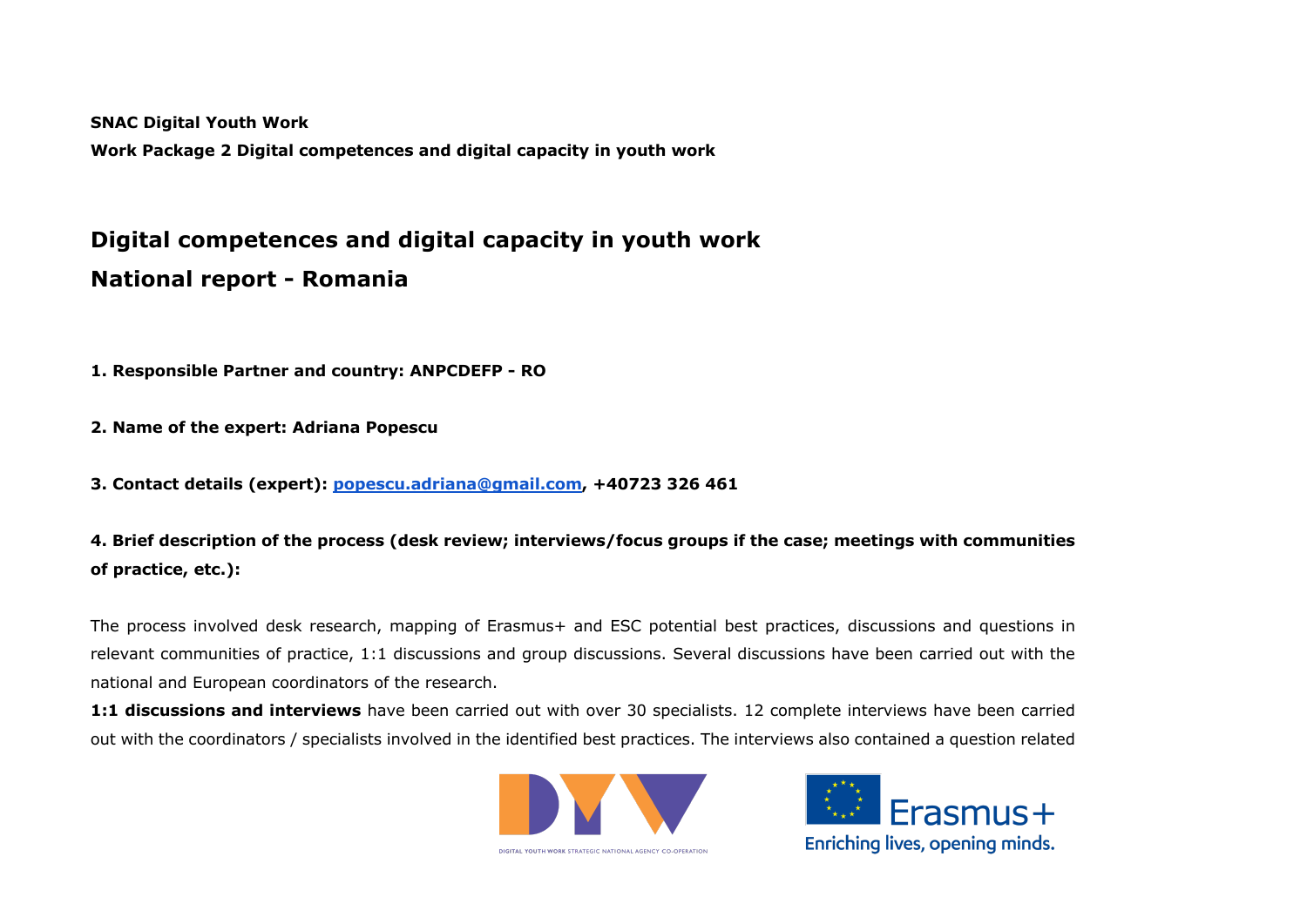to other best practices, and, when the case, the best practice was included and planned for an interview. **Group discussions** were initiated in 3 communities of practice: (1) the National Agency's network of trainers, (2) the online community of youth workers that participated in the Digital Youth Worker / DigiTin trainings, and (3) the lifeskills development trainers network. **Desk research** was carried out in 2 stages: (1) using relevant key words and identifying online references for potential best practices, and (2) searching for information available online related to the best practices identified.

Due to the fact that initiatives targeting directly (and only) youth workers were few, a special focus has been given to digital competences programmes and initiatives that target other professionals working with youth (especially teachers). 15 best practices were selected to be presented.

# **5. In case the expert has carried interviews/focus groups, please mention details about the profile of the participants**

#### ● **Which type of expertise they have (youth workers/trainers/teachers/other)**

Interviews have been carried out with a wide range of professionals, from digital youth work specialists to trainers and development managers. Over 30 discussions and interviews were carried out, in order to identify the most relevant best practices. The interviews aimed at targeting a respondent which was close(st) to the initiative. Relevant communities were also inquired (Digital Youth Worker/DigiTin and NA's trainers' network).

#### ● **Profile of the organisation/institution they work in (eg. social inclusion; health; leisure time activities)**

Besides youth organisations, the profiles of organisations (and departments) from which we identified best practices are various: education, health, social services, civic involvement, journalism.



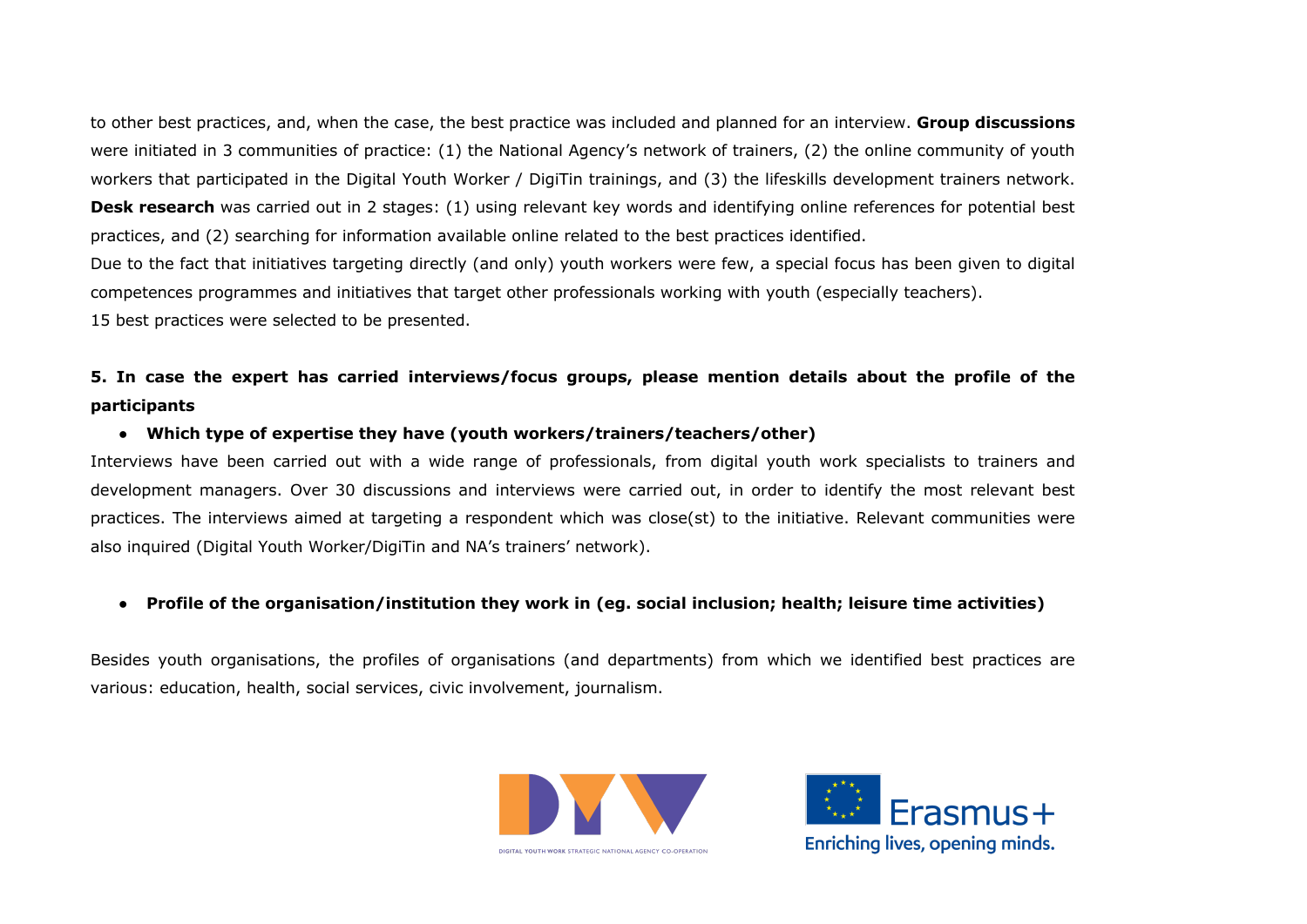In some cases, there are 2 entities involved in the initiative: the service provider (NGO, company or independent specialist) and the beneficiary organisation.

Not all interviews have been automatically included with best practices. A selection based on the research's aim was made and the most relevant examples have been included.

## **6. Key findings**

#### ● **About the frameworks/models/tools discovered**

All models are worthy of being multiplied. Some elements of the models presented could be taken into consideration and analysed in depth for further development of theoretical frameworks and design of particular programmes targeting youth workers and youth organisations.

Initiatives are mostly born from the following combination: real need + drive of the organisation + previous initiatives of the organisation on which to build upon. Some initiatives are built upon years of previous work, while others are built based on the current needs generated by the pandemic - these ones have as a main success criteria the quality of the trainers/facilitators involved, be them pools of experienced trainers (e.g. Digital Youth Worker / DigiTin) or contracting external specialists (e.g. Concordia Academia or TOT on remote learning).

● **About the availability of such frameworks/models/tools at national level**



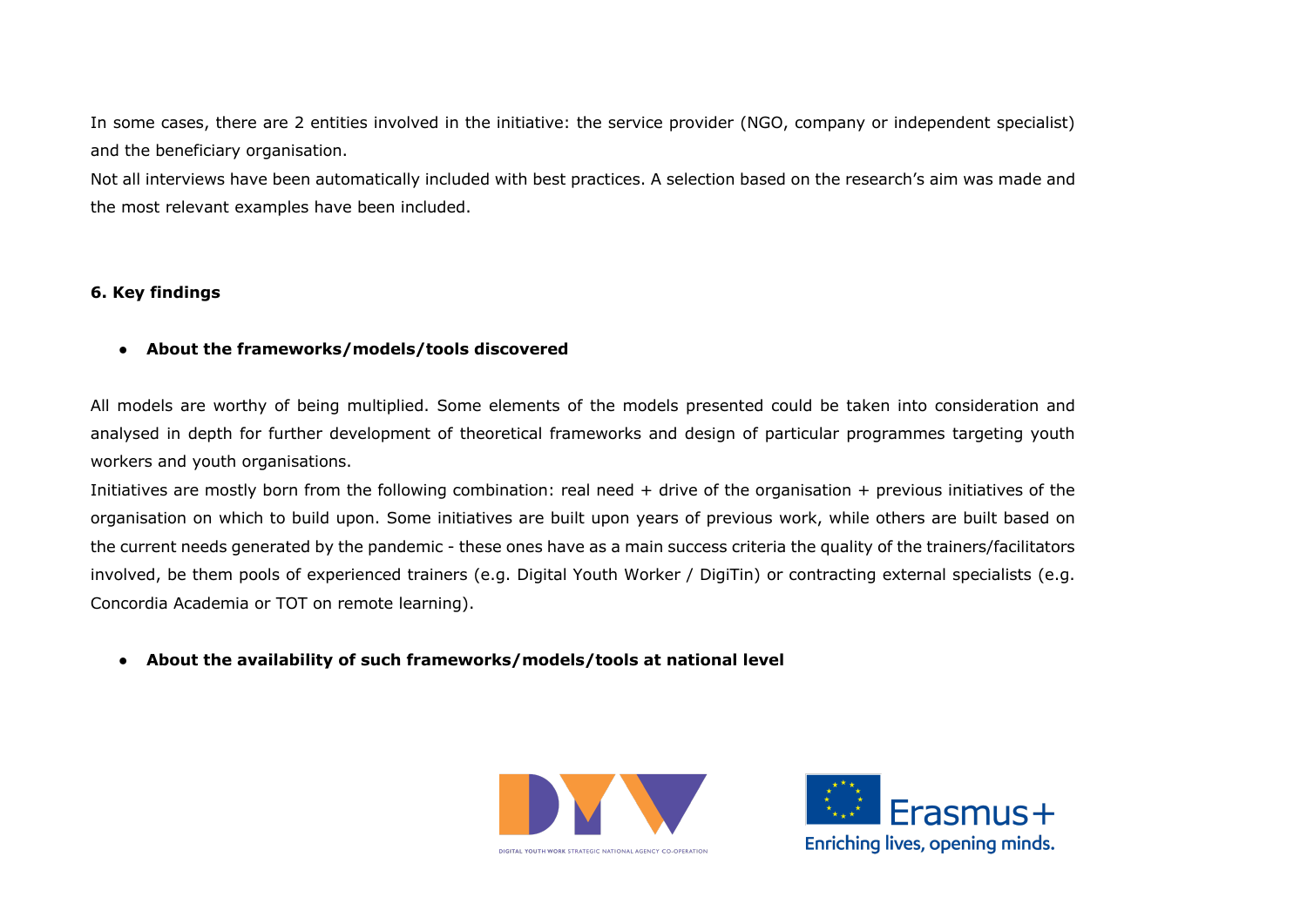There is no model available at national level and no formal models and trainings in place. All models are punctual initiatives which, even if they have thousands of beneficiaries, function based on the motivation of the initiating organisation.

During desk research, the most visible resource was the training Digital Youth Worker / DigiTin, designed and implemented by the National Agency, with the support of the Ministry of Youth and Sports.

There are only a few initiatives developed by organisations and experts which were involved in digital competencies initiatives before the pandemic.

Some of them constitute external knowledge to some organisations, external experts supporting youth organisations develop their own training products, digital assessments and particularisation of the activities for the online environment.

# ● **About the relevance for youth work or other educational sectors**

Models are diverse, have different forms and approaches, and target different specialists (youth workers, teachers, organisations, schools, funded projects, different geographical areas, different means of promotion). Some of them are specifically tailored (e.g. digital combined with media literacy), others have a greater generality level. Nevertheless, there is a greater need for more initiatives, or to multiplication of the current ones.

# ● **Shortcomings and opportunities brought by identified tools/frameworks**

A shortcoming could be the limitations in comparing impact of the various training programmes, due to their diversity; on the other hand, the diversity of approaches and methods used shows a great potential for further use and development. An opportunity is that, given proper resources, these initiatives could be further improved and scaled-up - since there is a great need of the target groups addressed for further training.



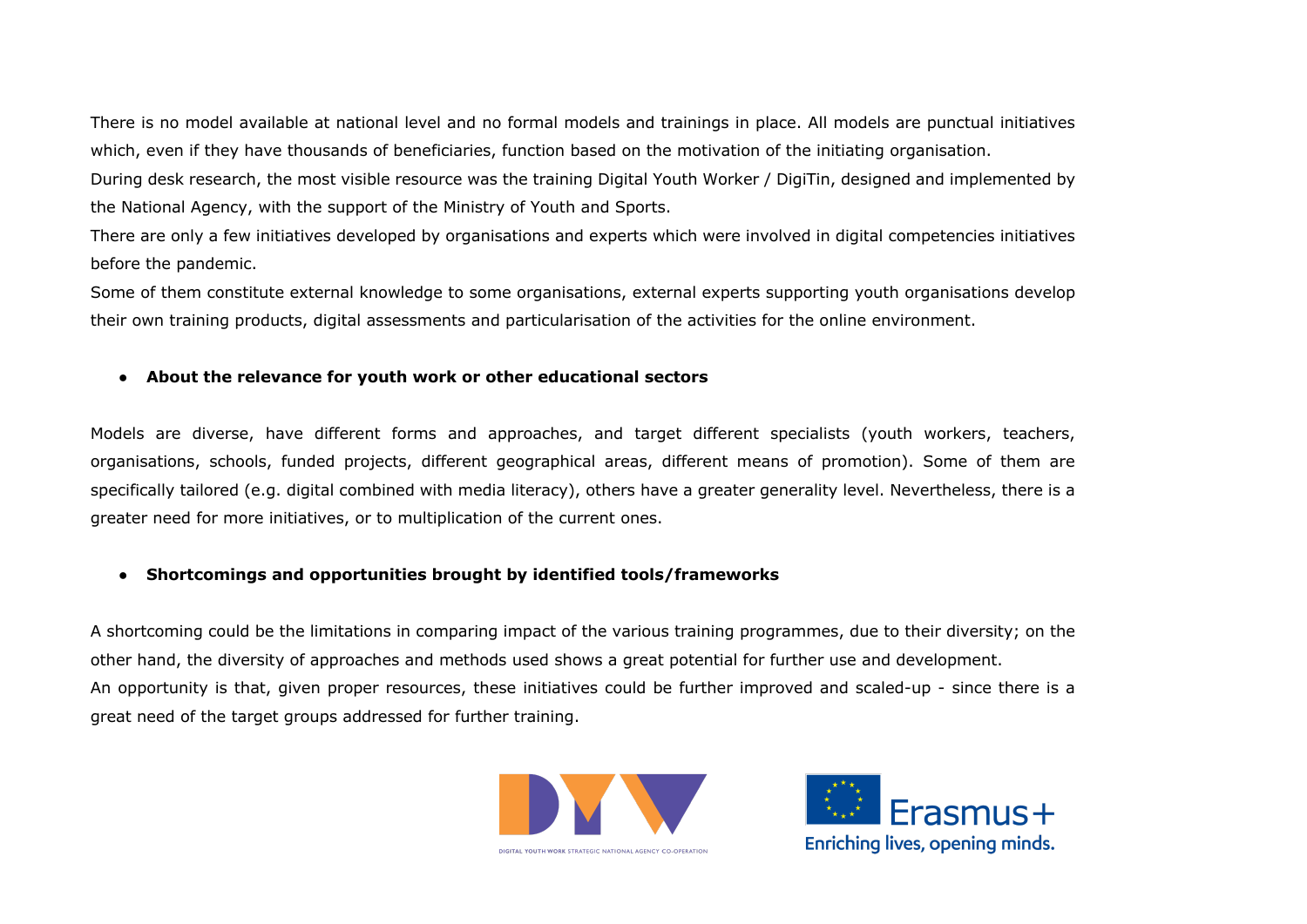## ● **Key conclusions and recommendations**

Even if the (self)assessment tools for organisations and youth workers were adapted from other European models, we could observe an emergence of programmes specifically tailored to a target group (either youth workers, NGO representatives, teachers, or even adults which work with a specific category of youth). Both in terms of approach and methods the models are innovative, take into account the latest trends and have a practical approach. Their initiators are motivated to produce real change and, ultimately, positively and visibly impact the lives of Romanian youth.

A periodic national mapping of these initiatives, in order to gather and develop upon them an integrated intervention, would ensure models, outreach and impact at national level.

# **7. Detailed Findings**

- 1. Digital competence models/frameworks youth workers/trainers
- **Media Literacy Programme**
- 2. Digital capacity models/frameworks for youth work organisations
- **None**
- 3. (Self) Assessment tools
- **Concordia Academia - Transfer in Online Assessment**



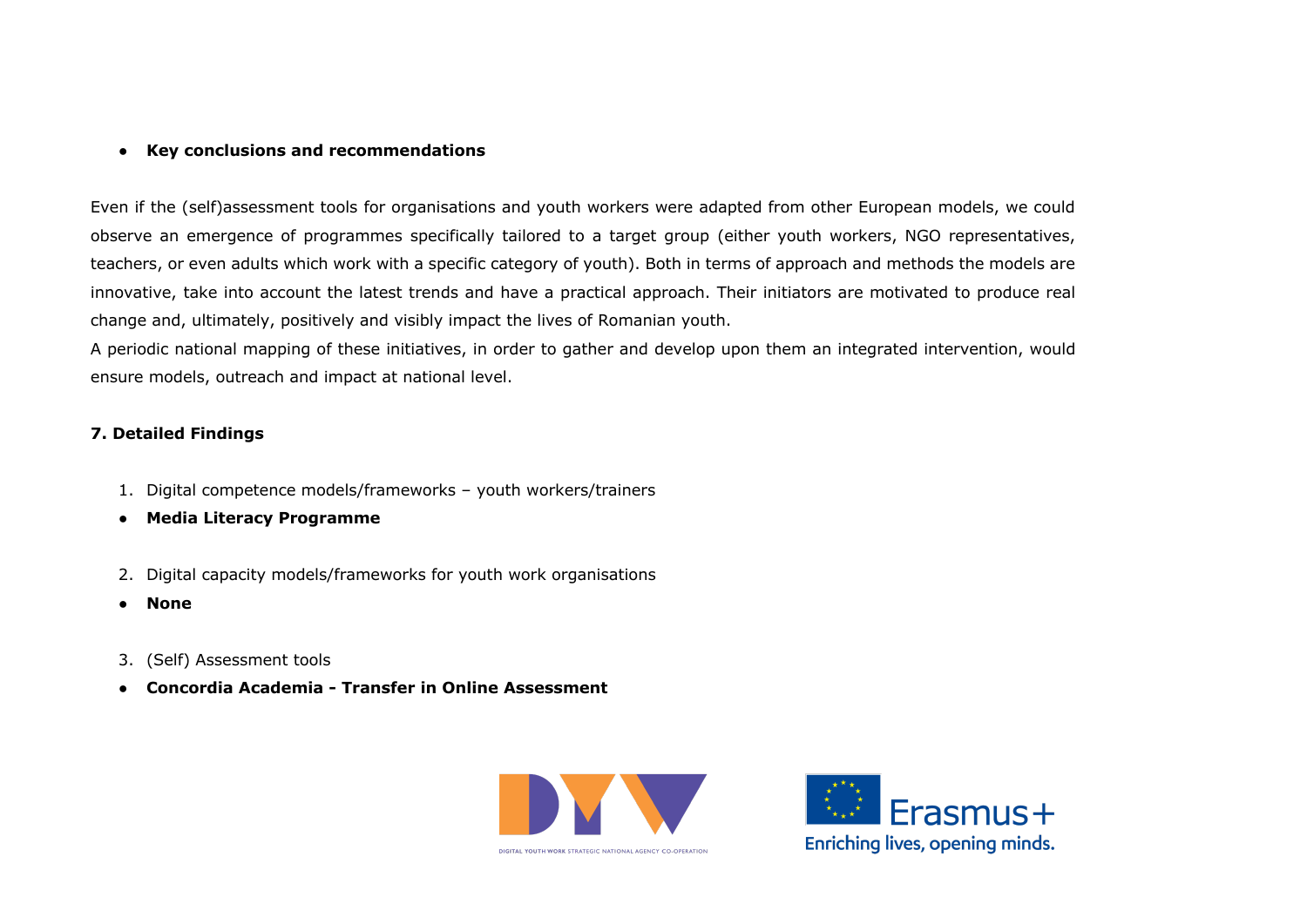- 4. Training materials:
- **Digital Youth Worker / DigiTin**
- **Media Literacy Programme**
- **Profesorul Digital**
- **Îndreptar Digital (Digital Guide)**
- **TOT on Remote Learning**
- **Smart Youth Work Lab**
- **RoboHub**
- **Online Training Courses for Youth Workers in Erasmus+**
- **Digital Competencies Training for teachers that work with children and youth with Special Education Needs**
- **"Teaching Future"**
- **Mens Sana**
- **HTML Basics for Youth Workers**
- **Ora de Net / "Real teacher in a virtual school" Training**
- **Profesor in Online - Digital Nation**
- **1. Digital Youth Worker / DigiTin - developed by the Romanian National Agency**

**Category:** Training materials **Detailed description:** 



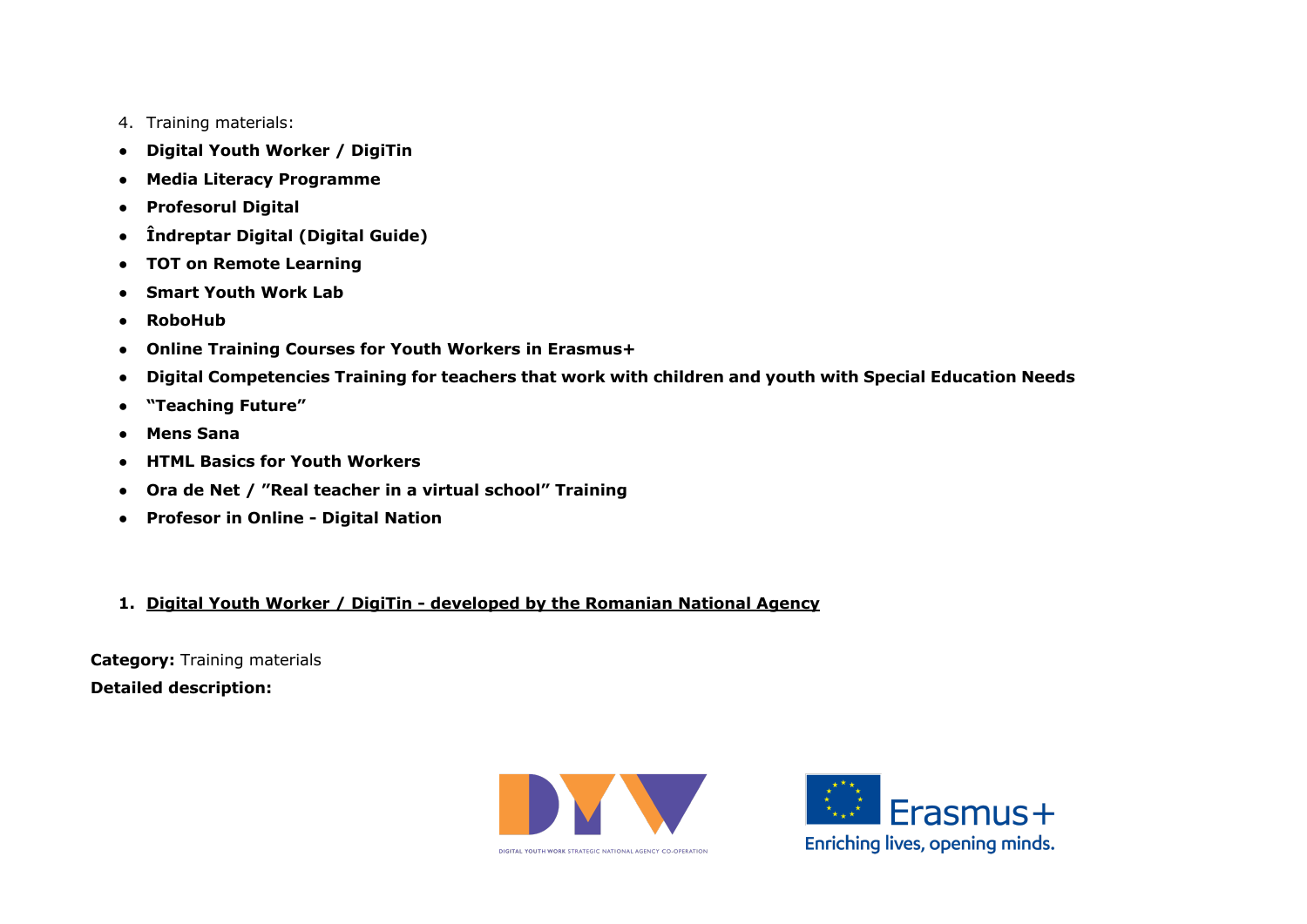The intensive training (initially designed for 10 days) gets participants through a journey of equipping youth workers with essential digital competencies in order to offer qualitative youth programmes by using digital means. The training is a best practice, at the end of the training youth workers feeling fully empowered to implement digital/online youth programmes. Even if it was not built as a competency model itself, the content of the training develops on the following contents: Module 1: opportunities of digitalisation, what is digital youth work, individual and organisational assessment (digital literacy test, respectively principles of a digitally agile organisation), digital tools (for managing youth work, for communication, for creation and free time, for activities, for learning), challenges and wellbeing in digital youth work, analysing current youth needs through Design Thinking, digital hunt.

Module 2: specific competencies of the youth worker for the digital environment, learning in the online environment, designing activities in the online environment (by using auditive, visual, kinesthetic methods), active involvement of youth in the online activities, how to involve participants with fewer opportunities, e-methods, online facilitation, virtual youth center, transfer of the projects in online.

Module 3: tech lab (advanced audio and video competencies), internet and safety, activities practice, personal development plan and follow-up.

#### **Strengths, weaknesses & use cases** (if available)

The training design was developed in a team of  $\pm 12$  experienced trainers, coordinated by the National Agency, at the initiative of the Ministry of Youth of Sports. Under the umbrella of the Ministry 2 series of 10-days training, broken in 3 modules, have been implemented at the end of 2020, under the name Digital Youth Worker. In Spring 2021, a new edition of the training has been implemented by the National Agency; 3 series of 9-days training (broken in 3 modules) have been implemented. These 5 series of training were the only ones implemented so far.



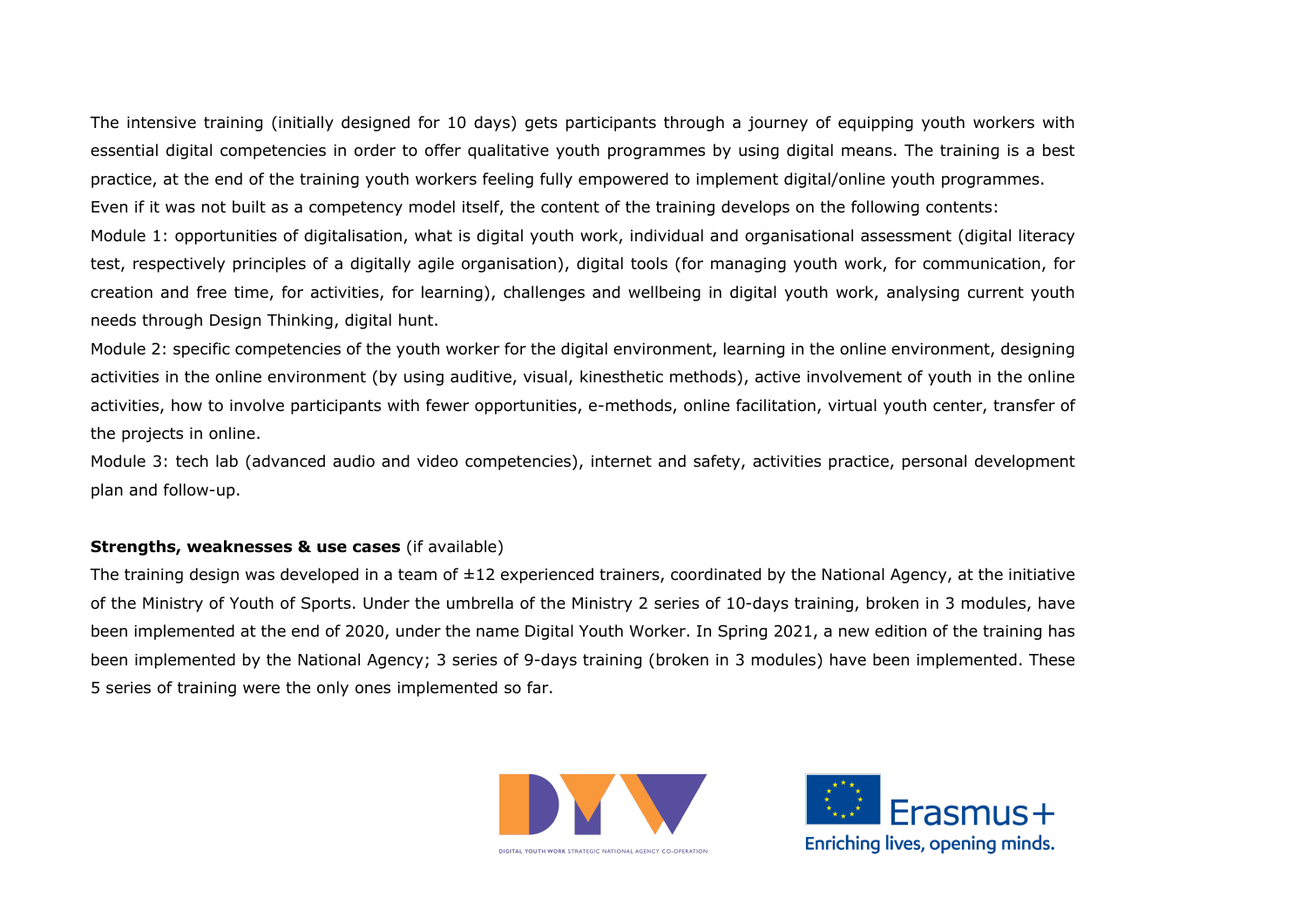# **Owner/Creator:** the Romanian National Agency

**Target group** (users): youth workers, representatives of youth organisations funded under Erasmus+ and ESC **Available in**: Romanian Link to the original document/project: link to the training journey in Miro - https://miro.com/app/board/o9J\_leYckIs=/ **Annexes (if needed):**  Organisational self-assessment tool - The principles of a digitally agile organisation (to be filled by organisations, in Excel, in Romanian, adapted from https://www.youthlinkscotland.org/media/3532/organisational-self-assessment-against-digitallyagile-national-principles.pdf)

Personal self-assessment tool - Digital literacy test (to be filled by the youth worker, in google forms, in Romanian, adapted from the MOOC on Digital Youth Work

https://www.digitalyouthwork.eu/wp-content/uploads/2019/04/Digital-youth-work-self-assessment-form.pdf)

# **2. Media Literacy Programme - developed by Centrul de Jurnalism Independent**

**Category:** Digital competence models/frameworks – youth workers/trainers / Training material

**Detailed description:** Complex training programme tackling media literacy, its main purpose being the promotion of fundamental democratic values, in order to have citizens that are informed and capable of making decisions. The greater mission is to build a healthy society and for this the media literacy component is very important.

It is aiming at training (1) teachers, which later connect media literacy with their discipline (mainly Romanian language teachers are involved), (2) youth workers, which later implement media literacy activities with youth, e.g. take messages from the media (vlogs, blogs, Youtube, TikTok), deconstruct the message, analyse its elements, the authors' perspective etc.

The **competence model** has the following 4 components:



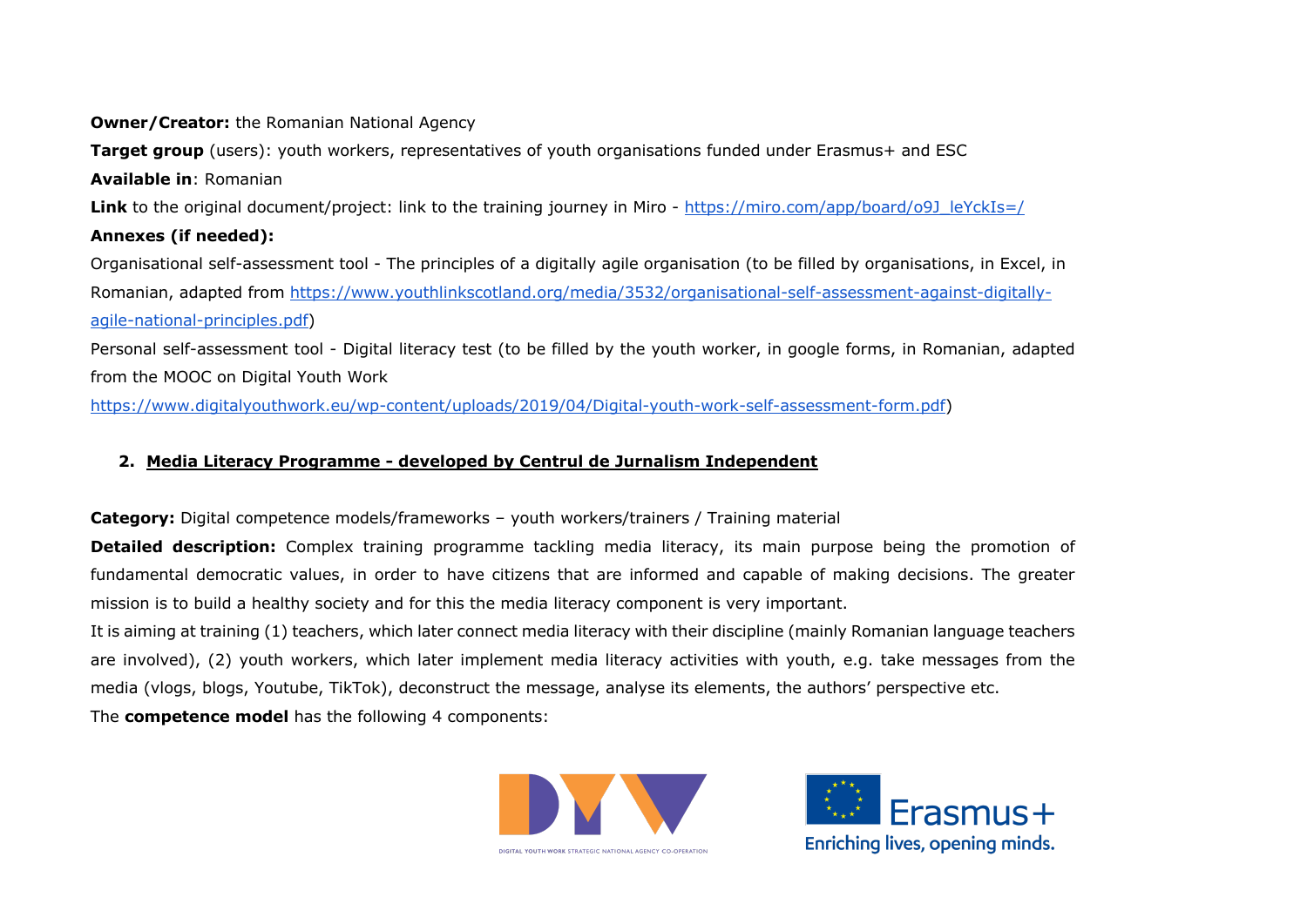- 1. Access, search and storage of media contents
- **Access**
- Search
- Storage and organising
- Developing one's own needs for information, socialization, recreation through the mass media
- 2. Understanding and critical-reflective analysis of media information and contents
- Understanding specificities of media
- Critical analysis
- 3. Creation and communication of media contents
- **Creation**
- Communication and media interaction
- 4. Civic responsibility, ethical use of information and media, balanced consumption
- Social responsibility and promoting equity
- Balanced consumption
- Ethical use

The model has associated objectives for each of its components and subcomponents. The contents are developed from the first to the fourth component, which build on each other.

The **training programme** has an online learning platform associated, which combines e-learning elements with the possibility of gathering the target group in one place that is offering valuable resources and a community of practice. At the moment, the training targets teachers. It became a strategic programme, being piloted in a series of schools in a partnership with the Ministry of Education.



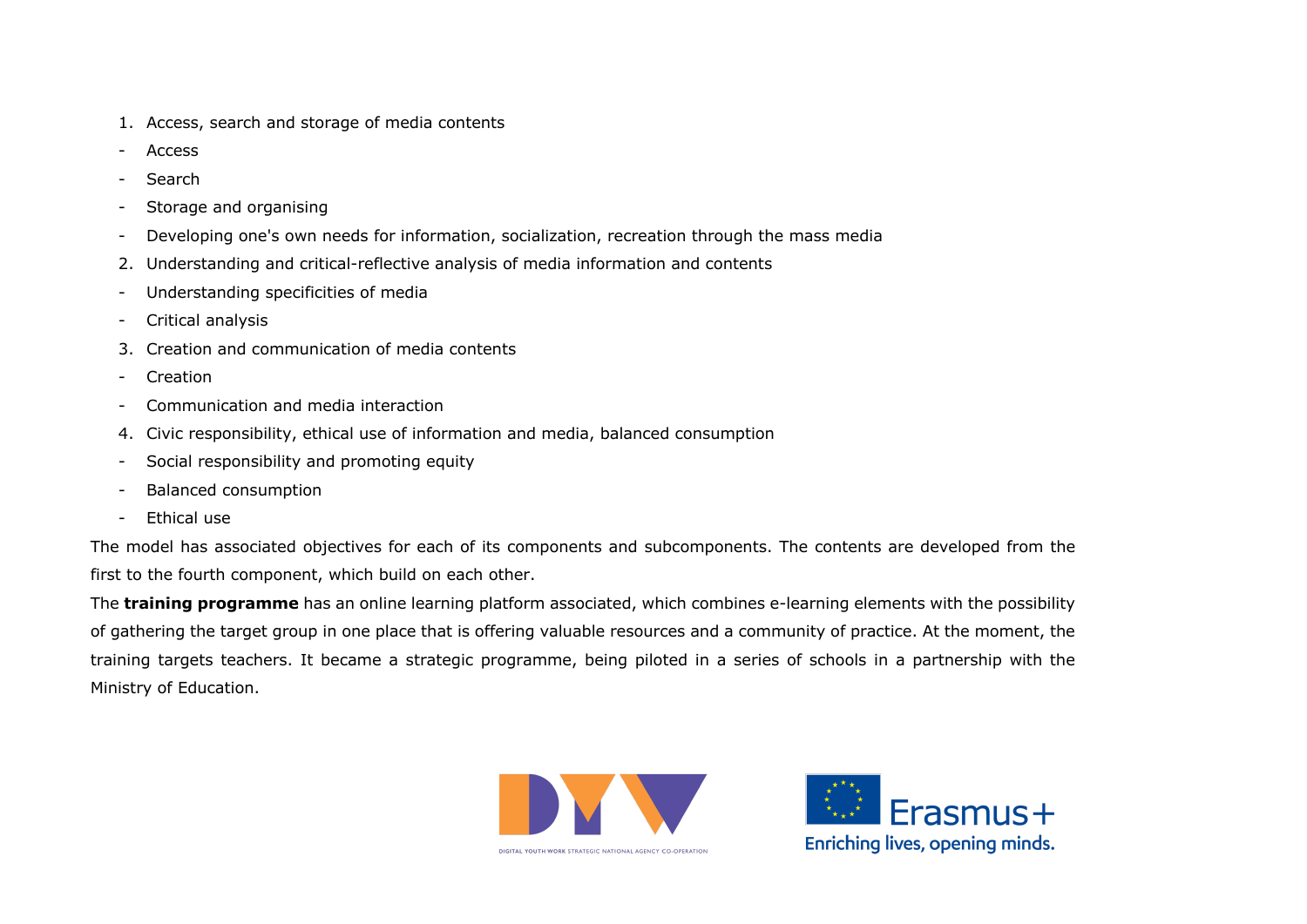The training involves a 1-week (30 hours) face to face training, broken in 4 modules of 2-days each, and other 30 hours spent by participants online on the platform. It builds upon 7 key themes of media literacy (e.g. freedom of expression, disinformation etc). Participants have virtual classes, followed by exercises and weekly evaluations on the platform. The exam involves bringing 2 recordings in which they practice media literacy with their classroom. Participants benefit from assistance and mentoring during the training. Each month, there is a theme (or they propose challenges) and there is an online meeting organised. At some of the online meetings, an expert is brought (e.g. presenting TikTok).

#### **Strengths, weaknesses & use cases** (if available)

Key strong points:

- 1. Officially, the programme reached 15,000 media professionals, 2,500 teachers and youth workers and 25,000 students. The reach is greater than that, because for example a lesson on conspiracy theories reached 18,000 students in a week, in a project which had as a partner UNICEF: teachers took the lesson from their educational platform and implemented it.
- 2. Due to the 27 years of uninterrupted work, the organisation built this programme strategically and at the same time organically, adapting to the most pressing needs but revolving around journalism. It recently became a strategic intervention programme in partnership with the ministry of education (teachers from pilot schools benefit from training, practice with students, have ongoing mentoring, have their competences evaluated and ultimately an impact research will be implemented measuring impact with students.
- 3. The organisation brought strategic partnerships and experts around this programme. Institutions involved are the Ministry of Education, embassies, funders, UNICEF, IPEX, etc. Experts are involved in key moments: Anca Nedelcu built the competency model, Anca Petrache supported the model for the accredited training, Bianca Oanea and Julia Nagy, as media professionals, support the (social) media activities, there is permanent contact with the teachers (trainers in



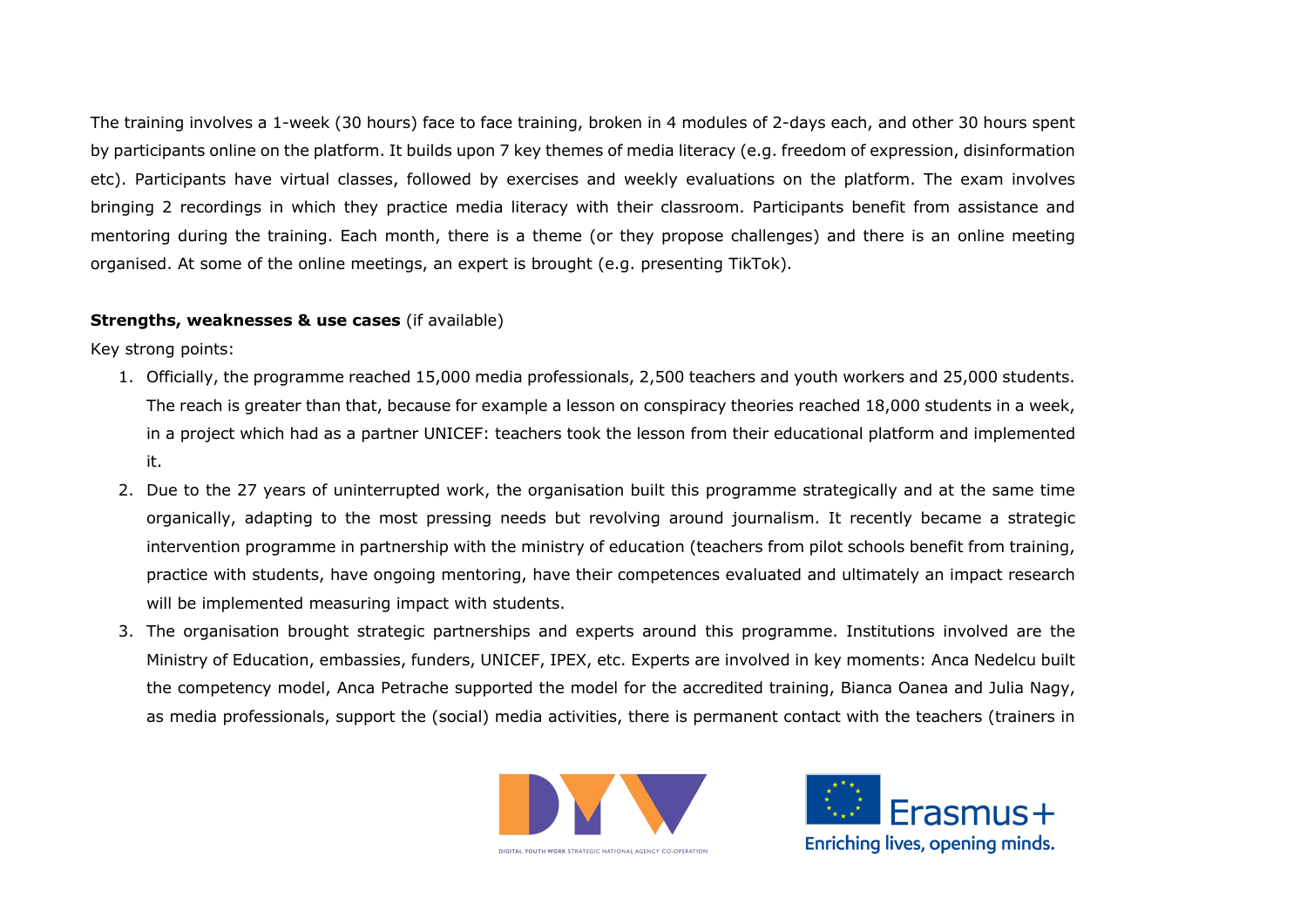the programme and also teachers interested to build the community). "It is a key element that the ones that tell the teachers how to do it are teachers" (quote from the interview).

4. There is a strategic vision of the organisation - to bring media education at smaller and smaller ages, ideally for all citizens to benefit from it from their period of formal education.

Improvement points:

- 1. Teachers need very clear instructions and sometimes, from the point of view of the organisation, the rhythm is slow and developing autonomy takes time. Activity scenarios (how to "infuse" media literacy in the discipline) are hard to get from teachers, and they are essential in order for more teachers to implement media literacy in the classroom.
- 2. The community grew in the past 2 years, but the organisation still searches for the right means in order to keep it active, practicing, and exchanging information, and also extend to teachers of other disciplines (following envisaged are foreign languages and social sciences).

**Owner/Creator:** Centrul de Jurnalism Independent **Target group** (users): youth workers, (Romanian language) teachers **Available in**: Romanian **Link** to the original document/project: Competence profile: https://cji.ro/profilul-de-competente-ale-cetateanului-educat-media/ Pilot schools programme: https://cji.ro/programul-de-educatie-media-ajunge-in-scoli-pilot-media-pentru-o-generatie-cuochii-deschisi/



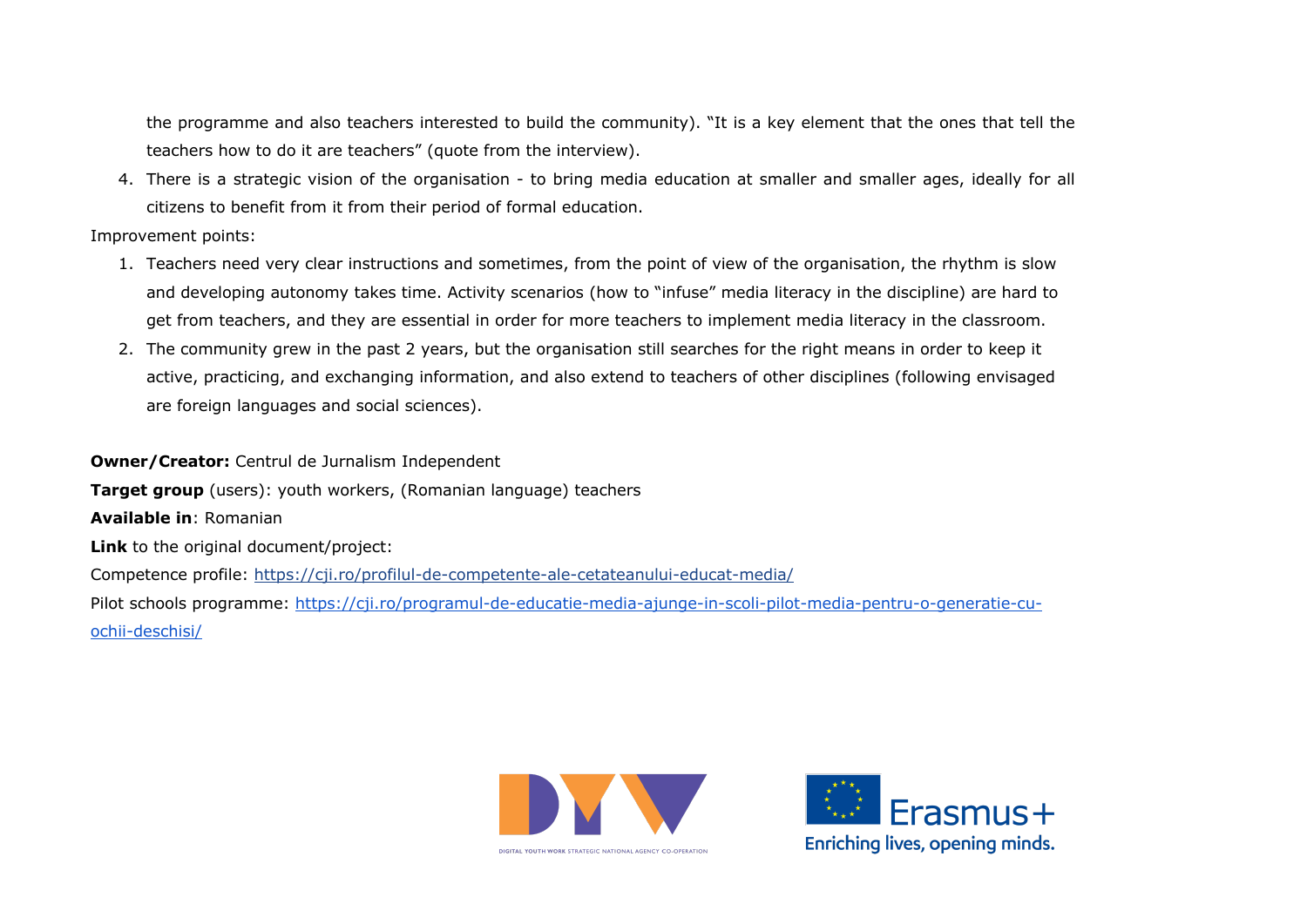# **3. Profesorul Digital**

## **Category:** Training material

## **Detailed description:**

A series of short (2-3 hours) or long (from 2 days to 3 training modules) trainings/webinars, developing digital competencies for teachers, implemented by a highly professionalised team with experience both in NGO/education/youth work and in the business environment.

The trainings were built considering the European framework for digital competencies, but not only. They developed their own model, using their experience and other models (Brain Based Learning, GEAR, AGILE, Edu Scrum) - the elements are combined based on the context. The focus is on digital pedagogy and the approach is to bring back the attention to the competencies that the teachers need to develop in their students, by developing their own digital competencies. The instruments and frameworks are introduced last, after focusing on the "why": which are the competencies, how we get there, and then the contents is introduced to support this.

There are a few products developed:

- 1. "**Personalised training on digital pedagogy**", consisting of 3 modules: (1) digital pedagogy (students needs, autonomy etc), (2) instructional design (the online learning cycle, the GEAR model, the learning environment), (3) evaluation (how do we evaluate competencies in the online environment, evaluation for learning in the online environment, evaluation instruments).
- 2. **"Profesorul Digital" 2-days training** (organised in partnership with Finnish Teacher Training Center FTTC): aims at helping teachers "*use new technologies as efficiently as possible, so as to create learning experiences adapted to students (digital natives) and to current times. During the two days of the course, we explore the characteristics of the*



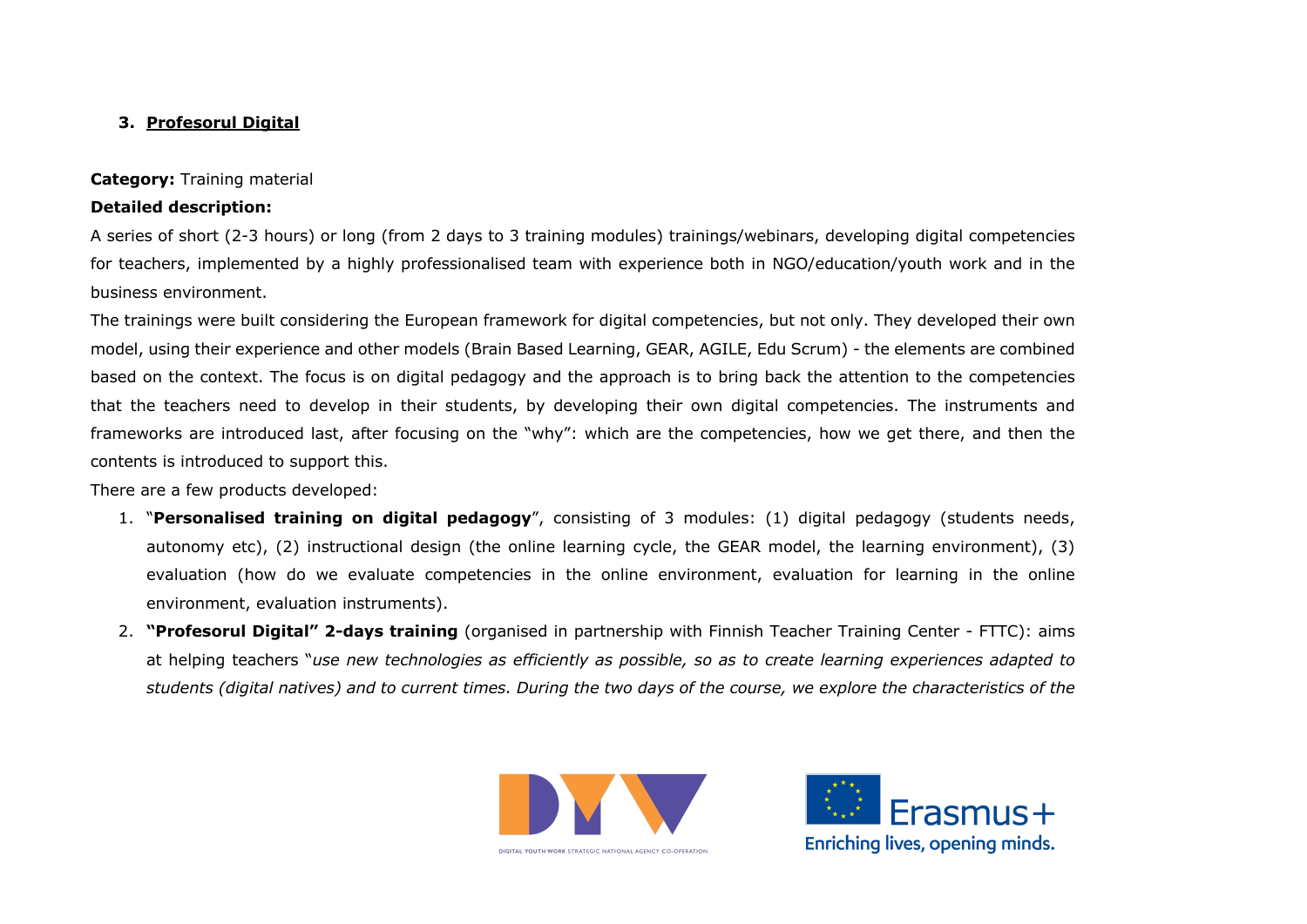*digital world, the digital classroom and the digital teacher and then teaching, designing learning and assessment for digital natives.*" From its presentations, we extracted the following principles of the training:

- "*Interactive format: We like to work non-formally, to use interactive exercises, and to solve tasks to ensure a balance between collaborative and individual work.*
- *Practical and relevant: We also have theoretical elements - few, we promise. We focus on the applicability of knowledge and the relevance of the tools presented. We want you to apply in the classroom as quickly as possible what we learn during the course and in the community. Please come with your laptop to practice the activities.*
- *Flexible and convenient: We work hard for 2 days. Become a member of the Digital Teacher community and have access to many resources to inspire you and help you create memorable learning experiences for your students.*"
- 3. **3-hours training for teams of teachers from a school** containing the following: Methods and techniques of online teaching; Characteristics of online pedagogy; How do we involve youth in online activities; Testing, evaluation and feedback with the support of digital instruments; How do we work in a hybrid way.
- 4. **The Hybrid Model: We continue to learn inside and outside the classroom Webinar** (organised in partnership with SuperTeach): how computer-mediated activities can be complementary and enhance active learning when using the flipped-classroom approach.
- 5. **Tailor-made trainings**: e.g. in december 2020 they implemented a training on Autonomy in learning and digital competences, with 3-4 hours dedicated to digital competencies. It was focused on: GEAR, how they build their repository, how to make accessible resources for their students, how to get students' attention, concrete examples (e.g. one instrument to get attention, one instrument to use during the lesson etc).

#### **Strengths, weaknesses & use cases** (if available)

The standard 2-days training was implemented for more than 500 teachers. The **added value** of the trainings consisted of:



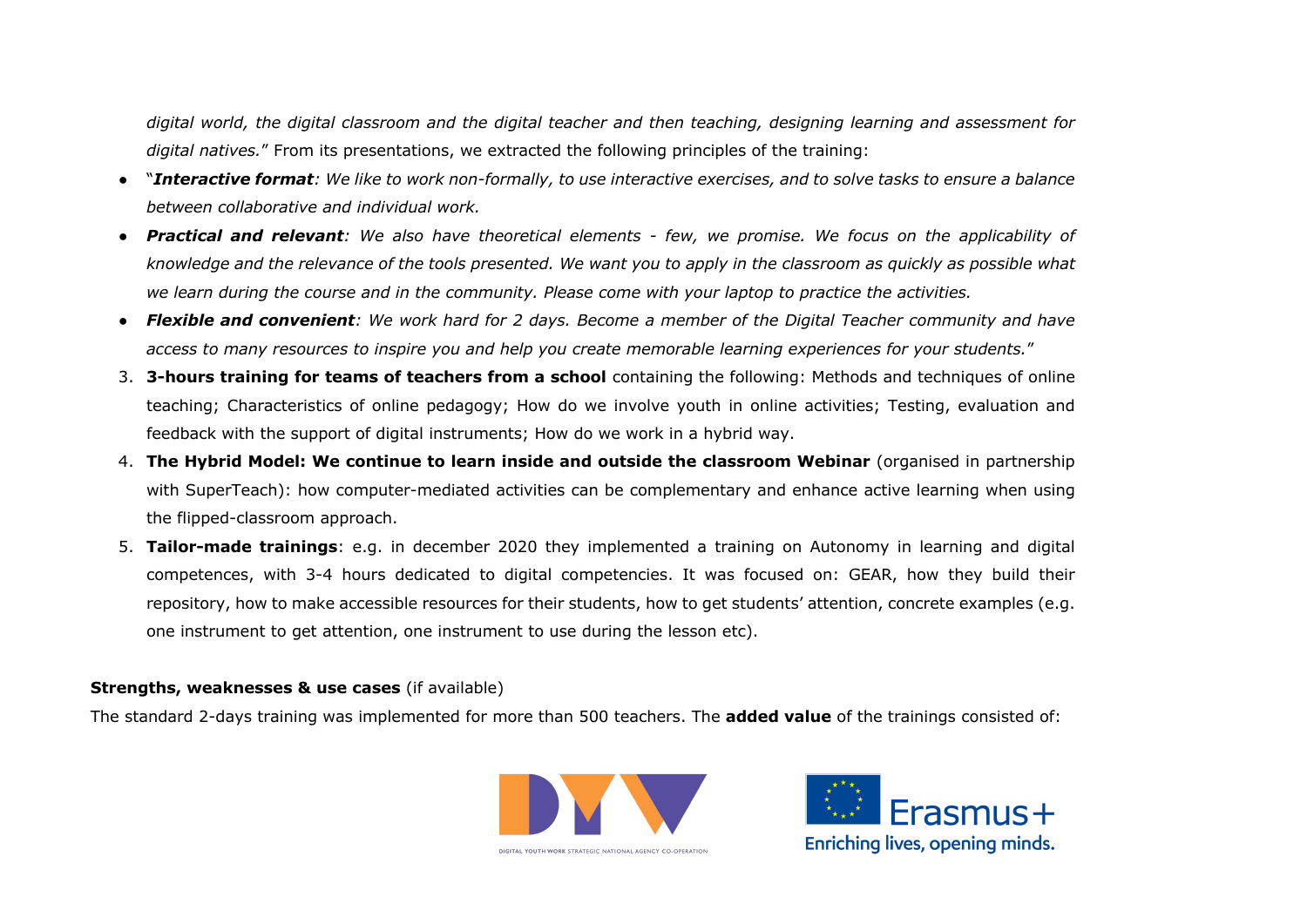- Ensuring enough time for human connection, from the carefully developed welcome e-mail to using music, interactive methods (e.g. touch your colleague with the finger through the screen)
- creation process was complex and consisted of needs analysis, questionnaires for teachers, lots of discussions related to teachers' online habits, what tools they use online, what kind of devices and access they have, how do they learn
- used models familiar in the business environment when starting a learning process (BBL, GEAR, Edu Scrum) and brainstorming on how they can be used in the classroom; all was tailor-made to teachers' needs; "there are no recipes"
- getting through relevant instruments for creating lessons, for collaboration, for evaluation with concrete exercises on how to use these instruments during lessons
- They took the discussion further than focusing on the instruments, which is a common trap, to the bigger aim: "*The differentiator is the fact that we refer to competencies and pedagogy - starting from pedagogy we go to tools. The process behind, the 'why' of learning, what a relevant learning process looks like, students' needs. What is the ecosystem in which learning takes place. Because we get used to abstract discussions and we forget why we do what we do.*" (quote from the interview)
- After the training, teachers adapted, personalised, took into account students' context and made the tools their own: "*Giving teachers the feeling of 'yes I can'. They don't know what instrument to use, what button to push, what to choose and the fear of digital takes them to a paralysis in making choices. We get teachers to ask: 'is any of these instruments right for me? ah, ok, I now have a set of 2-3 instruments to use and they are all simple.*'"

Improvement points:

- "*Not having a standard, a stable product that can be used anytime, anywhere, by anyone, adapting everytime the product means a smaller reach and a not so sustainable approach*" (quote from the interview)

The team worked with several big initiatives and organisation, providing expert support (Teach for Romania, Concordia Academia, FTTC, Centrul de Jurnalism Independent etc)



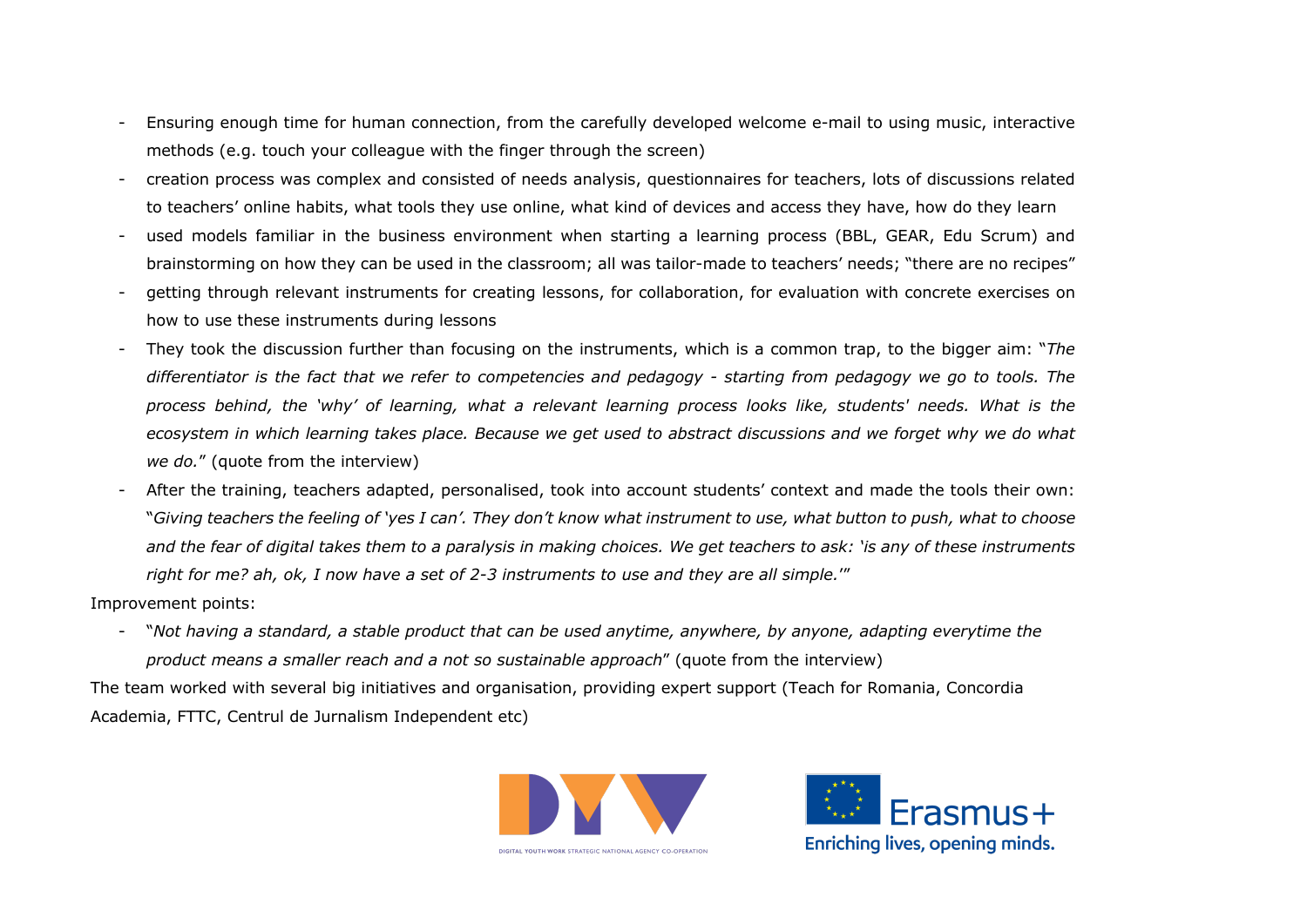**Owner/Creator: Profesorul Digital Target group** (users): teachers **Available in**: Romanian Link to the original document/project: Free webinar in Romanian: https://profesoruldigital.ro/webinar-modelul-hibridprofesorul-digital/

# **4. Îndreptar Digital (Digital Guide) - developed by Techsoup Romania Association**

# **Category:** Training material

**Detailed description:** Digital Guide started in 2017 for teachers and their students, in order to initiate them in creating technology facilitated learning activities. It is focused on delivering material to learn applications that they can use and adapt at class: Chatterpix

https://play.google.com/store/apps/details?id=com.duckduckmoosedesign.cpkids&hl=en&gl=US, Canva, www.canva.com, Stop Motion, https://apps.apple.com/us/app/stop-motion-studio/id441651297.

There are several training courses tailored depending on the participants profile (teachers and students) and the client (for example Teach for Romania Association).

The engine of this program is to facilitate learning through technology, to use technology for pedagogy, preparing teachers to prepare students and anchoring in the useful reality of digitization.

The training is linked to set of competences from the ISTE system of competences - https://www.iste.org/standards/istestandards-for-teachers



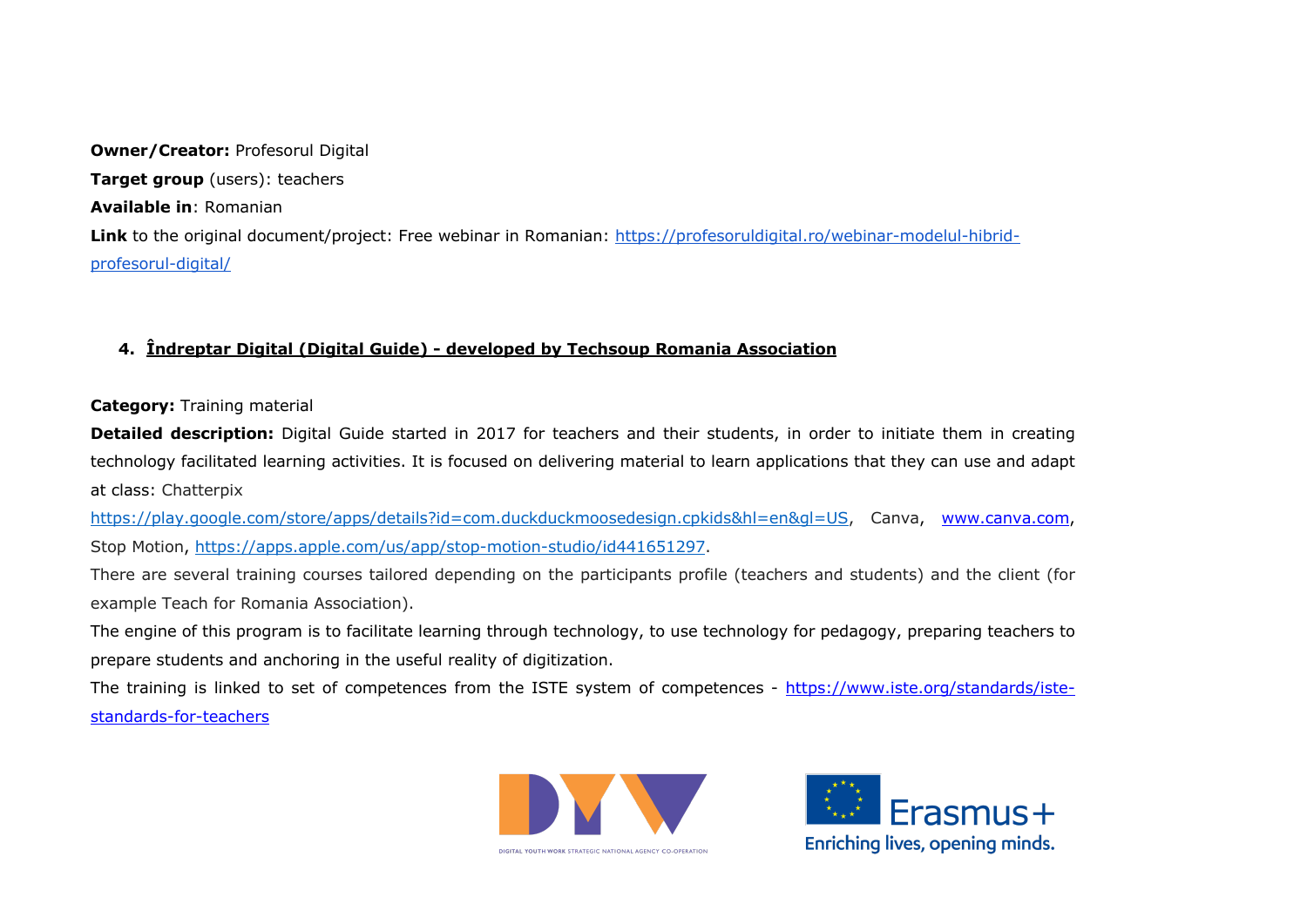The training program is based on research - initial and final self-assessment for each teacher. On this information the following interventions / editions are built.

Registration and attendance for the training sessions can only be done through the Digital Guide platform, from a private account. For every two exercises teachers do in the Resources section, the Techsoup Association will issue them a certificate of involvement in the program. The only way in which the exercises can be validated is by filling in the Activities form in their account. In order to keep you up to date with what Techsoup prepares for its users, they rely on the community. 14,000 teachers (several hundred attended face-to-face courses, about 4,000 online courses), e-learning courses (self-paced),

# **Strengths, weaknesses & use cases (if available)**

Strengths:

- · reaching a large number of professionals, self-paced content, the possibility of interaction in the community, and offline, but with smaller numbers
- · emphasis on community creation and interaction
- · creating contexts in which teachers see and convince how technology works

office hours for those who are attending a course that lasts 2 months (Thursday with you).

Several areas to improve:

- · it is hard to engage big numbers, you have some people very involved while the rest are rather inactive on the platform
- new methods of engagement
- · how to make sure that the resources are used on a qualitative level
- · how to make sure participants finished as many courses as possible for those enrolled
- · process automation: to create in such a way as to intervene as little as possible



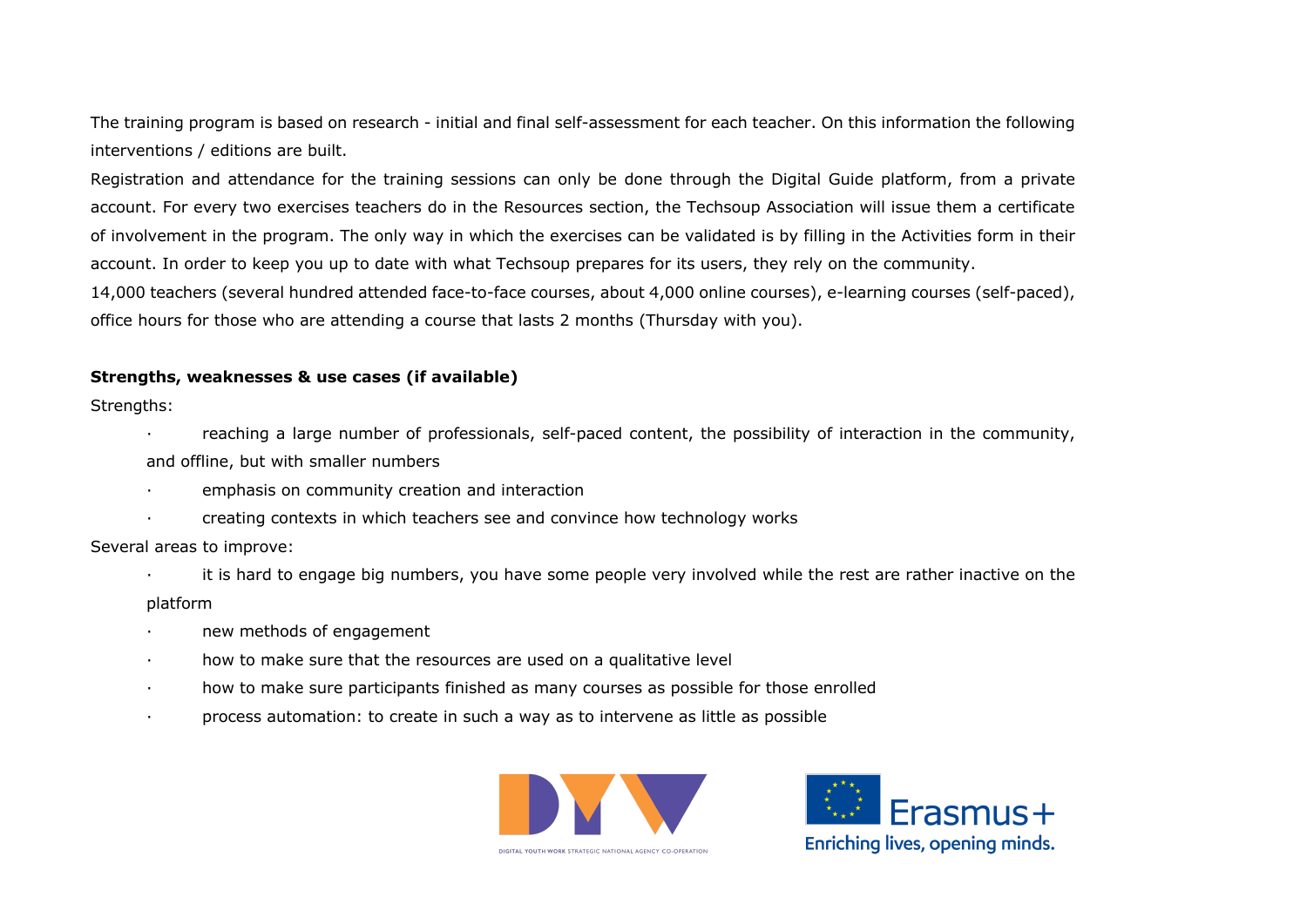· traceability and individual progress difficult to follow

**Owner/Creator:** Techsoup Romania Association **Target group (users):** teachers for primary schools and students in pedagogic high-schools **Available in:** Romanian **Link to the original document/project:** https://indreptardigital.ro/

#### **5. TOT on Remote Learning - developed by Romanian Angel Appeal Foundation**

## **Category:** Training material

#### **Detailed description:**

A one-month training with an innovative schedule, developed at the initiative of RAA by an e-learning expert (Bianca Victoria Nesiu-Bedreag) for its internal team and the NGOs they collaborate with (in the fields of health/youth/education). The training was provided in September 2020 and was based on an emergency - the need to transfer activities, training and communication in the online environment.

It was organised online, through Zoom and using interactive applications (Beekast), with 8 2-hours meetings at lunch time: Tuesdays and Thursdays from 13 to 15, with individual and group assignments in between. The model is a best practice also considering the limited amount of time participants have and the proposed schedule:

Launch of training: 1 september 14:00 – 15:00

Virtual classroom 1 - 8 september 13:00 – 15:00

Virtual classroom 2 - 10 september 13:00 – 15:00



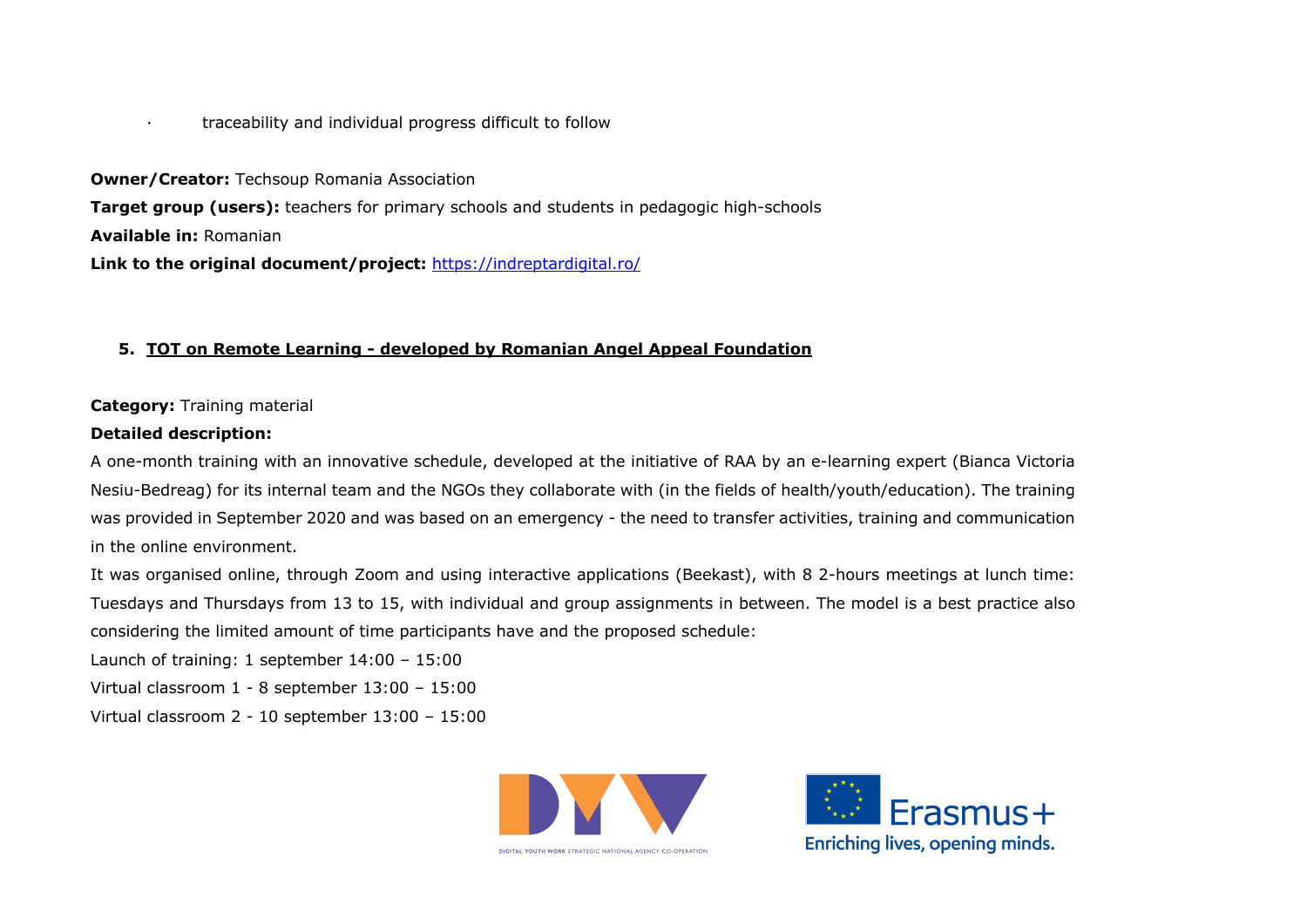Virtual classroom 3 - 15 september 13:00 – 15:00

Virtual classroom 4 - 17 september 13:00 – 15:00

Virtual classroom 5 - 22 september 13:00 – 15:00

Virtual classroom 6 - 24 september 13:00 – 15:00

Virtual classroom 7 - 29 september 13:00 – 15:00

Virtual classroom 8 – 1 october 13:00 – 14:00

Practical assignments' deadlines – 12, 19, 26 september

All schedules have been sent in advance. Even if many of the participants had leadership roles in their organisations, the schedule was easy to follow.

The training was organised by using Google Meet; before the training participants had to install some applications and addons:

- 1. Meet attendance;
- 2. Meet attendees & breakout rooms;
- 3. Grid view;
- 4. Nod-reactions

The 2-hours sessions were designed to transfer key information related to designing online experience; besides, each session contained also a "software pill" (technical input).

The contents focused on:

- 1. Advantages and disadvantages of learning online and how to make sure your participants get the most out of their online environment - 30 minutes
- 2. What changes and what doesn't change when you learn using distance learning 30 minutes
- 3. Redesign face-to-face learning as distance learning



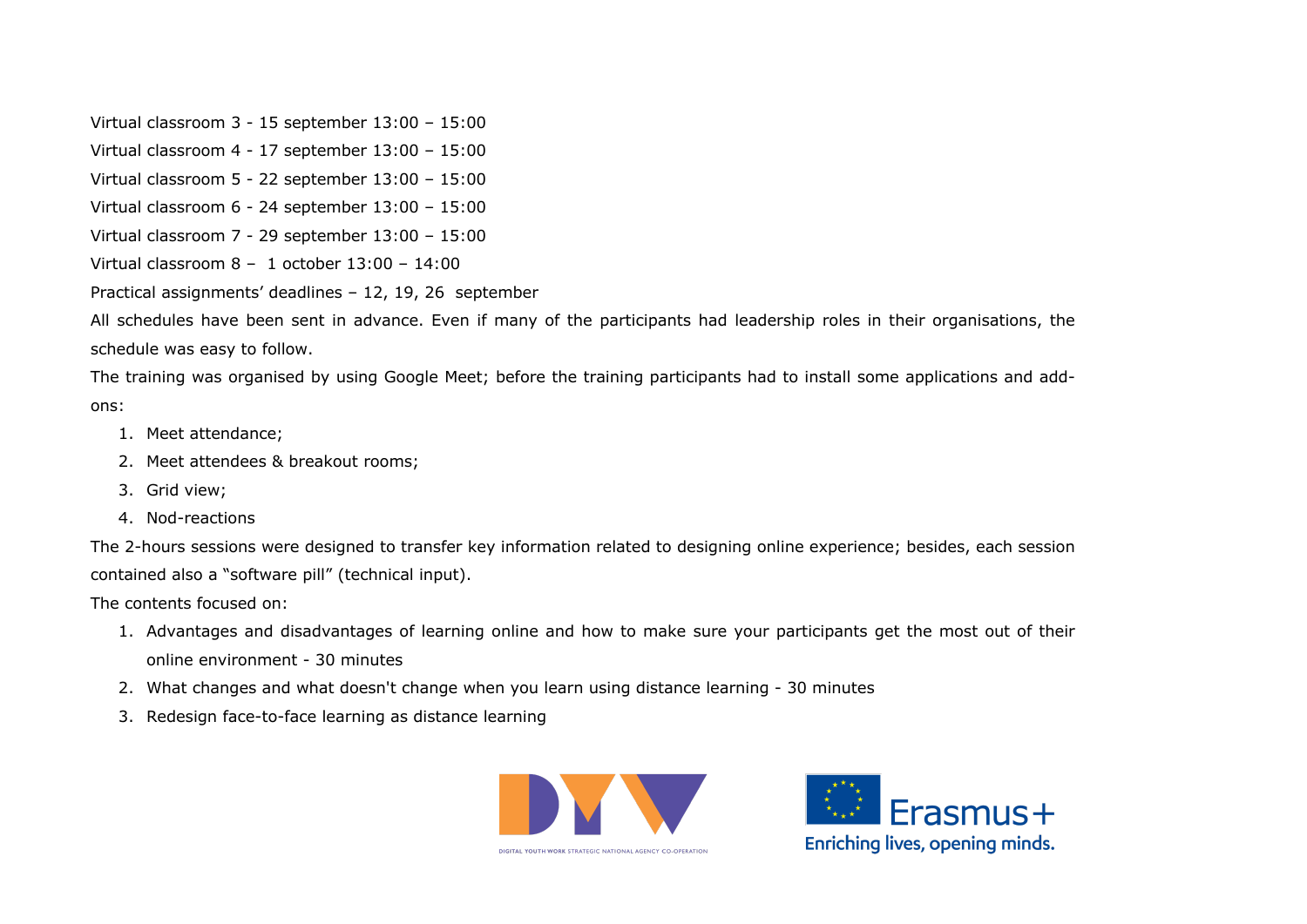- Major steps of storyboarding 4 hours
- Learning methods synchronous / asynchronous / hybrid / mixed 2 hours
- Focus on virtual classes Online facilitation; The importance of the presence of tutors in online courses 2 hours
- 4. How to effectively use the software and hardware for live online teaching 2 hours
- 5. Case study: redesigning sessions facilitated face-to-face in virtual sessions 8 hours

Collaborative learning methods were used in order to maximise learning:

- Virtual community
- Peer-to-peer learning
- Personalised and interactive design
- Evaluation questionnaires (for positioning/baseline, measuring learning, satisfaction).

# **Strengths, weaknesses & use cases** (if available)

It was implemented with 20 participants, 16 hours online (8 meetings of 2 hours each) during lunch time. The focus was for organisations to understand how they can transfer projects, and mostly training activities, in the online environment. It was a tailor-made product based on RAA's and collaborator organisations' needs; at the half of the process there was an evaluation between the expert and the organising team and the last half of the training was tailor-made to the level and immediate needs of the participants.

The competencies achieved were further used by participants in transferring their training sessions online (e.g. Youth for Youth Foundation's representatives transferred their training for youth from face-to-face to online). They had internal discussions of replicating it, because the model worked and there is still a big need of building competences for transferring activities in the online environment, for (youth, but not only) NGOs.



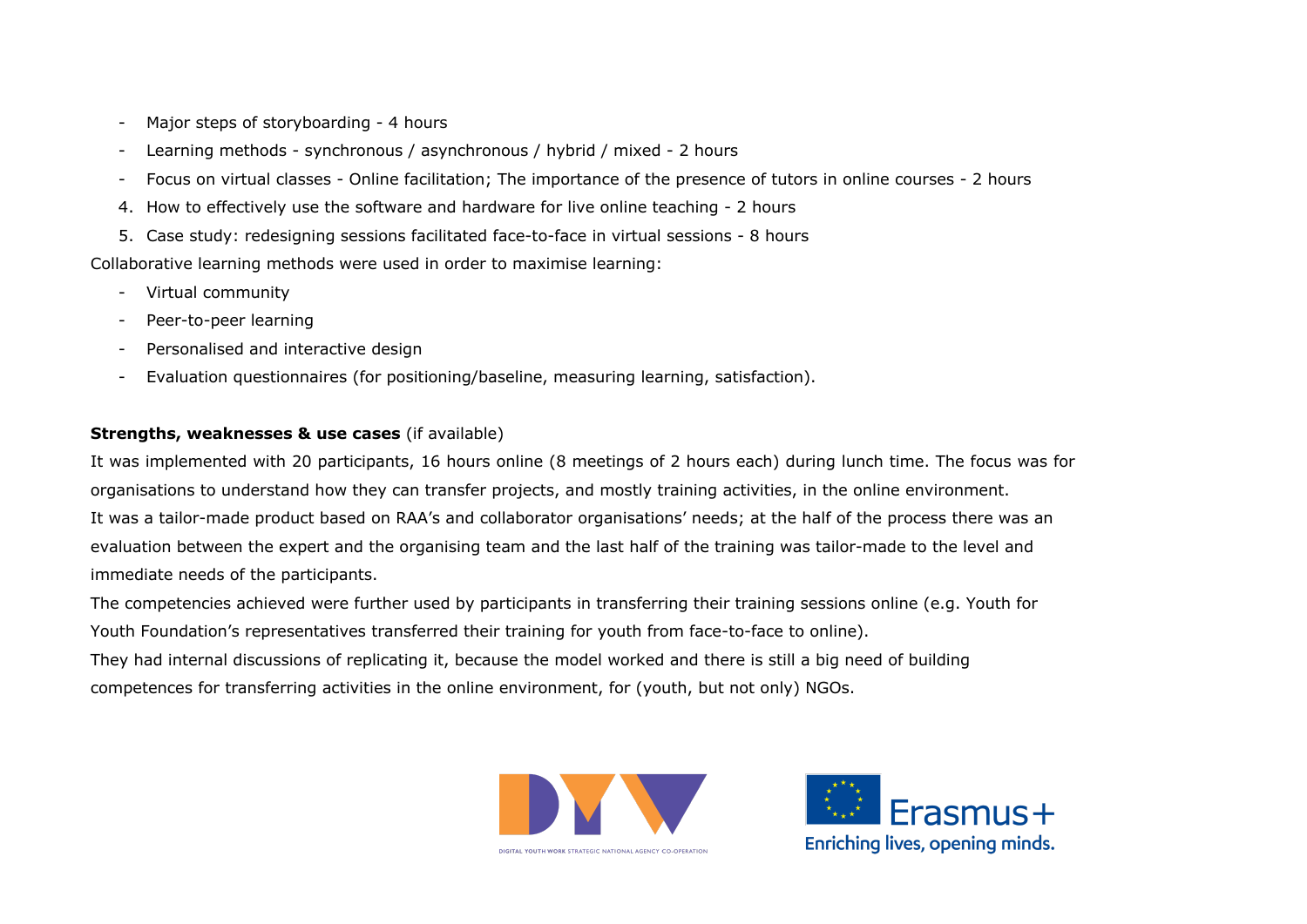**Owner/Creator: Romanian Angel Appeal Foundation, with an external expert:** (Bianca Victoria Nesiu-Bedreag - which at that moment had 13 years of experience in digital learning, in Ubisoft, Oracle and Orange), expert in instructional design, elearning, mobile learning, facilitation of virtual classes, administration of Learning Manangement Systems. **Target group** (users): NGO representatives, trainers and youth workers.

#### **Available in**: Romanian

**Link** to the original document/project: N/A

# **6. Smart Youth Work Lab - developed by Young Initiative Association**

#### **Category:** Training material

**Detailed description:** Smart Youth Work Lab was a 7-days training course, where participants discovered digital tools, learned how vulnerable groups of young people can be accessed more effectively online, but also explored robots, vlogging and programming. In addition, participants developed skills related to interculturality, tolerance and diversity. The training was part of the project "Smart Youth Work Lab" co-founded by ERASMUS+, Key Action 1 - Mobilities for Youth Workers. The objectives of the project: 1) Empower 30 youth workers from 8 European countries to better understand and respond to the opportunities, challenges and threats of digitalization in youth work; 2) Equip 30 youth workers from 8 European countries with the skills and tools needed to better access marginalized young people through "smart youth work"; 3) Increase the organizational capacity of 8 European youth organizations to better access marginalized young people in their communities in the context of the digital era.

The schedule was the following:



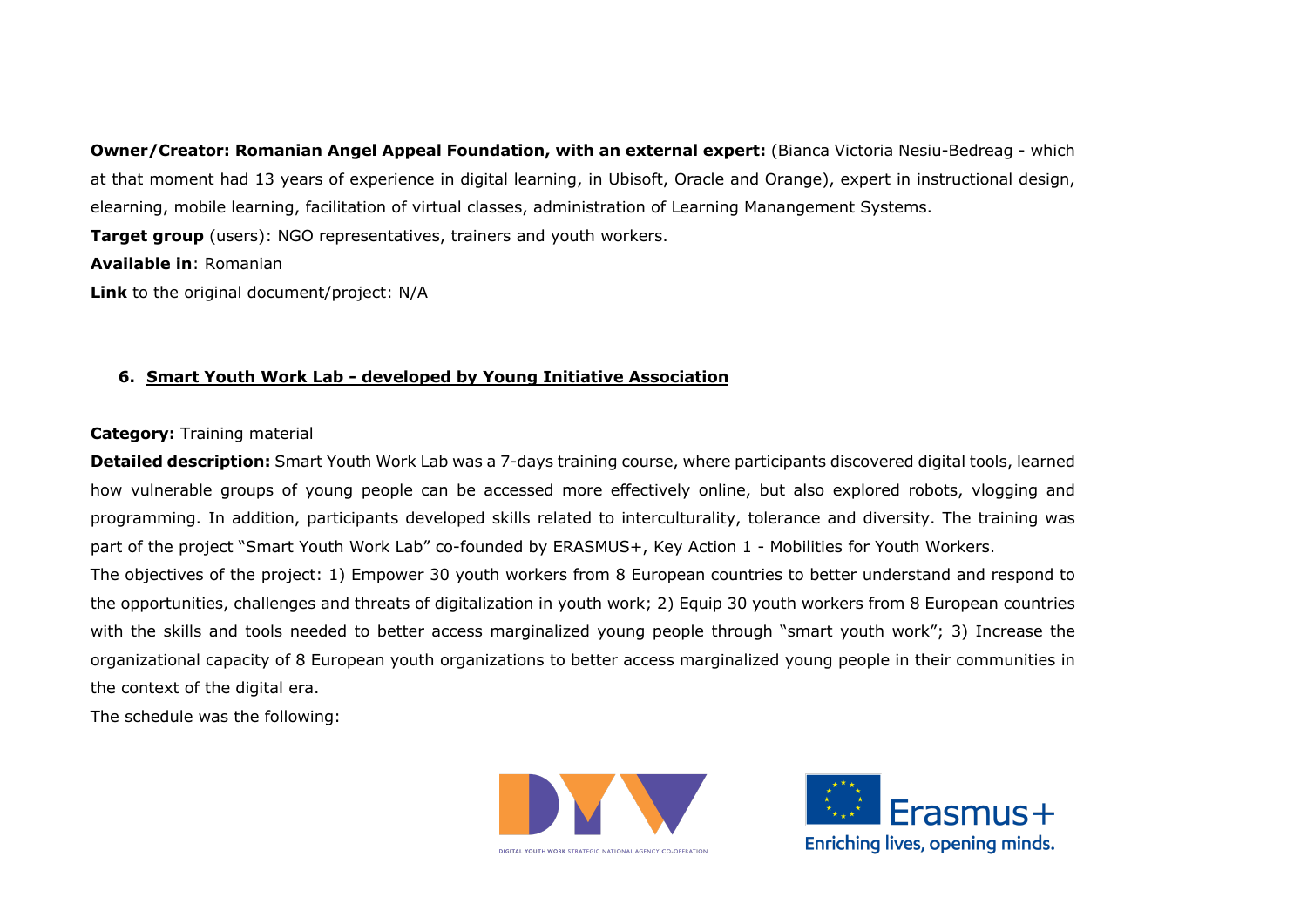DAY 1: Setting up the frame, knowing each other and the partner organizations

DAY 2: Defining Smart and Digital Youth Work, debating case studies

DAY 3: Tools Sharing (Instagram, meme, gif, animoto, collage, actionbound. Categories of tools: management, communication, fun, creation, etc) - connecting the tools with youth activities management and practice some tools DAY 4: Marginalized young groups and how to fight stereotypes being a youth worker

DAY 5: Visit to RoboHub, experimenting working with robots, programming, using different applications to make more interesting videos (stop motion).

DAY 6: Vlogging with one guest (one vlog about volunteering in Romania: Eli vorbeste), web stories developed by the participants using AdobeSpark

DAY 7: How to put in practice in the participants' organizations and how to stay in touch in the digital youth workers community

# **Strengths, weaknesses & use cases** (if available)

30 youth workers from 8 European countries participated in the training between 15-23 of February 2020. Strengths:

- high interest of participation on behalf of the youth workers from partner organizations
- a very attractive subject for youth workers, easy to promote
- very applicable approach that participants appreciated

# Weaknesses:

- participants's suspicion/fear of using applications they do not know
- limited time of ERASMUS+ training and the way people usually engage in such trainings, meaning that it is very intense while attending and just a few get to put into practice the tools & the skills



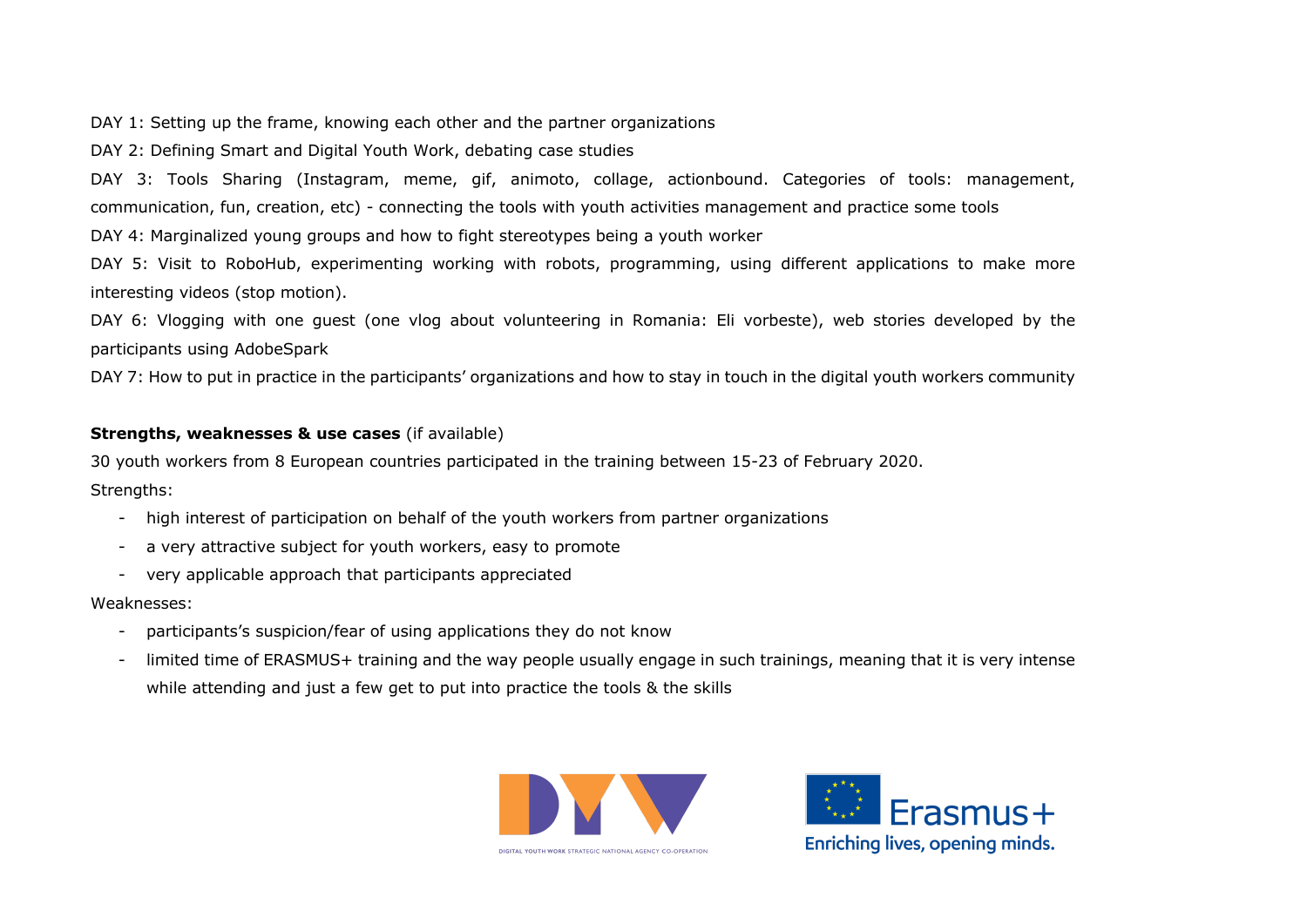**Owner/Creator: Young Initiative Association Target group** (users): youth workers, representatives of youth organisations funded under Erasmus+ **Available in**: English **Link** to the original document/project: -

# **7. RoboHub - developed by E-Civis Association**

#### **Category:** Training material

#### **Detailed description:**

E-Civis, through RoboHub – the physical space dedicated to programming and robotics - designed and implemented several resources for educators. The main focus were the ITC teachers in schools, but also any type of educator in programming and robotics. All the materials are training materials and focus on facilitating the teaching or programming, robotics and digital skills. Some of the initiatives developed are:

- **Robotics for ICT teachers** proposed a method of teaching robotic lessons included in the national Curriculum for classes VII and VIII as a result of changing the framework plans and school curriculum at the gymnasium. The results of the project were: 228 trained teachers in Braila, Satu Mare, Zalau, Bacau, Bucharest and Focsani with the support of the House of Didactic Courses, 1 network of teachers, 1 support course that can be used by teachers in schools, as well as public or private robotics clubs.
- **Civic Education 4.0** is an innovative project not only for Romania but also for other countries and aims to inform young people, with the support of robots, about the functioning of public institutions in Romania. The project took the concepts from civic education, such as decision-making, participatory budgeting, institutional system and explained it



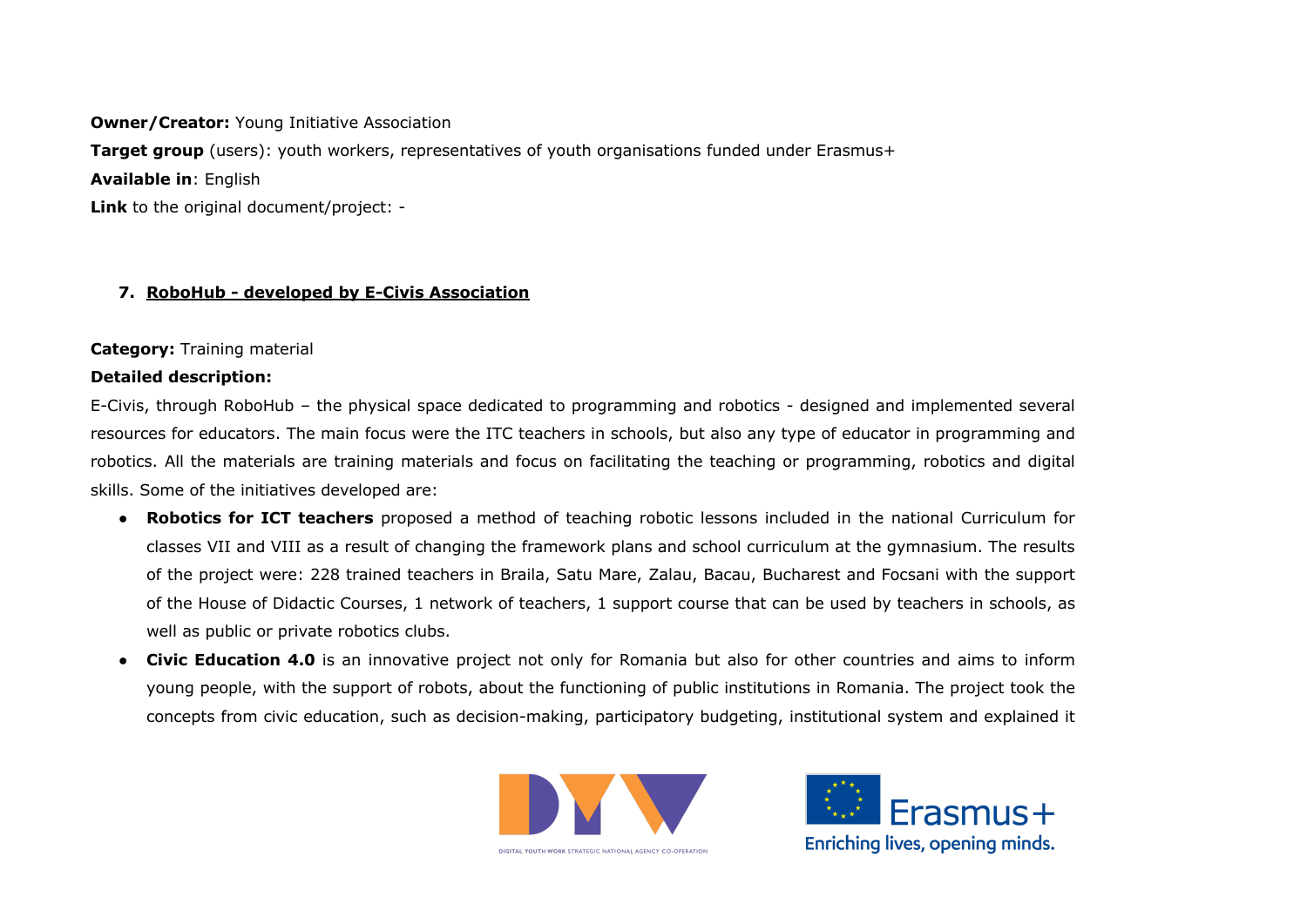to students in a visual and practical way, using robots, so that they understand that information, internalize it and remember it. The results of the project were: 10 teachers of civic education and/or ICT in schools, 4 local robotic partner clubs, 300 trained students from 10 schools in the counties of Arges, Constanta, Vrancea, Ilfov and Bucharest, 200 children from robotics courses in Robohub, materials for the teachers to teach this in their classes.

- **#altViitor – Everyone Digital** is the project through which RoboHub was founded and its goal was to develop digital education in Romania, especially for vulnerable groups, through 2 major objectives: 1. Training of children and teachers in rural and small urban schools in the field of new technologies and 2. Increasing the awareness of the importance of digital education for the future of work among teachers, parents and local and central authorities in Romania. In the project 24 schools in rural areas were visited. This was a practical teaching exercise through which RoboHub shared the ITC knowledge in class, with the teacher seeing how the students react
- **Trainings for robotics educators**  these were summer activities organized from RoboHub's own resources in order to inform robotics educators about the available resources on the market, about the importance of teaching their students robotics and about the new technologies, showing the advantages and disadvantages of each platform, so that they can take an informed decision about what they would like to use in class.

#### **Strengths, weaknesses & use cases** (if available)

For all materials E-Civis started from needs identified in the field, working and talking to teachers. The manual in the Robotics for ITC teachers was designed after understanding from them that even though they have robotics lessons in the curricula, they don't have the hardware to actually do it and most virtual platforms indicated in the curricula are hard to use. Civic education 4.0 arised from the idea that all children are attracted by robots and the empirical experience from years of teaching civic education in classes – that most students are not interested in this subject – so E-Civis combined the two and had great results. E-Civis is the owner of the materials and training, but they are all free to anyone who wants to



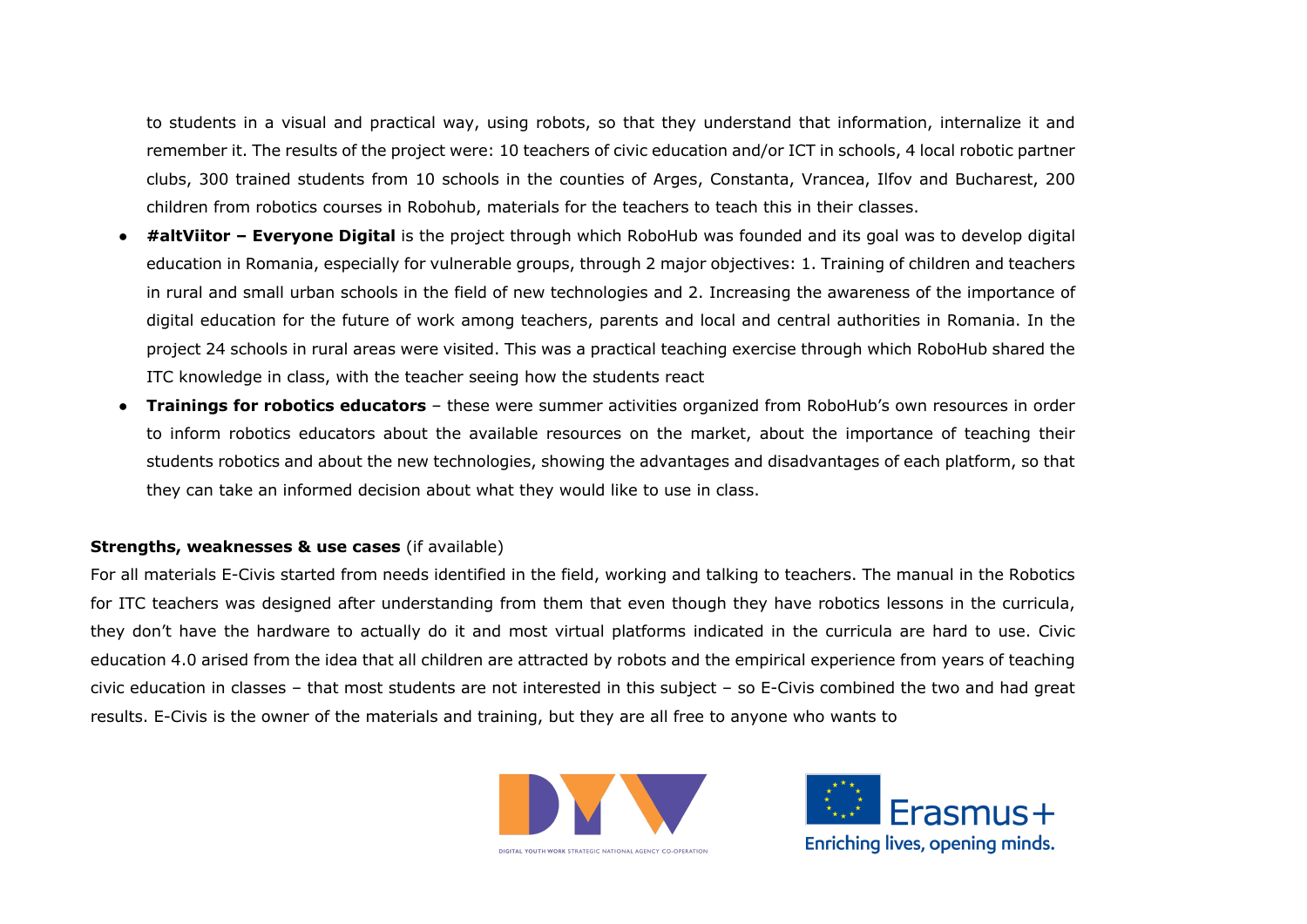use them outside commercial purposes.

*"What we can say from our experience in teaching educators in the field of digital education is that the methods available today and their usability make teachers become advocates for digital education. They like it, they like the fact that the platforms are so intuitive even for children that have never opened a computer before and that they can safely try and error and learn from that experience. In these types of platforms, the teacher is just a guide for the children, while they make their own discoveries. As for the downside, the saddest thing is that teachers don't have the resources to buy small hardware, that would make teaching digital education so much more fun and attractive."*

Through all these actions, RoboHub built up a community of educators in the area of robotics and programming that not only used the resources and recommendations, but they consult with the organisation when they need ideas and also spread the news to other educators. This was actually **the main goal of RoboHub – to become a resource center for digital education**. "*We could extend the project more, as there are so many new technologies that could be taught in class, but we need funding for that and there aren't that many available at this point in Romania*."

**Owner/Creator: E-Civis Association Target group** (users): teachers **Available in**: Romanian **Link** to the original document/project: https://e-civis.eu/robotica-pentru-profesorii-de-tic-2\_en/ https://e-civis.eu/en/education-civic-4-0/ https://e-civis.eu/en/alt-future-everyone-digital/ https://www.facebook.com/RoboHubai-274123662616846/



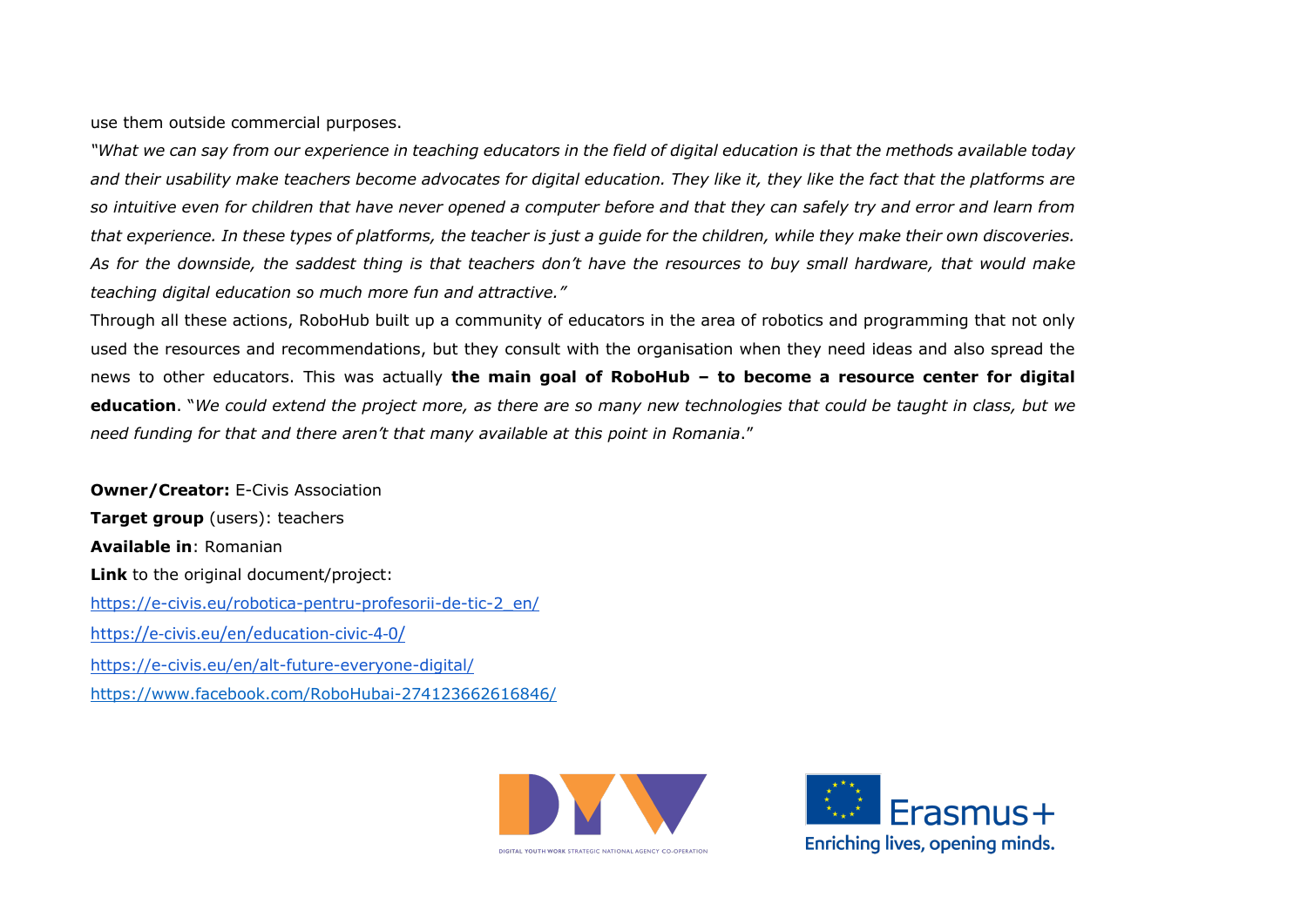# **8. "Online Training Courses for Youth Workers in Erasmus+" - developed by Predict CSD Consulting**

## **Category:** Training material

**Detailed description:** Between 2017 and 2020, within the Erasmus+ project the online platform http://thecourses.eu was launched, dedicated especially to youth workers.

The platform provided the participant with various learning tools: online textbook, audio-video presentations / materials, mind maps, additional bibliography, tests, missions, peer review, community of practice, webinars, editable tools, progress elements, score and more. The most revolutionary element of each course was a 3D game that allows the participant to experience the learning material in a surprising way, but also effectively testing elements, tasks, mission fulfillment and decision making, as in a real project. The online training courses are for those who want their personal, professional development, the acquisition of new skills and knowledge, the enrichment of the CV or they want to work in a structure that carries out educational projects at local, national or European level.

The story is built around a symbolic frame: long ago, young people traveled from place to place, learning new trades from various craftsmen. At the end of many years of practice and efforts, they became skilled craftsmen or craftsmen such as tailors, stonemasons, glaziers, carvers, blacksmiths, gunsmiths, shoemakers, etc. The project team built the learners' journey in order to create this "old experience" and to try special missions offered by special guilds and an equally special commission. As in the old days, but in a current field, the user gets to know four types of youth workers:

- Leader in youth exchanges;
- Facilitator in volunteer activities;
- Mentor in volunteer activities;
- Manager in Erasmus + projects.



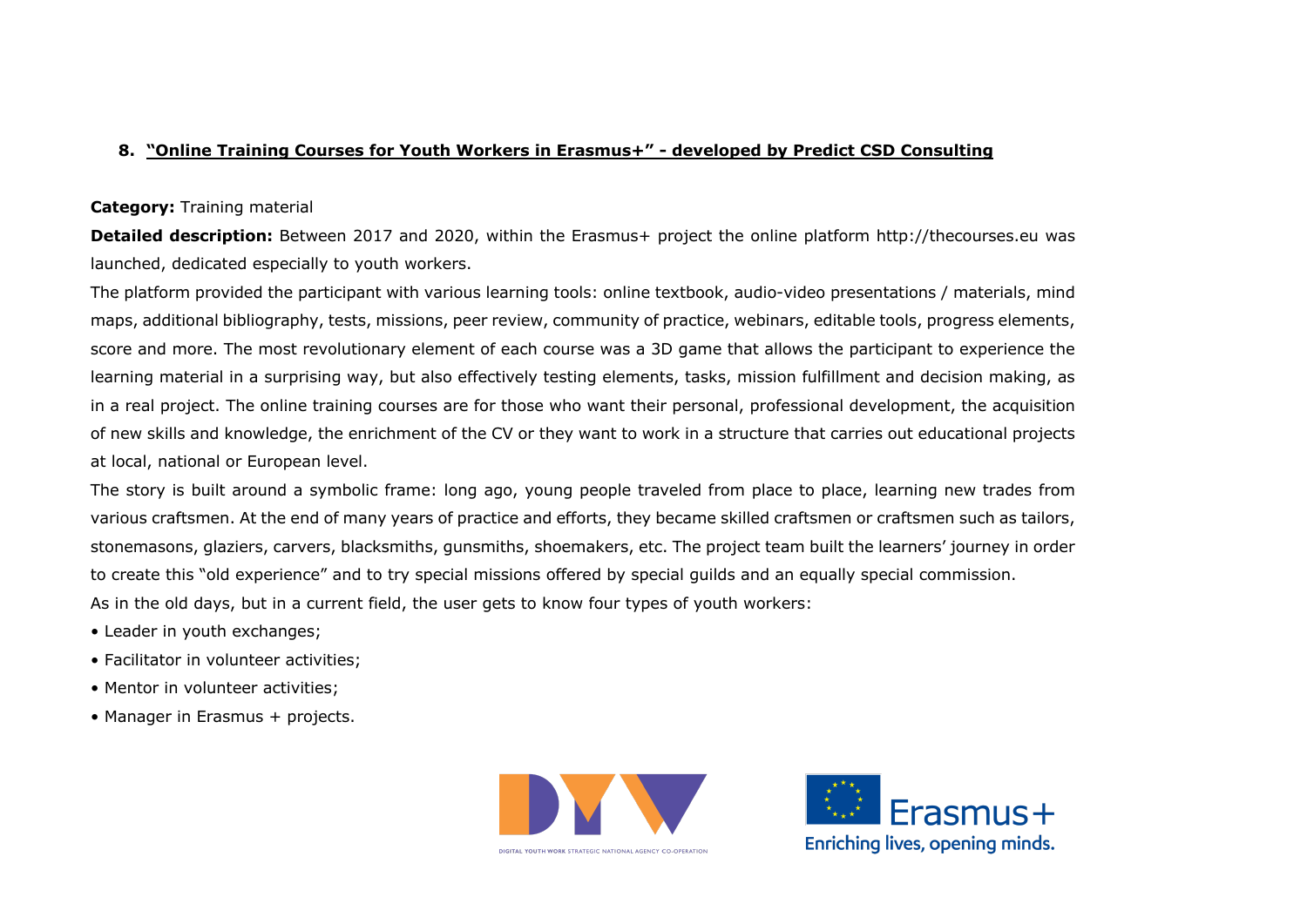This project started from a small research undertaken by partners, which showed that some organizations face a distinct challenge: the lack of appropriate tools to train youth workers involved in youth programs, especially in Erasmus  $+$ , in a flexible and specific range. They also noticed the existence of major fluctuations in the occupation of these positions. In this field, people do not work for long periods, but the teams change constantly, given that all projects are relatively short (6-18 months) - as well as the existence of breaks between projects, especially when it comes to youth exchanges. A person who participates at some point as a leader in such an exchange will not be available again in the following month or year. In conclusion, they found the need for a flexible training system for the training of youth workers in the restricted areas of  $E +$ : EVS / ESC (mentors, facilitators), coordinators, leaders in youth exchanges.

The project involved five partners from four countries, resulting in the development of four innovative online courses, translated into four languages, on four types of specializations in youth and related work:

- online course for project managers in E+ projects;
- online course for mentors within EVS / ESC;
- online course for facilitators within EVS / ESC;
- online course for leaders in youth exchanges.

The topic, the objectives of the courses, the detailed description as well as the types of certificates available can be found on http://thecourses.eu, for each course.

#### **Strengths, weaknesses & use cases (if available)**

Strengths:

- large number of participants who completed the courses in full and an impressive number of users, in general (5983 during the project, another 417 in the next 13 months, during the sustainability period);
- · complex products with cross-addressability, in some cases;



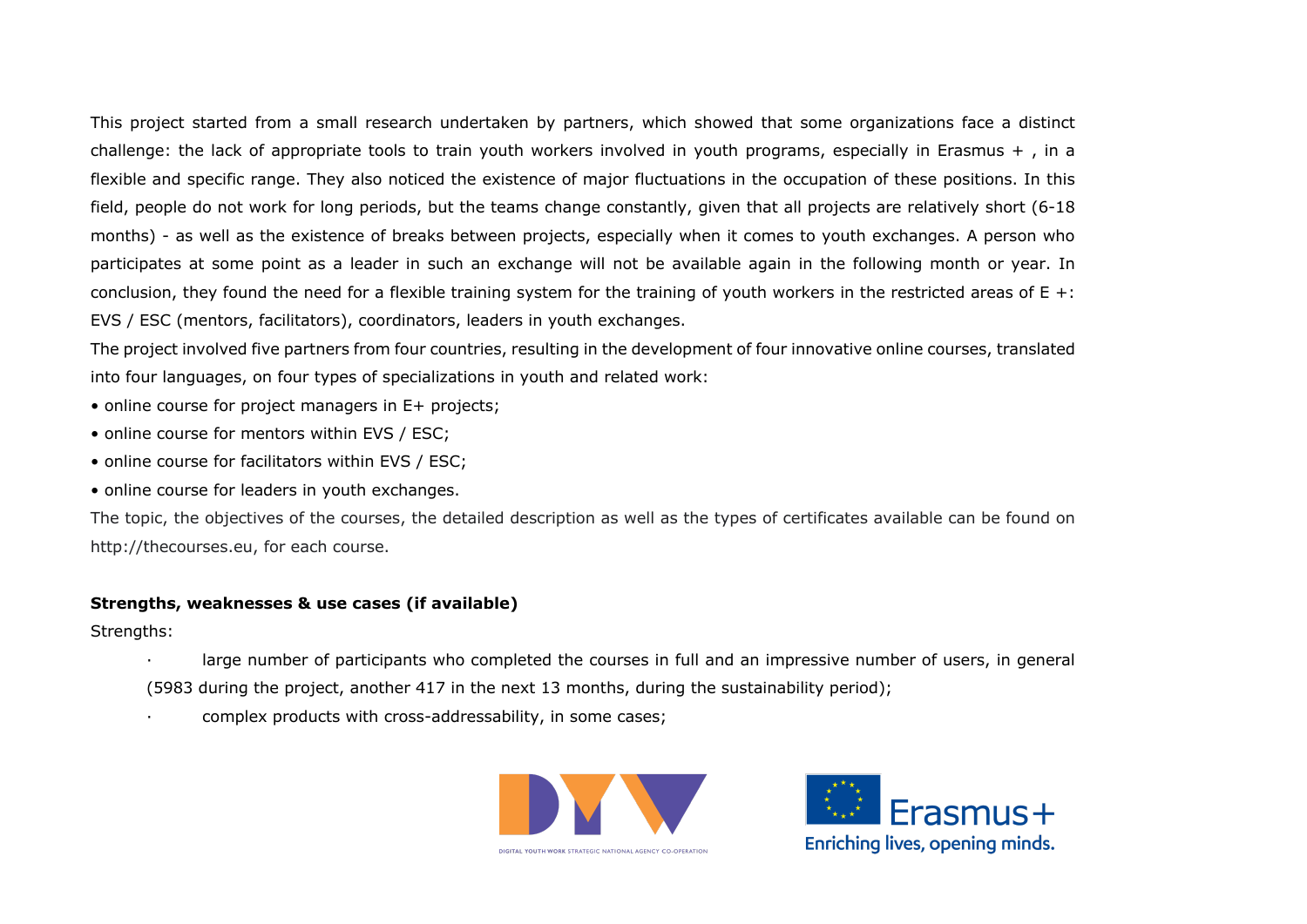· video games made beyond the original plan both in terms of mechanics and graphics;

· numerous components on each module: online manual, audio-video presentations / materials, mind maps, additional bibliography, tests, missions, peer review, community of practice, webinars, editable tools, progress elements, scoring system, 3D video game etc;

a well-developed system from the perspective of gamification present in all modules;

- own badges and grant levels;
- · huge promotion campaign that reached thousands of organizations, see also the final impact;
- · know-how transfer system between partners;
- · 1503 specific certificates issued, for completing courses;
- · 444 Youth Pass certificates, instead of 95 as the original plan, in the context in which this phase was optional;
- · far exceeding the initial plan in terms of target group, number of participants or products achieved;
- · very good feedback from participants examples, here: E+ Youth Workers: Testimonials (thecourses.eu);
- beyond the number of visits, in terms of people registered on the portal, the project had a total of 5983 users who registered on the platform during the project. Users registered during the project came from 114 countries. During the sustainability period, in recent months, more than 300 users have already joined the platform.

#### **Weaknesses:**

**·** the activities carried out at the level described involved a considerable effort, far beyond the initial plan and the resources allocated to the project;

while the modules in English and Romanian had numerous participations and major impact, by comparison, the modules in Italian and Spanish reached their initial targets without reaching the level of popularity of those in Romanian and English;



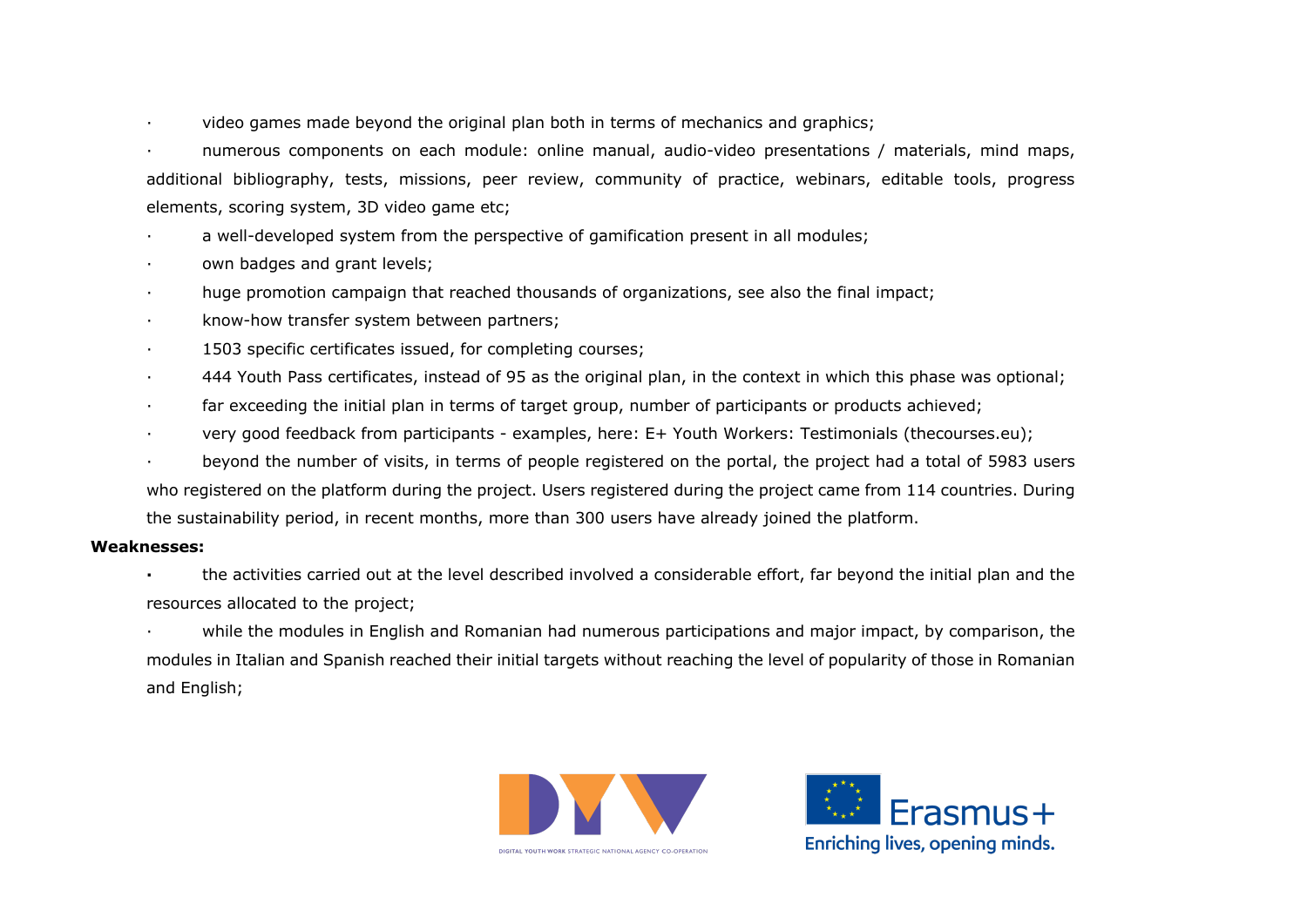· the emergence of the pandemic did not allow the organization of a major multiplication event, in face-to-face sessions with the desired impact, it had to be divided into smaller groups and with additional restrictions.

**Owner/Creator:** Predict CSD Consulting, Asociația Millennium Center (Romania), CESIE (Italia), Mundus Association (Spania) and V2020 (UK).

**Target group (users):** youth workers, representatives of youth organisations funded under Erasmus+

**Available in:** Romanian/English/ Spanish/Italian

**Link to the original document/project:** http://thecourses.eu

# **9. Predau Viitor ("Teaching Future") - developed by Techsoup Romania Association**

# **Category:** Training material

**Detailed description:** Within Predau Viitor, TechSoup builds together with teachers a computer education based on real problems and product creation, applied and transdisciplinary. Through this program Techsoup connects IT and ICT teachers to the IT ecosystem in Romania and in the world. They facilitate learning contexts and events that allow participants to understand and connect with the reality of the labor market, what actually makes an employee in the big IT field, and what are the different types of jobs. One practical event is called Accelerator that is focused on how to create applications with entrepreneurs in the field, visits to large companies that have a lot of digital processes involved and big departments of IT (eg: - banks: BRD, gaming company: EA Games).

Online event organization guide adapted to programming and technology for children and young people

# **Types of trainings:**



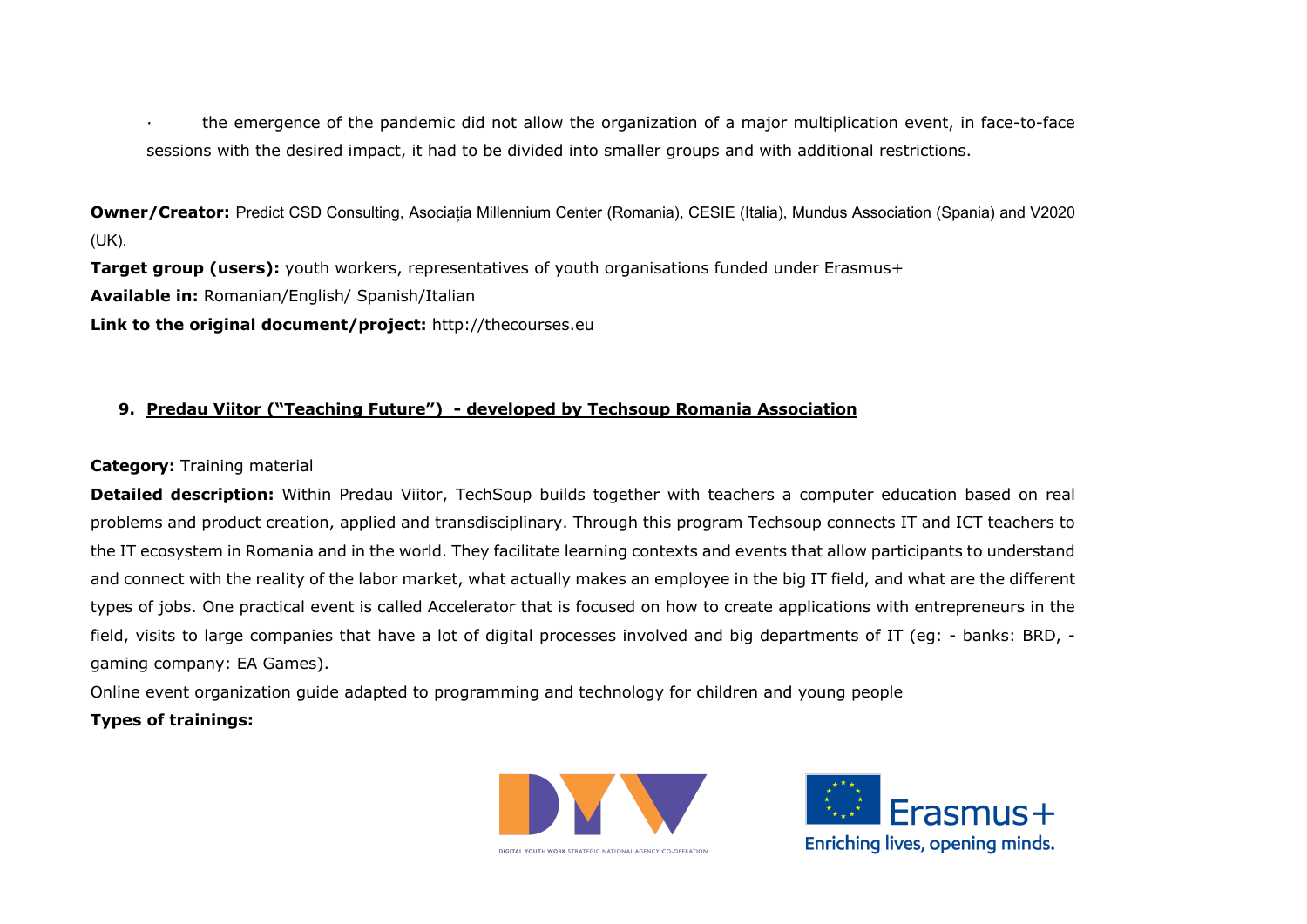- Editor 1.0 // recommended offline interactive game for ICT
- Online event organization guide adapted to programming and technology for children and young people
- CS Unplugged, translated into Romanian // computer-free computing and computer thinking activities for students of all ages
- Dictionary of careers in the Romanian game development industry written for students, recommended for parents and teachers
- Ideas of activities for the development of computational thinking and the practice of algorithms for Computer Science and ICT teachers in the 5th grade.

# **Strengths, weaknesses & use cases (if available)**

Strengths:

- · you reach a large number of professionals, self-paced content, the possibility of interaction in the community, and offline but with smaller numbers
- · emphasis on community creation and interaction
- · creating contexts in which teachers see and convince how technology works

Several areas to improve:

· it is hard to engage big numbers, you have some people very involved while the rest are rather inactive on the

platform

- new methods of engagement
- · how you make sure that the resources are used on a qualitative level
- · how to make sure participants finished as many courses as possible for those enrolled
- · process automation: to create in such a way as to intervene as little as possible



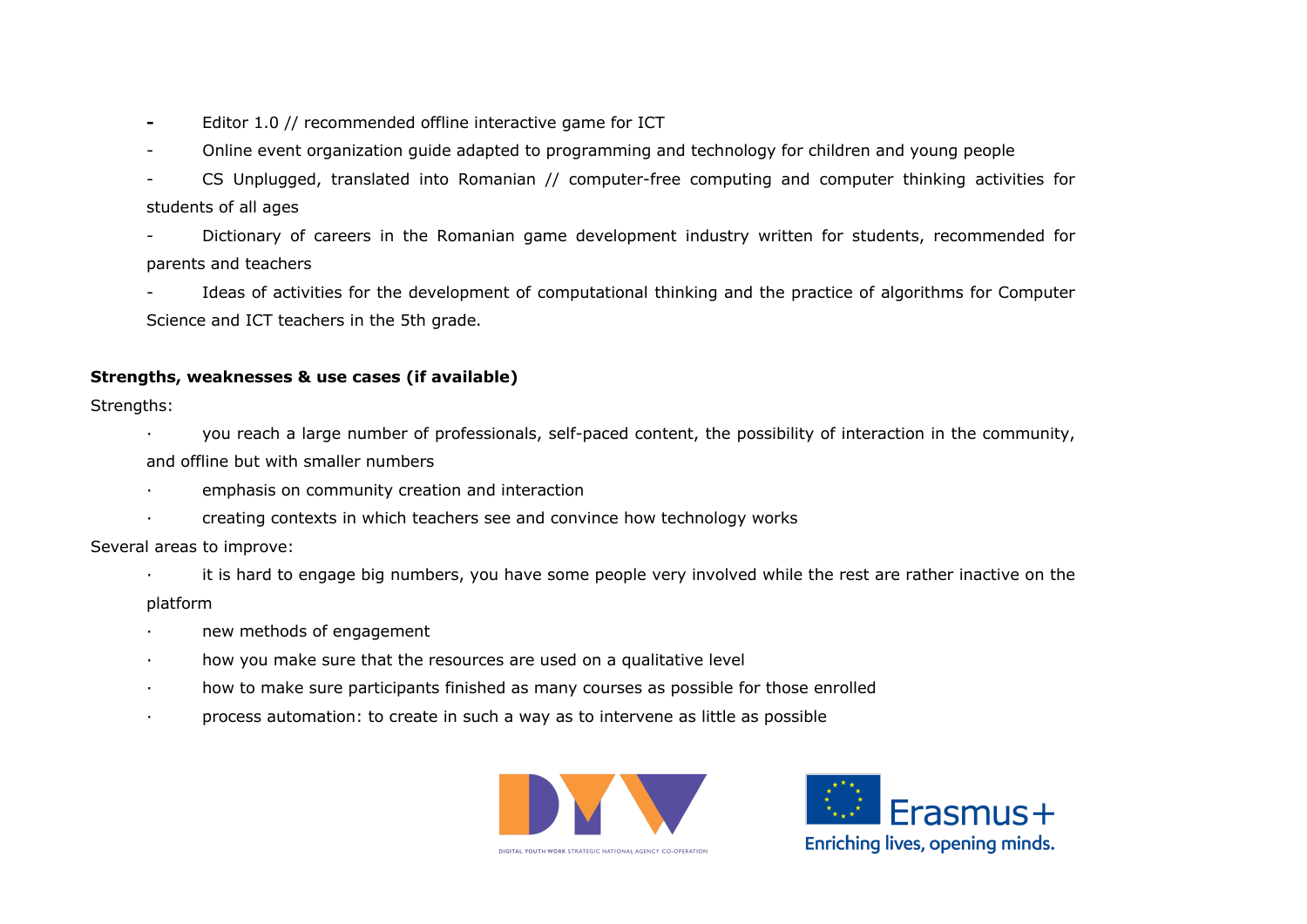#### · traceability and individual progress difficult to follow

**Owner/Creator:** Techsoup Romania Association **Target group (users):** IT teachers from gymnasium and high-schools **Available in:** Romanian **Link to the original document/project:** https://predauviitor.ro/

#### **10. "Mens Sana" - developed by ARYAS Association**

#### **Category:** Training material

**Detailed description:** "Mens Sana" is a Key Action 1 training course co-founded by ERASMUS+ program that was delivered exclusively online. ARYAS created Virtual Treasure Hunts and Digital Escape Rooms using available tools on the internet (Google Suite – Google Sites, Google Forms, Google Drawing). They also transform digital tools available in the online environment into educational tools (ex. CANVA – a graphic platform used to create visual content, they used as a collaborative tool to explain different concepts; storyjumper.com – a platform to create books for kids - a tool for storytelling activities; wordwall.net – a tool created for teachers, to improve their lessons - a way to teach the participants about Youthpass and the 8 Key Competencies in an interactive way - https://www.wordwall.net/play/11606/715/158)

The Treasure Hunt was implemented in the third day of online activities aiming to touch 3 objectives: team building and consolidation of the connections at the group level; to introduce the participants in the project topic – mental health and emotional intelligence and last – to provide the youth workers with creative methods to approach emotions in their work. For this reason, trainers created 5 "hunting clues" about the main 5 emotions every person experiences in their life, namely: joy,



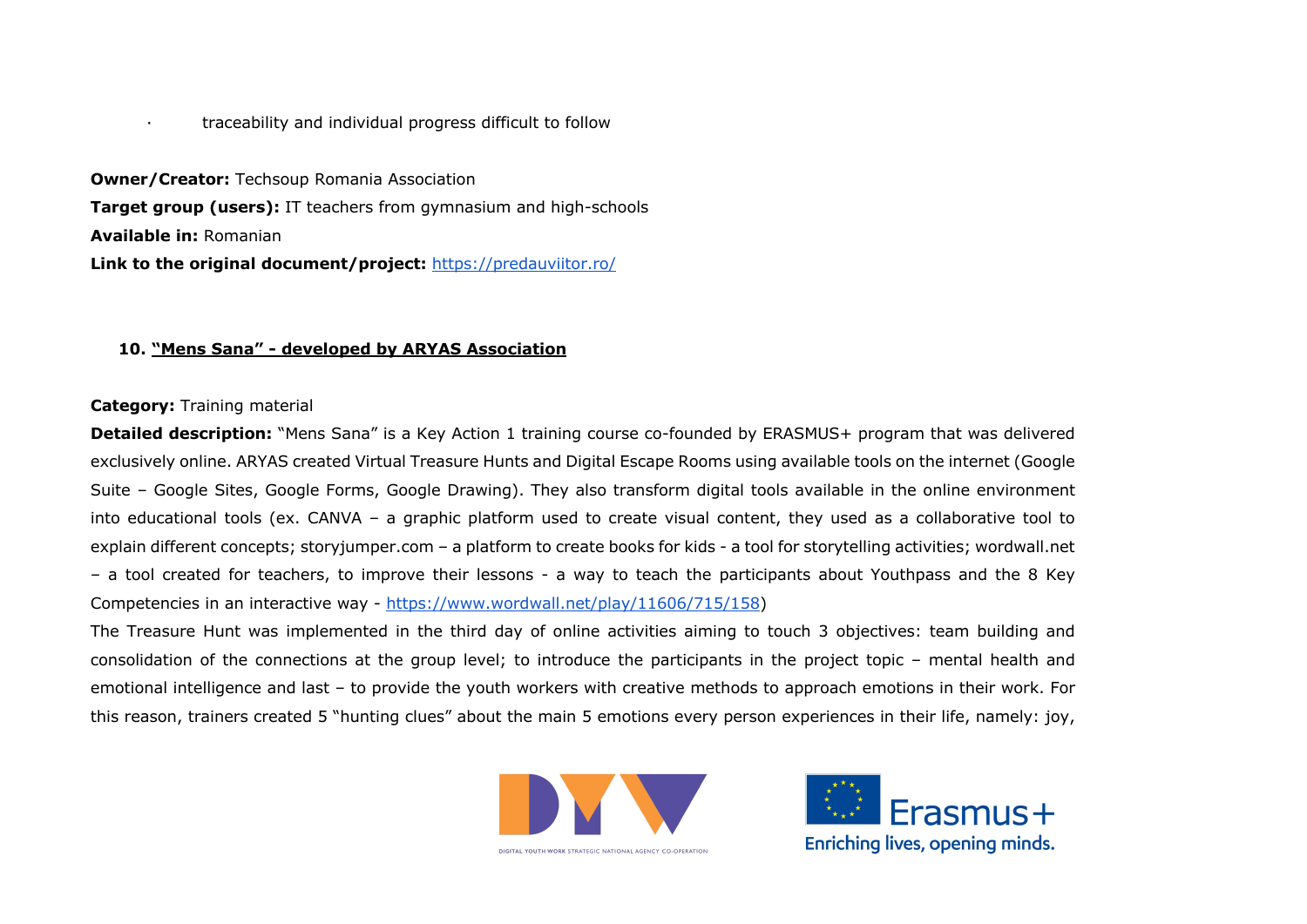anger, sadness, fear and disgust. To solve the riddles – the participants (split into groups) had to identify the emotion and find a specific answer for each clue.

The Escape Rooms were introduced as a tool to support youth workers to deliver different kinds of educational information to the youngsters, by gaming and to support them to open up, to share emotions and to develop their emotional intelligence. The tool can be also adapted and used for a wide range of purposes like: to teach youngsters how to work in teams, to develop critical thinking, to build social connection and self-esteem etc.

The Escape Rooms looked like this - https://sites.google.com/view/labmadness/home or like this: https://sites.google.com/view/gamescape42/home In order to create it, the initiators used an image, a google form and Google Sites to create a website to host them. Using Google drawings, they inserted in the image different links that are connected with the questions in the google form, links which help the participants to solve the riddle.

What makes these two instruments interesting is the fact that they can be adapted to any topic and the participants can learn by playing. Also, in order to create such an instrument, you need only to set up your learning objectives and to let your creativity work. The tools do not require special digital competencies, neither for youth workers, nor for the young people. It is a tool that can be used in the virtual environment, to create an interactive activity, on any topic.

During our project, a series of virtual Treasure Hunt/Escape Rooms were created during the workshops, directly by the participants, with little to no help from us. And the result was quite impressive. Just an example: https://sites.google.com/view/amazetobeamazed/home. The participants worked in international teams of 8-10, and the "consumed time" was 7-9 hours.

#### **Strengths, weaknesses & use cases (if available)**

- All the methods were interactive and allowed the participants to be actively involved during the whole project period.



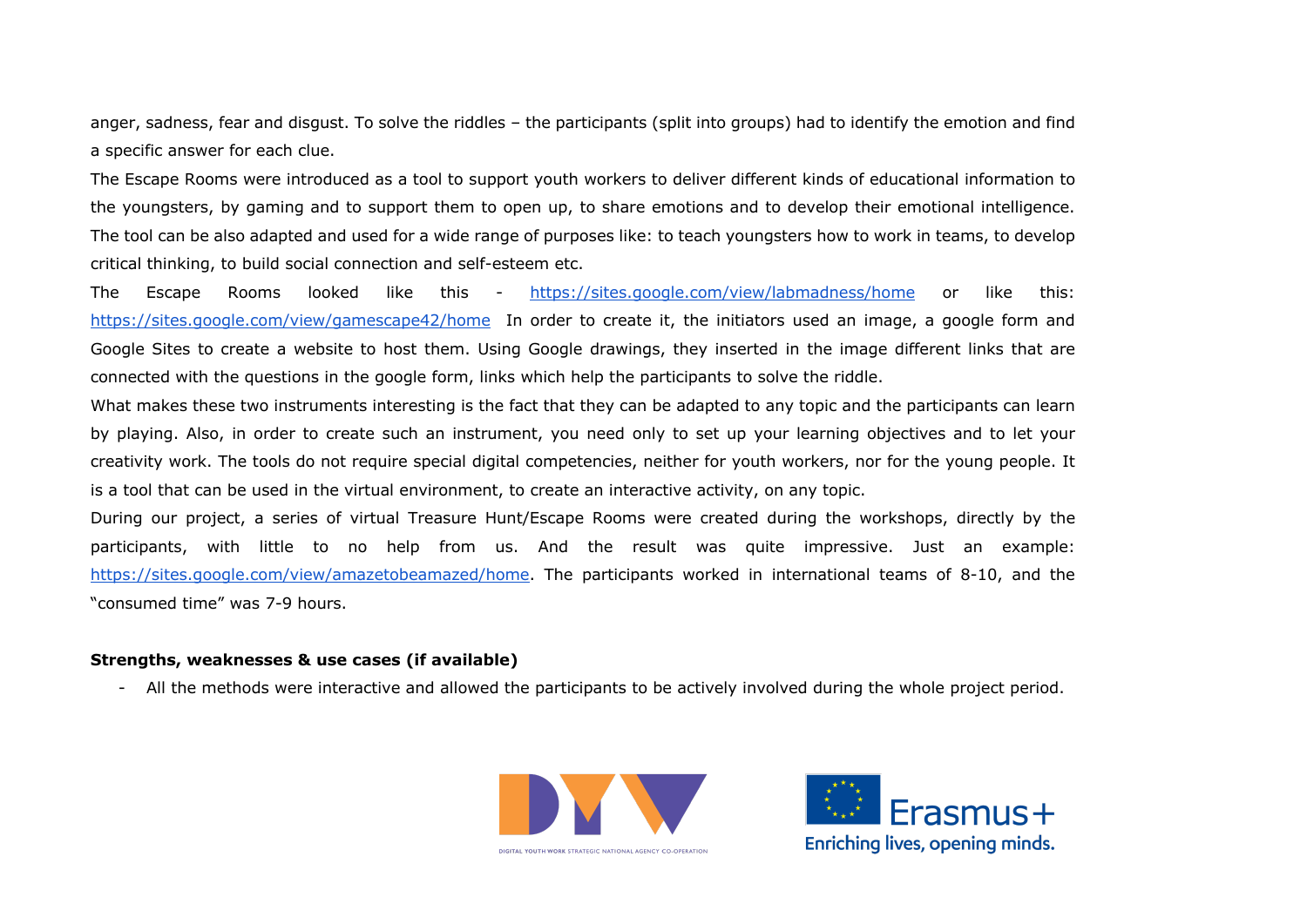- All the results were collected on a virtual platform (https://padlet.com/aryaserasmus/menssana) enabling the participants to review them any time for reflection purposes.
- Continuously feedback and evaluation after each day and stage of activities we asked the participants for feedback that allowed us to take corrective actions during the virtual mobility
- Facilitate sessions for social interaction. Every week, outside the project official sessions, the trainers did informal and optional sessions for playing games, interacting, sharing cultural aspects, stories etc. During these sessions, the participants were able to really create connections and to make friends.

**Owner/Creator:** ARYAS Association **Target group (users):** youth workers, youth leaders **Available in:** English **Link to the original document/project:** https://padlet.com/aryaserasmus/menssana

# **11. HTML Basics for Youth Workers - developed by GEYC (Group of the European Youth for Change)**

# **Category:** Training material

**Detailed description:** The event is dedicated to youth workers and young people (16-24 years old) in Bucharest and its surroundings who want to learn the basics in HTML and "program" a website. The workshop was organized in 2019 with the support of Techsoup Romania through the program "Meet and Code" inside EU Code Week. The structure of the workshop is the following:



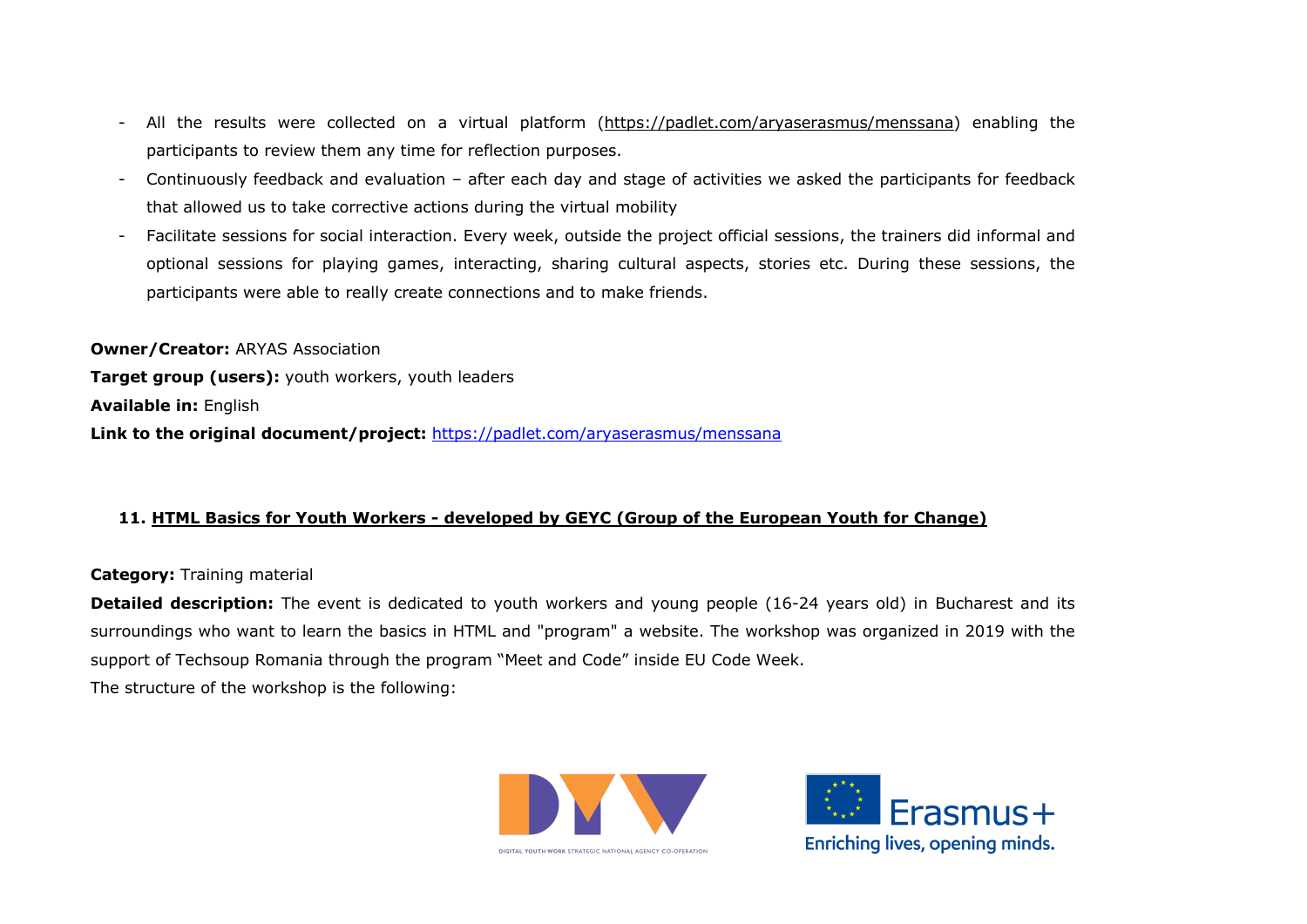- Introduction. The importance of digital skills for youth workers. HTML basics. How to connect HTML with other programming languages.
- HTML basics. How to build a web page.
- Workshop: each participant will create, on their own laptop, a web page + social media interaction. Introduction of the Blogger platform
- Presentation of created web pages & feedback. Questions and answers. Conclusions and evaluation of the event.

# **Strengths, weaknesses & use cases (if available)**

Strengths:

- Easy to put into practice the program (only one full day)
- Can be adapted easily to online delivery of the workshop
- Participants fast results: one mini-webpage written in HTML, one besic website to present their organization or initiative
- Peer to peer learning participants work together

To be improved:

- It is difficult to convince people that they do not need previous IT competences to participate to such workshop,
- Hard to reach the target group

**Owner/Creator:** GEYC (Group of the European Youth for Change)

**Target group (users):** youth workers

**Available in:** Romanian

**Link to the original document/project:** https://www.geyc.ro/2019/09/apel-deschis-html-basics-for-youth.html



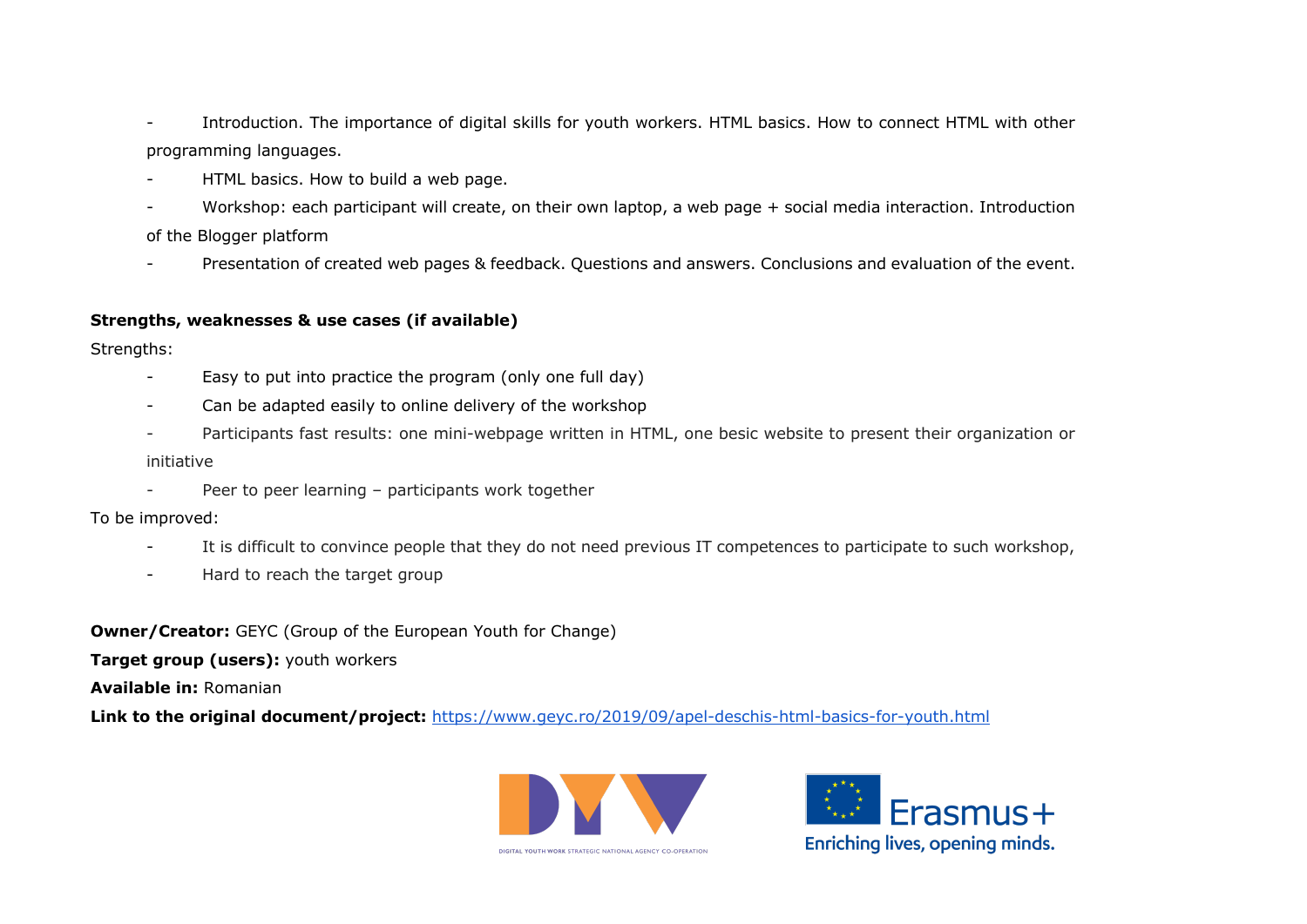# **12. Digital Competencies Training for teachers that work with children and youth with Special Education Needs - developed by Romanian Angel Appeal Foundation**

# **Category:** Training material

**Detailed description**: The Digital Competencies Training for teachers that work with children/youth with Special Education Needs (SEN) is part of a 4-modules training programme dedicated to teachers working in Inclusive Education School Centers (CSEI) and in schools/highschools integrating children/youth with SEN. The 4 modules consist of a weekend training (or 18 hours online) and interaction with the trainers on the e-learning platform, on the following 4 themes:

- 1. Curricular adaptation for students with SEN
- 2. Participatory, child-centered teaching methods and using IT&C
- 3. Development of critical thinking, forming skills and raising independence of students with SEN
- 4. Stress management for teachers

The structure of the programme was made before the pandemics, when no-one was familiar with online teaching. Before march 2020, the objectives of the training were to identify and use methods, online instruments which they can use in the classroom and developing competencies of internet use - with a focus on minimal digital competencies (including how to open an application, "there is a button, on the left").

After march 2020, the focus was to develop skills for online teaching taking into account the particularities of students with SEN, and the objectives transformed in a gradual approach:

- 1. Digital literacy
- 2. Presentation of digital resources
- 3. Particularisation of the resources to the context of students with SEN.



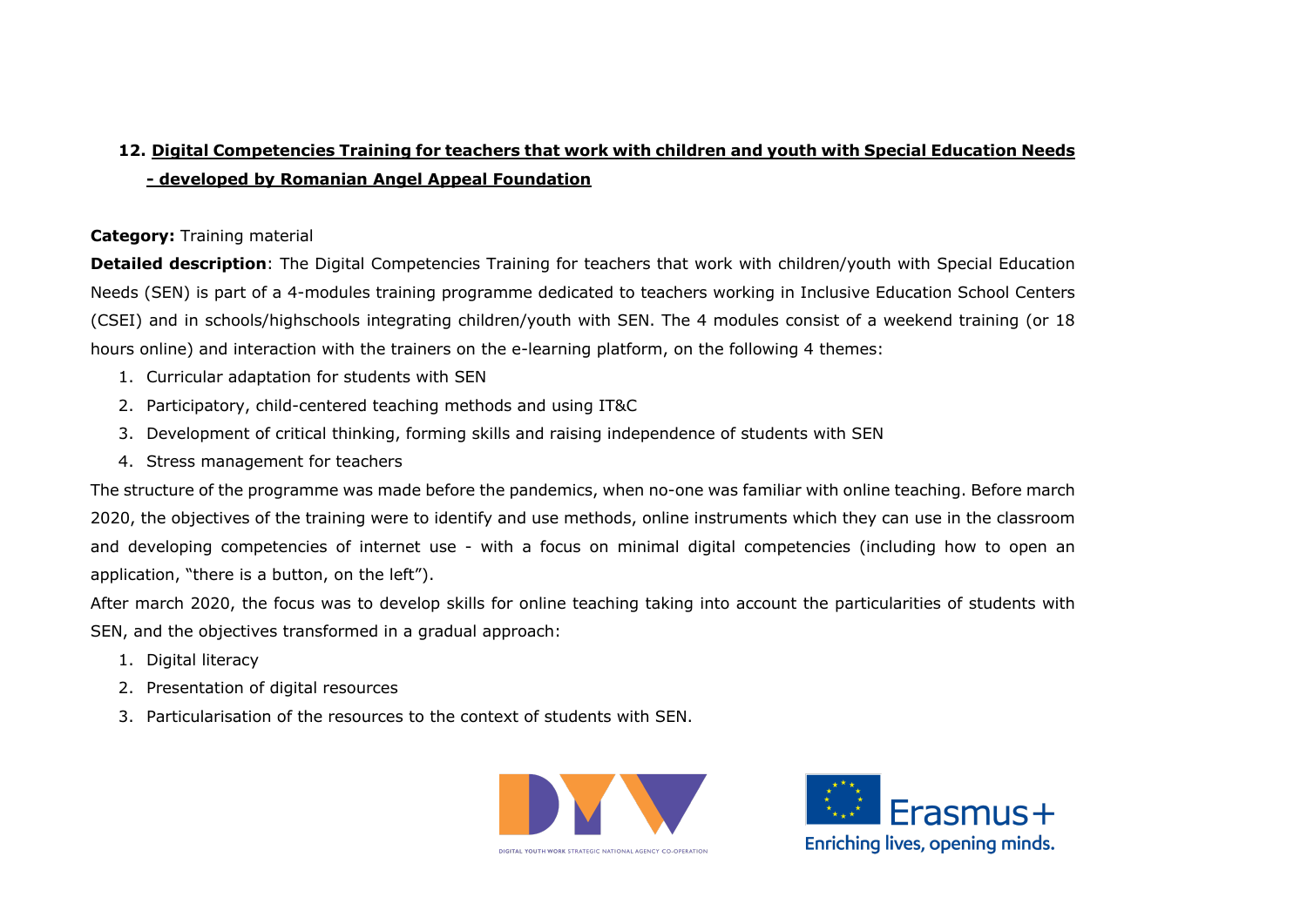The achievement of the training is for teachers to learn to particularise contents and find suitable applications for working with students with SEN, trainers giving them the "sense of possibility" and supporting them in being able to structure contents by using, for example, Jamboard or different types of whiteboards, develop exercises and transfer them in the online environment. Teachers practically learned how to use a series of resources (Menti, Kahoot or similar), becoming curious to find out more. They also discovered there are online platforms with resources (e.g. Twinkle).

The journey of adapting the training for online teaching after march 2020 was continuous, for example discovering Google Classroom which renounced their video service at that moment and it was later added again, or changing platforms and applications as they became paid/unaffordable, learning again how to use some applications as they were upgraded etc.

## **Strengths, weaknesses & use cases** (if available):

#### Strengths:

The training programme was implemented for 566 teachers. Before this training programme, the organisation developed a digital skills training (delivered in the form of an e-learning module) for teachers working with children and youth with autism, which had an unexpected success - over 5,000 teachers finalised it, showing an interest to integrate students with Special Education Needs.

The training sessions were implemented before (approx. 250 teachers) but also after the pandemics (approx. 250 teachers). Before participating in the training, very few teachers (less than 10%) had digital skills. Less than 5% were teaching online at a qualitative level. When the trainings were transferred online, a significant part of the training was related to basic functionalities of the applications used in the training (Zoom, Jamboard, etc). Explaining how to use an application and the supporting teachers to put it in practice took a lot of time, and the differences in experience between participants could not be addressed, especially because the groups of participants were big (over 20 participants). Sometimes the teachers that already



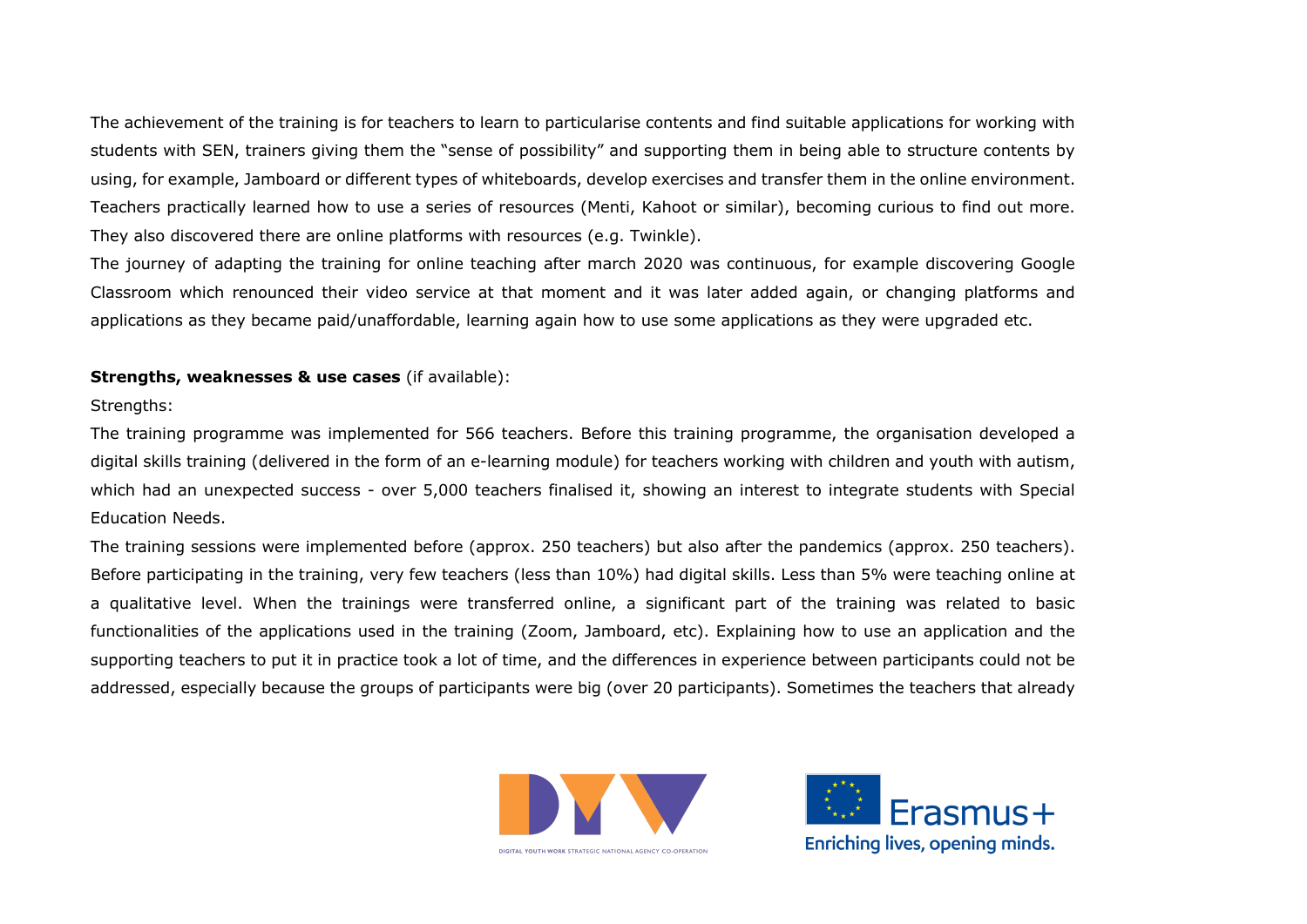had expertise were referred to as resource persons to the others in the group. These resource persons, most of the times, were of age 50+ (and were more knowledgeable in digital skills than their 20-30 y.o. colleagues).

The whole training programme had a baseline of digitalisation: teachers needed to have an account, enter different sections of the platform, upload homework in different forms (docs, photos, annexes from their computer or from their phone), use sequential steps. They had to access different links for the synchronous training (Zoom), for the asynchronous learning (platform), for the specific section, for uploading homework or doing it again if the case.

Since there were 4 modules, there was visible progress related to basic digital literacy - no need to explain how to use basic applications, participants were proposing new applications that they found, and transmitting what they used from what they learned. They used channels of communication with the trainer and among themselves to ask what to use for a specific case, how to use a specific tool, how to draw something. The training supported them in evaluating their level of digital competencies and motivated them to increase it. From "we don't have access to technology, nobody gives us resources" they switched their discourse to "how can we keep students attentive, what tools can we use, how can we improve practices" - they figured out they have the resources they need.

One of the key strong points was that teachers felt empowered, by leaving the training with the feeling of "I can handle it". After the training, participating teachers considered that the training should be replicated and more teachers should attend it. Improvement points:

- There is a continuous need to find ways of motivating teachers to get involved during the online training (to open the camera, to stay only focused on the training, to generally be committed to the training). Also, when working in groups, if the participants are teachers from the same school it is sometimes difficult for the trainers to increase/manage/evaluate the involvement of each participant.
- It was observed that teachers rarely give themselves time to actively search the internet for new resources, and they get lost in applications that request several steps (login, password, stages that are not easy to remember).



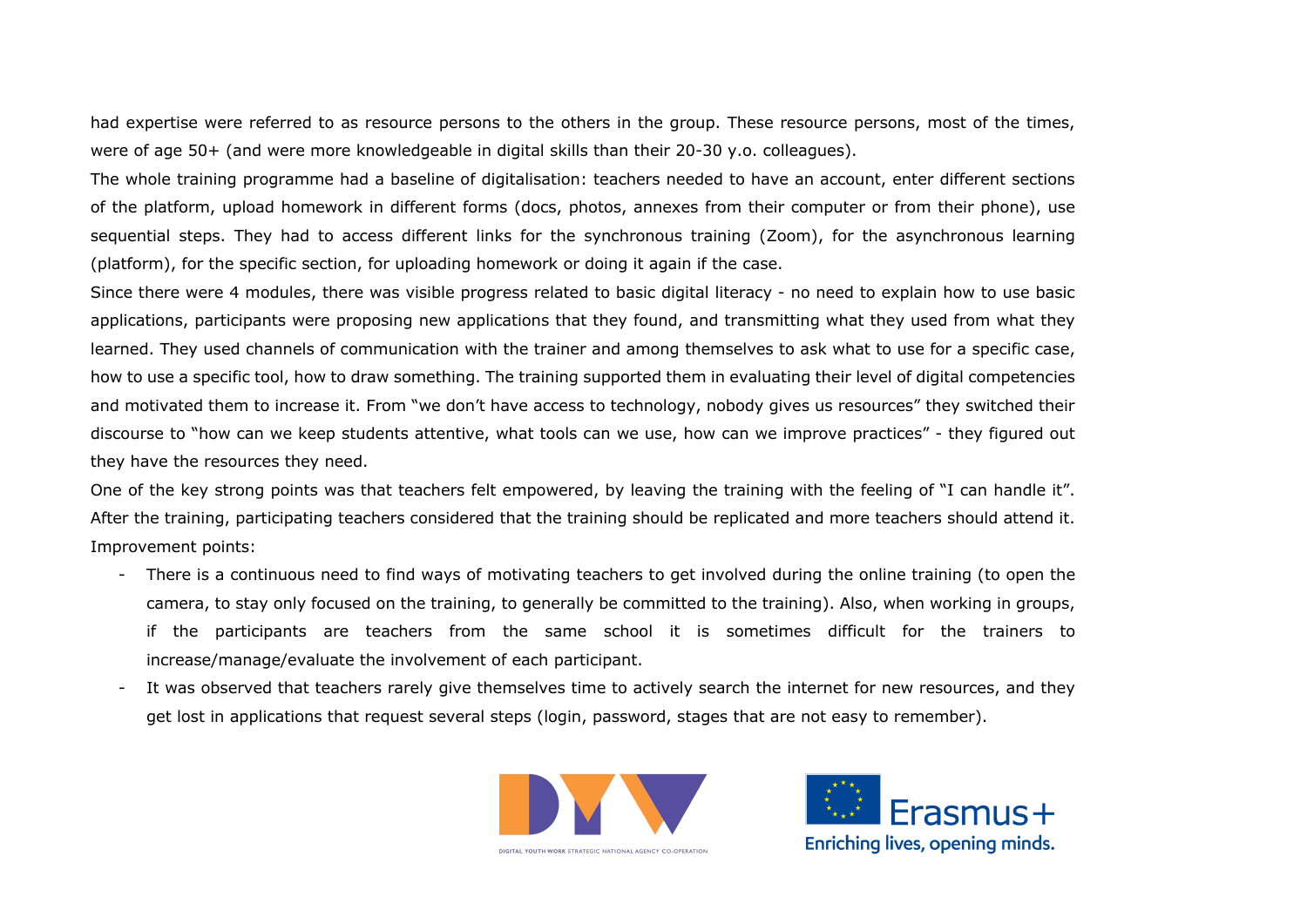- A serious barrier in teaching digital competencies to teachers working with SEN students is language - the ultimate tools, applications, resources are in English.

When training teachers for online teaching, for teachers working with SEN students, training has to be done in small steps and they have to be taught how to create themselves particularised resources. They need to learn to work online using senses, particularise, use sounds, images, 1:1 approaches, and not only read, use PowerPoint or put a YouTube video (which is ultimately played by the parent to the student at home). They also need to learn how to use things from the context that the student has at home, and integrate these things in teaching. They need to be trained to both use and teach student how to use the phone and the tablet as a means for particularised communication (e.g. have a folder with relevant images to use with students with talking/hearing difficulties). There is a big need of co-creation of materials and small contents pieces that can be further applied with students with different SEN.

**Owner/Creator:** Romanian Angel Appeal Foundation

**Target group** (users): teachers working with students with Special Education Needs (SEN) **Available in**: Romanian **Link** to the original document/project: Info related to the training: https://www.elearning.raa.ro/ro/courses/tehnologii-informationale-si-comunicationale-tic-situlburarile-din-spectrul-autist-asd/ The compressed training material (pages 27-40): https://www.elearning.raa.ro/wp-content/uploads/2021/10/Brosura-

Integrarea-scolara-a-copiilor-cu-cerinte-educationale-speciale\_compressed.pdf



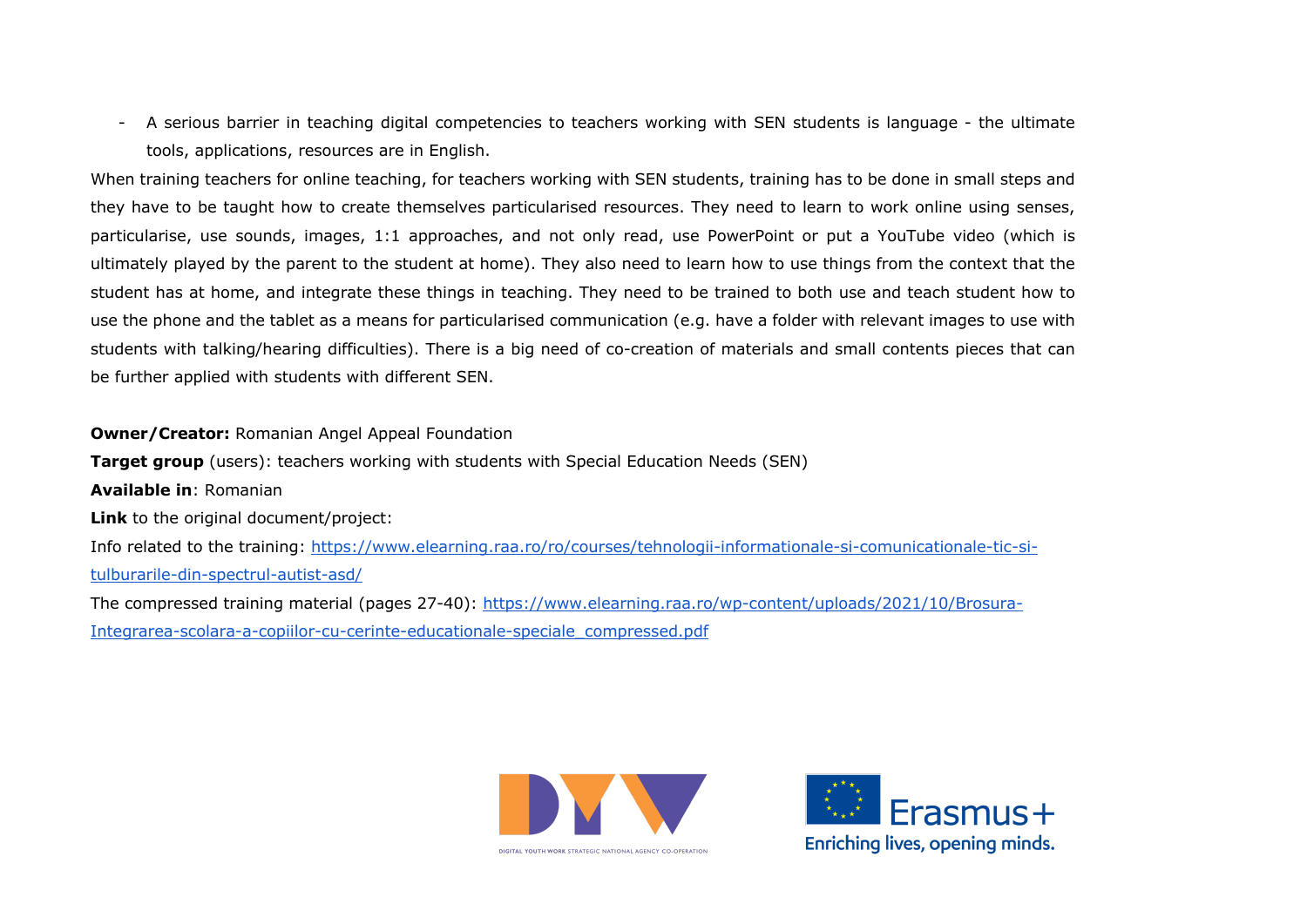# **13. Concordia Academia - Transfer in Online Assessment**

#### **Category:** (Self) Assessment tools

#### **Detailed description:**

In 2020, Concordia Academia externalised a needs assessment aiming at finding the best way to transfer its training courses (dedicated to team leaders and practitioners in the social field) online.

A team of 2 persons from "Profesorul digital" conducted these needs assessment, in order to (1) find out the needs of the internal team and trainers, (2) understand the perspective, understanding and expectations of the team of trainers (having very different styles and flexibility, from willingness and excitement to learn something new to "I don't want to transfer to online trainings, this is not for me", (3) how things are seen from the perspective of participants.

The needs assessment was a complex process, main steps being:

- 1. Stakeholder mapping (with interviews and questionnaires) internal team, team of trainers, partners, institutions, training participants.
- 2. Strategic directions on medium and long term directions, vision, priorities, the learning community.
- 3. Understanding and mapping the context and processes support and evaluation, competences (defining, criteria, progress), accreditation standards, and also information related to participants:
	- access to contents and trainings (requirements, must haves, how trainings look now, learner journey)
	- what is the experience of participants since subscribing until graduation and beyond
	- what happens in terms of training sessions in this time, what the team would like to happen in the future (online) and what would they like not to happen
	- role of trainer what this role involves
- 4. Needs for online transfer:



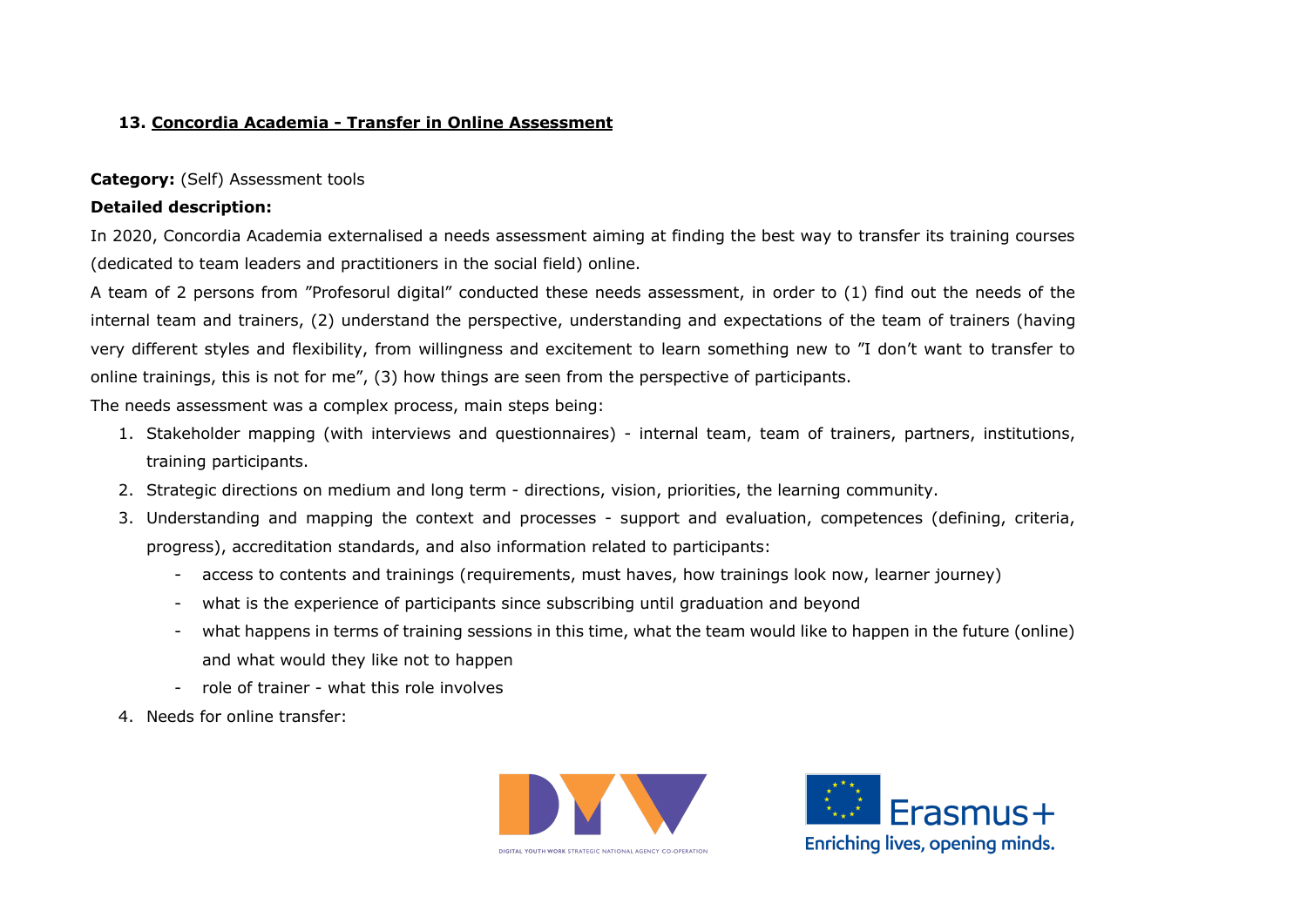- correlation of learning needs and administration with online platform's necessary functionalities
- correlation of the development strategy of Concordia Academia with the platform
- training formats for the platform
- reporting system, granularity of training, how to measure and evaluate
- needs for social and peer learning
- technical and administrative requests
- needed infrastructure
- maintenance costs
- general aim of the online platform which would support online learning

The answers to these questions helped in identifying the needs for transferring courses online, understanding types of users and types of access, understanding the needs of every user, designing the learning process and the training experience.

After the analysis has been carried out, a process of ideation and then prototyping/development was proposed.

The conclusion of the analysis was that an online platform is the answer: it incorporates elements that are now separate, it eliminates Google Classroom, it increases the variety of instruments and materials that trainees can experience, it can focus on group but also individual work. The blended way will be the most viable solution for the future.

A **2-hours training session on "Best practices for online learning"** was implemented for the trainers at the end of the assessment process, in order for them to understand, in a nutshell, the particularities and most important elements of online learning. Its main objectives were:

- Familiarize with the GEAR model for virtual/remote learning
- Understand the specific processes and principles for virtual / distance learning
- Choose the right tools for each type of process

3 principles were stressed out in conducting virtual training: communication, access to resources, interactivity.



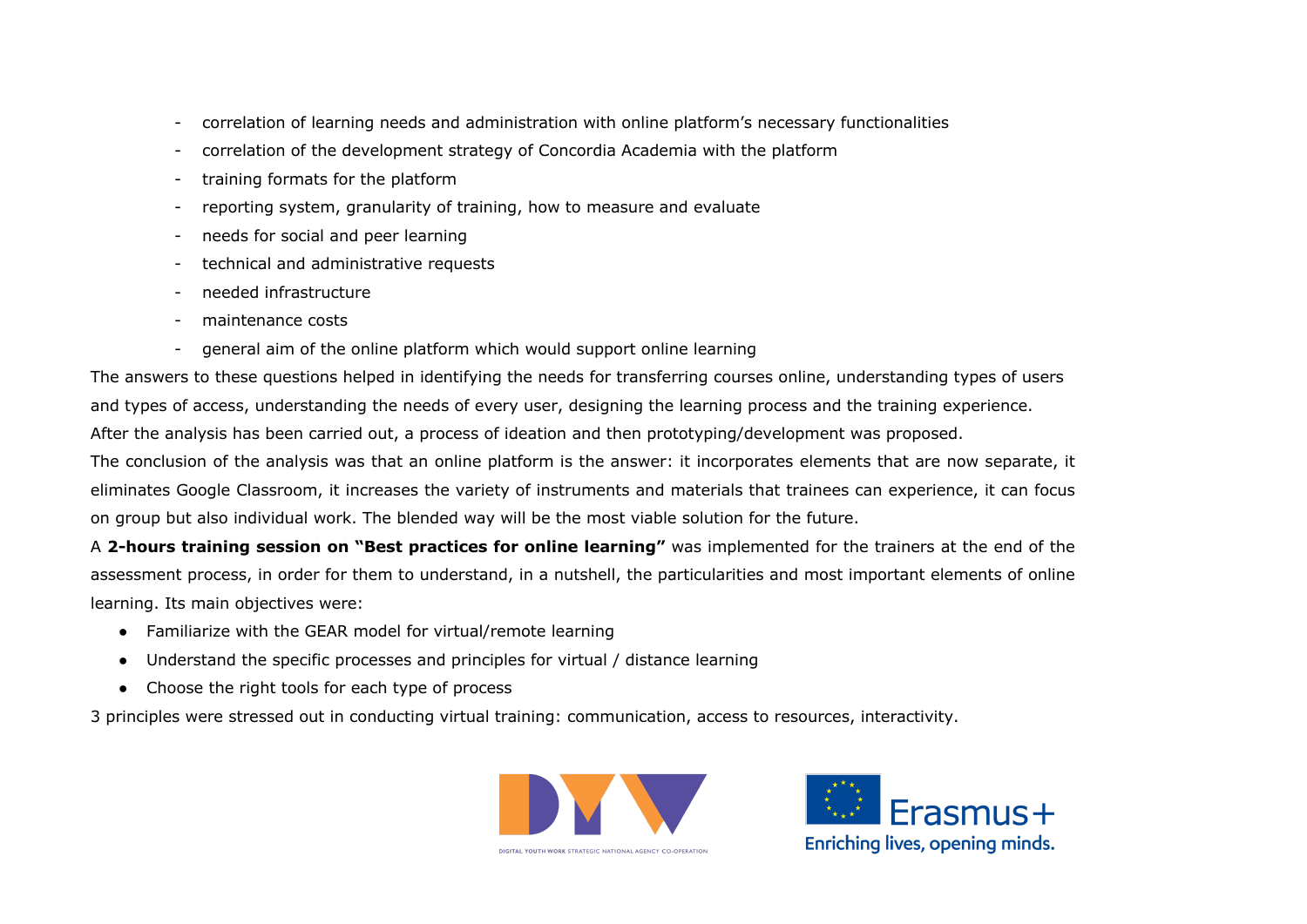At the moment, the organisation is in the process of personalising the platform, creating design, integrating visual elements. There will be an internal running test with one of the training products (the one on leadership for social managers) after the materials will be uploaded; after that, webinars will be tested on the platform.

## **Strengths, weaknesses & use cases** (if available)

The processes supported the organisation to figure out the best ways to transfer activities with trainees in the online environment - which are the situations where Zoom and other applications are enough, and how to create an online space that becomes a reference point for the trainings.

The needs assessment had the following conclusions: transfer in the online environment is necessary, an investment in the digital competencies of the trainers is necessary, and also it is crucial to understand participants' needs and how the experience transforms when it is transferred online, thus how do you ensure the development of competencies.

# **Challenges**:

- The vision of implementation of the external experts had to be changed an Agile system of implementation could not be seen as possible anymore (due to the fact that trainers are external resources and not an internal team, and the training programmes are standardised - they go from point A to point B). The learning architecture will be focused on they way they build the learning experience, and the process will be centralised and conducted by the internal team.
- One of the main challenges was "*we could not see how others did it, we searched so many models of platforms, but none was similar to how we interacted with participants*". Also, the training philosophy is special and the principles have to be transferred online: the learning style, the focus on reflection, experiential learning. *"In time, we realised that the online training, with all its facilities and the great things it brings, will not replace the way the participant assimilates information or lives a learning experience, as when things happen face to face. As you advance in a training, the*



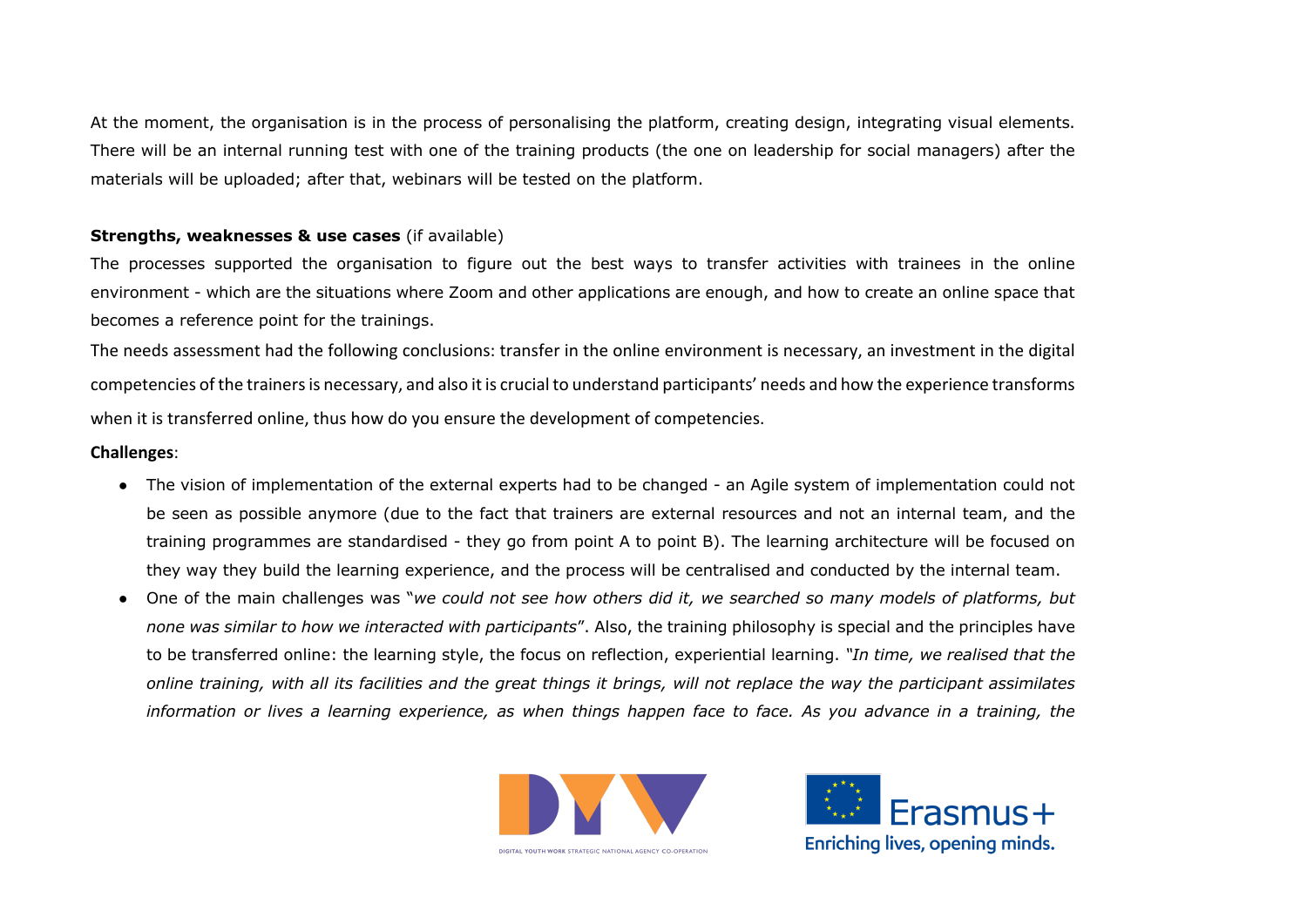*attention and willingness to stay there decrease. It highly depends on the trainers and the methods - it has to be very attractive.*"

- "*Another challenge for transferring online, besides adapting the methods and the technical issues, is to learn to become flexible, to accept that online you can or cannot do certain things, to understand that sometimes there is a restricted way in which they can be done, and to do them that way*."
- "*There is a comfort of the screen, it is easier for people to say 'I don't know how to do this' to people they don't know; but a revelation was that online was like a tsunami, they all come to you, you would like to take a little bit of everything, and the though 'I have to take only what is important' disappears. People get in 2 conferences at the same time… and you as a trainer don't know how to react, how to make them responsible for learning.*"

**Owner/Creator:** Concordia Academia & Profesorul Digital

**Target group** (users): trainers and social managers **Available in**: Romanian **Link** to the original document/project: N/A

# **14. Ora de Net / "Real teacher in a virtual school" Training - developed by Salvati Copiii Organisation**

#### **Category:** Training material

**Detailed description:** Save the children Organisation has several initiatives targeting both adults that work with children and youth as well as children and youth, especially focusing on online safety, protection of data, online harassment and bullying. By a tailor-made platform, as well as subsequent Youtube and social media channels, they keep an active community, thus



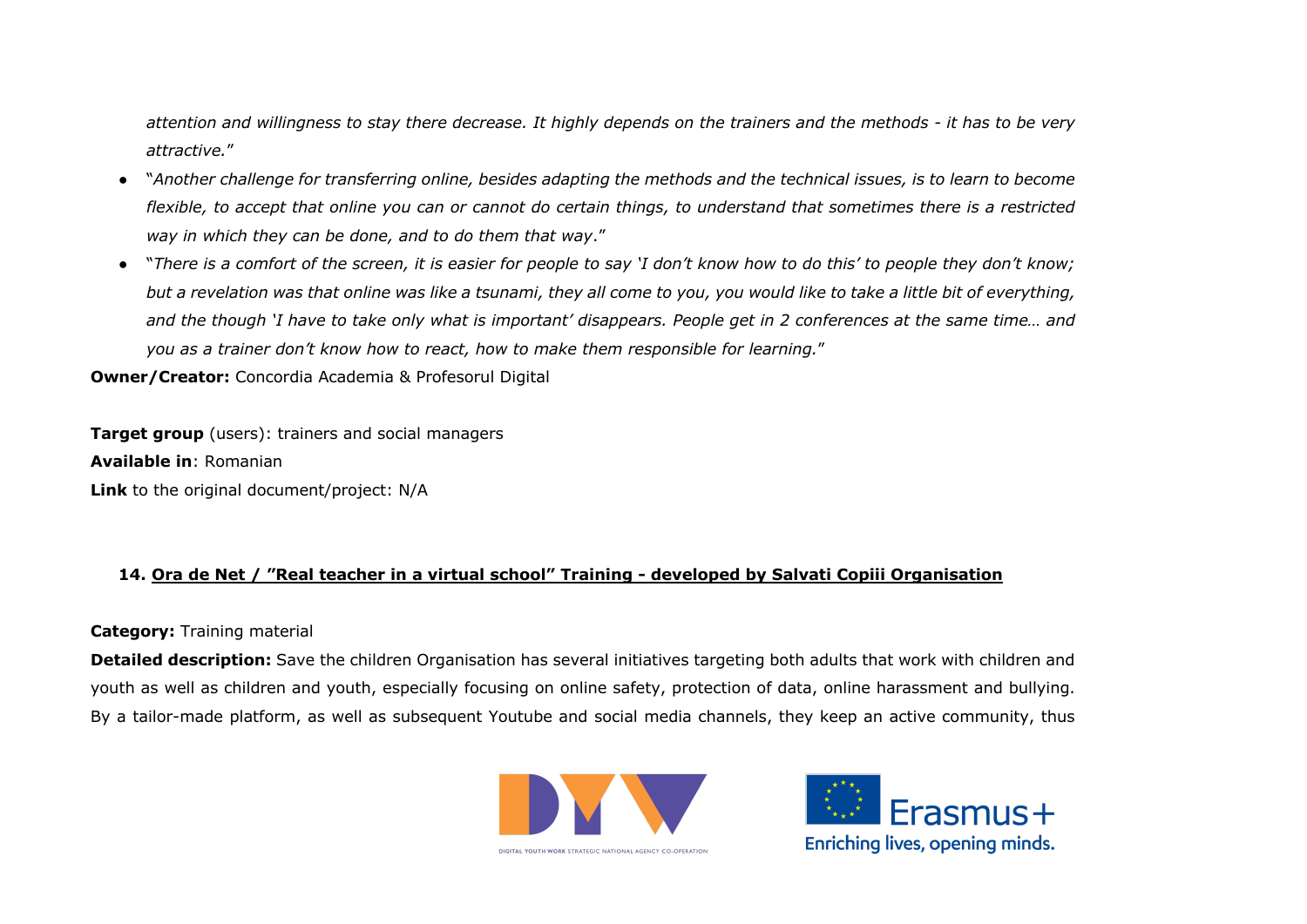bringing these subjects constantly in the focus of the target groups. The website also has a virtual robot that can support persons in search of a particular information on the website, and actually this is how we got the most useful information for presenting this case-study.

The aim of training teachers is for them to "*become competent digital facilitators, aware of the influence of new technologies in the life of the children*."

The training course "Real teacher in a virtual school" offers teachers, educators, trainers and all those who carry out socioeducational activities with children and adolescents the opportunity to enrich their knowledge and develop their skills and abilities to be able to to support children to use digital devices in a smart and balanced way. "*Technology continues its accelerated pace of development and it is important for the present and future of children to support them. Moreover, as people concerned with education, it is essential that we begin to create learning contexts that take into account and highlight the characteristics of digital natives in order to prepare them for the life of the 21st century.*"

The benefits of participating, as they are described on the website, are:

- ➔ "*You are part of the first generations of teachers trained in a field that can barely find its rightful place in education in Romania: the creative, useful and safe use of the Internet by children.*
- ➔ *You learn directly from specialists the most subtle aspects of the subject and benefit from an approach that calls for lasting change.*
- ➔ *You are invited not only to learn knowledge, but also to apply in practical forms what you learn in order to develop your professional skills and competencies specific to a digital facilitator.*
- ➔ *Being an online course, you can decide when, where and how to go through it so that it fits perfectly on your life context and you have optimal results.*"

The contents of the training is the following:

I. Introduction



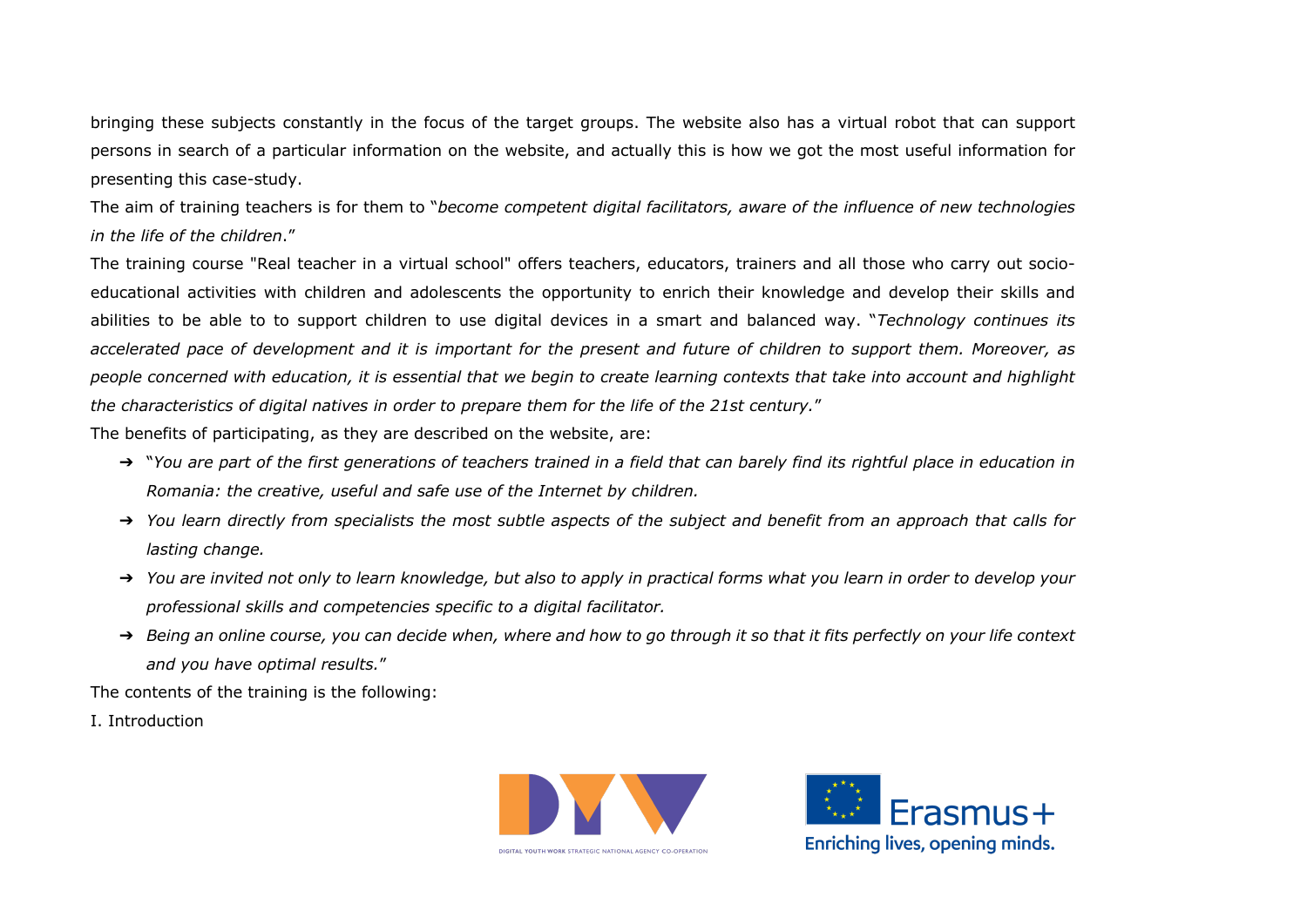About the Net Hour Community, the benefits of the course and trainers

II. Context

- a. The needs of digital natives and the role of adults
- b. Children's rights in the digital environment
- III. Challenges in using the Internet
- 1. Excessive time spent online
- 2. Cyberbullying
- 3. Online Relationships & Sexting
- 4. False news
- 5. Hate speech
- 6. How the Internet works
- 7. Online security
- 8. Emotional well-being
- IV. Opportunities in using the Internet
- 1. Skills for the 21st century
- 2. Create content and reputation online
- 3. Interactive working methods in the teaching-learning-assessment process
- 4. Online teaching
- V. The school-family partnership
- 1. Involvement and institutional responsibility for the online safety of children
- 2. The school-family-community partnership
- VI. Opportunities for involvement and benefits of the Ora de Net program



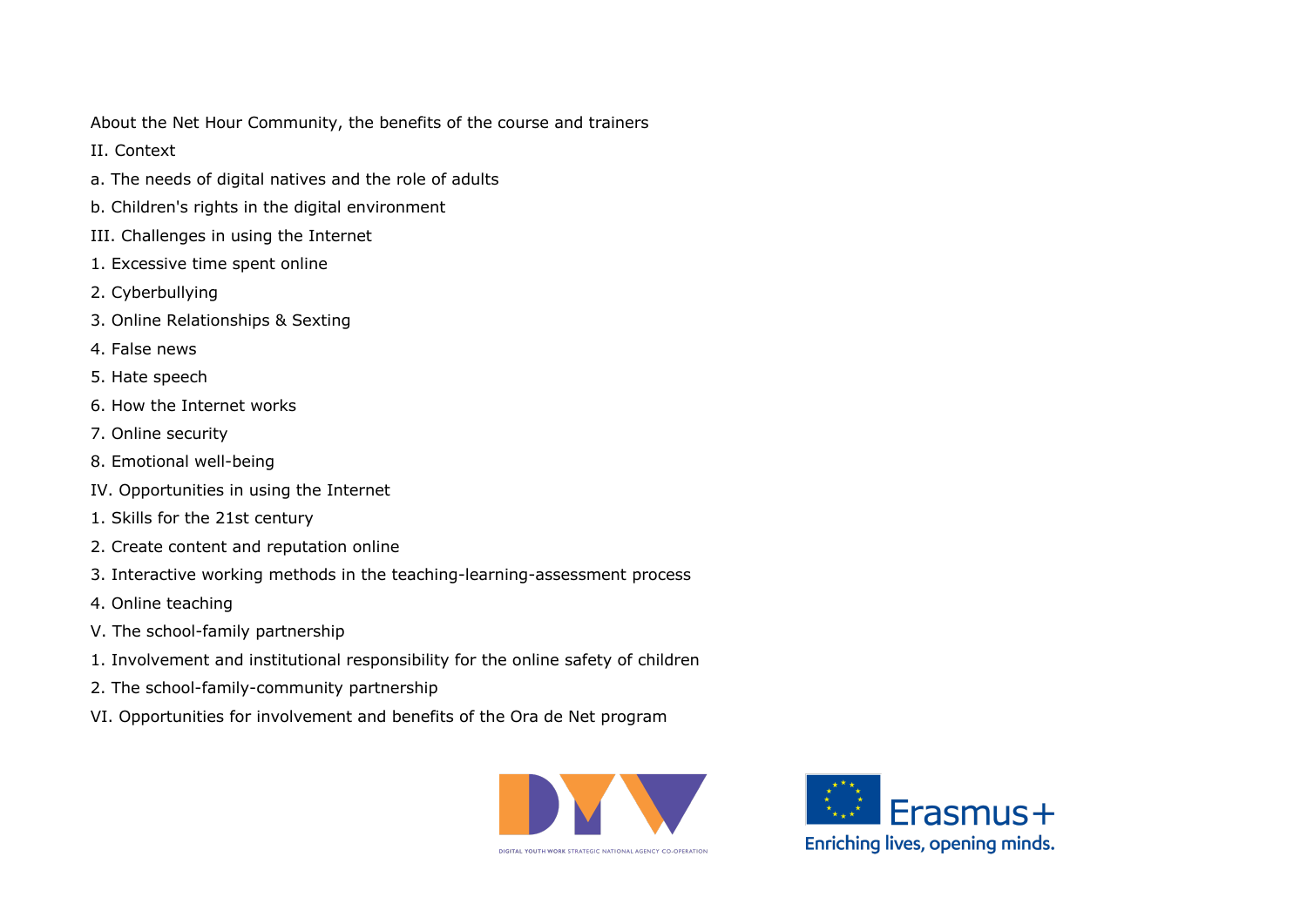Final evaluation

#### **Strengths, weaknesses & use cases** (if available)

The presented training is an e-learning product. At the moment, as written on the website, the subscriptions for the self-paced training are closed, reaching the maximum number of subscriptions. Ora de Net has continuous initiatives for both children/youth and teachers/youth workers/social workers. The aim of the training is to support "a creative, useful and safe Internet navigation and an easier teaching process."

One of the feedbacks received from a school principal familiarised with different training programmes aiming at developing digital competencies is that "this training was the best, but it is based on self-directed learning - you do the training on the platform individually, at your own pace."

**Owner/Creator:** Salvati Copiii Romania Organisation

**Target group** (users): teachers **Available in**: Romanian **Link** to the original document/project: https://oradenet.ro/profesor-digital https://oradenet.ro/public/

**15. Profesor in online - developed by Digital Nation**

**Category:** Training material **Detailed description:**



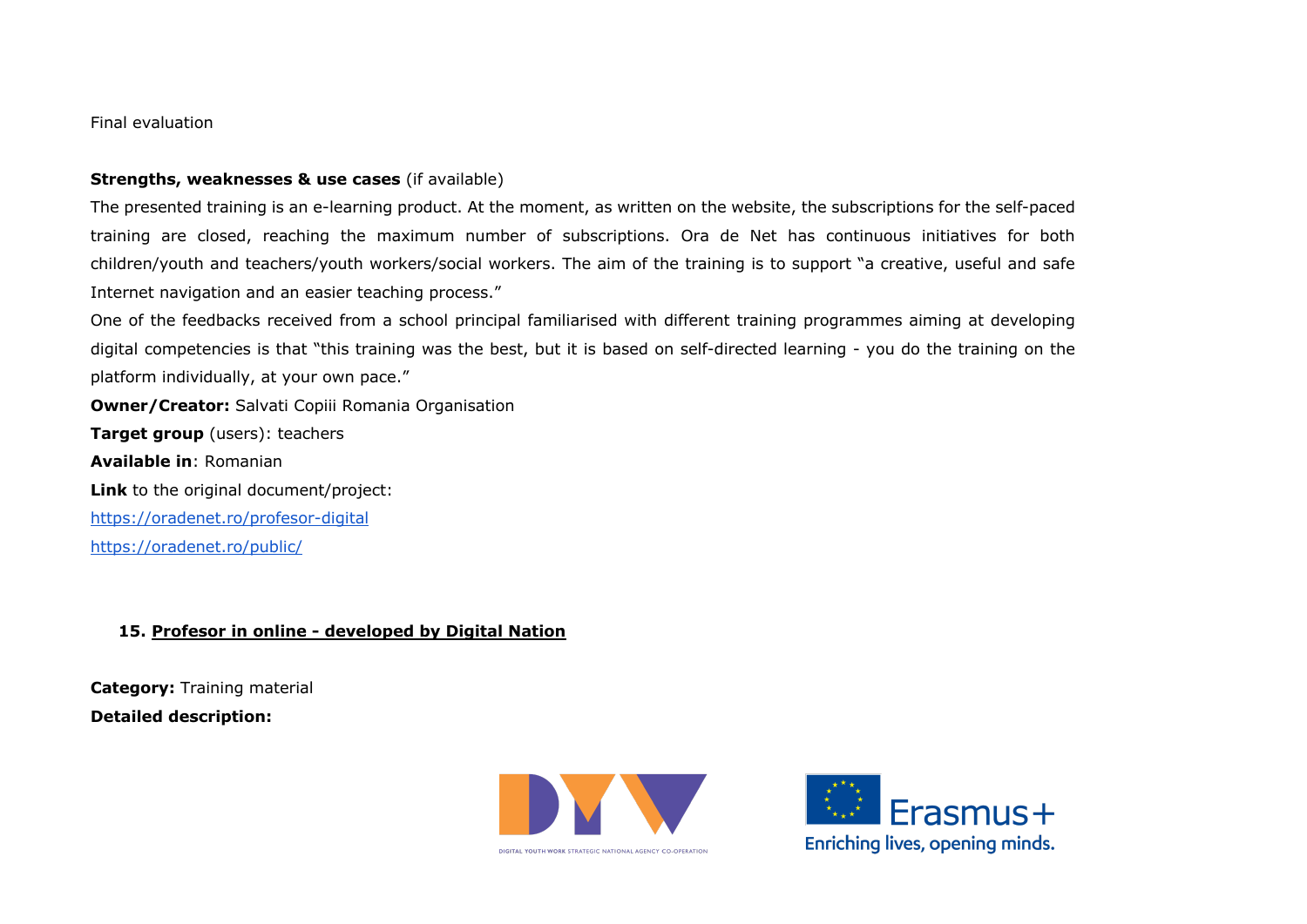As it is one of the models identified as best practice from other specialists interviewed in the current research, this training will be shortly presented, even if it is a paid training (40 Euros per training). It is aimed at developing digital competencies of teachers. The training "*offers you the 'digital toolbox' for online teaching and the practical framework where you will quickly learn technical dexterity, online pedagogy elements and resources to increase interactivity in the classroom, beyond the screens."*

The training offers 30 hours of training in a period of 2 weeks, and unlimited access to Google Suite for Education (webinars, tutorials, training materials, exercises, community and personal account), with 20% theory and 80% practice. There is great flexibility of learning: "*Synchronous or asynchronous, live or recorded, you specialize on the go, at your own pace*." At the end of the training, participants have a model of virtual classroom, with presentations, homework, expercises, evaluations and interactive material. Also, during the training there is a possibility to access practical exercises based on difficulty level (beginners and advanced).

The training consists in 8 lessons (6+2 bonus). Each lesson is comprised of:

- **A live webinar** with a trainer who presents the theory of the lesson and makes practical demonstrations (which can also be accessed as a recording)
- **Exploration exercises** in which participants test at their own pace the tools proposed in the webinar
- **Experimentation exercises** in teams, without a guide, in which participants learn together with colleagues, testing together functionalities, methods, tools, etc.

Besides the lessons, participants can receive assistance on the platform, should they encounter difficulties, and they can access a quiz and case study section.

The training is comprised of the following sections:

Lesson 1: Interactive video lessons

Google Meet from A to Z: for dexterity in supporting video lessons



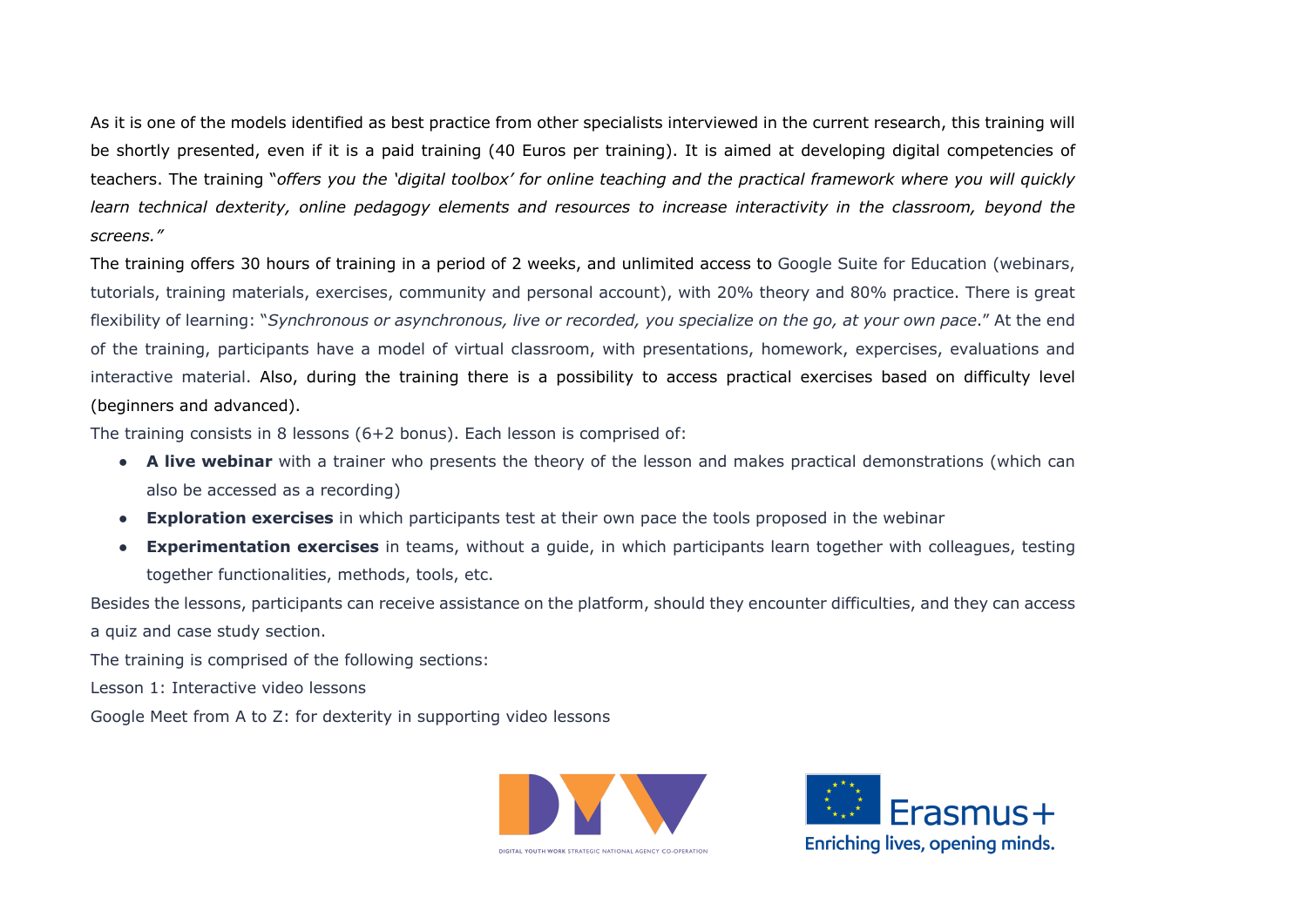Google Meet extensions for Attendance, Breakoutrooms and Student Interactivity Lesson 2: Classroom - student and teacher How does the student use Google Classroom? Basic functionalities for teachers Lesson 3: Flipped classroom - How do I transfer an offline lesson online? Flipped Classroom - Capturing attention and increasing interactivity Learning Designer - University College London Model Examples of Digital Classes Lesson 4: Creating and organising teaching material Google Drive for quick organization of resources Google Docs for projects and collaborative writing during classes Google Slides for creating presentations Lesson 5: Graphic tools - Jamboard and WebPaint Google Classroom: homework, notes, assessments, catalog Integration of elements in the Classroom Lesson 6: CLASSROOM - Advanced notions Bonus: Google Search - Quick information search techniques Lesson 7 (bonus): Methods Microlearning and Types of online learning HyFlex - Benefits and limitations of the hybrid model Lesson 8 (bonus):Tools Zoom, Kahoot and Mentimeter



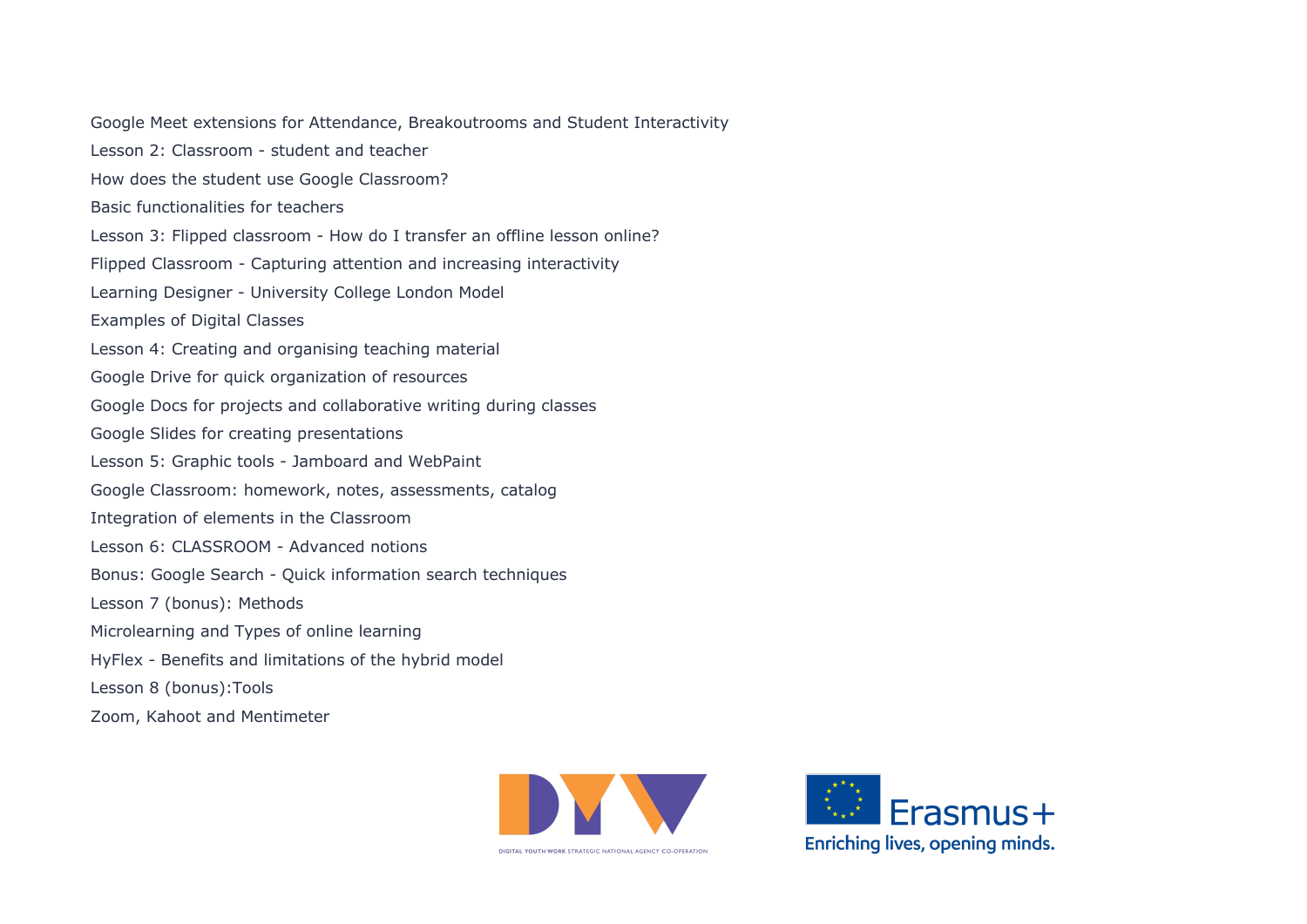# **Strengths, weaknesses & use cases** (if available)

The training is self-paced and based on participants' own motivation to subscribe. The requests for finalising the training is to take minimum 50% of the video material (webinar/recording and video tutorials) and to successfully finalise minimum 50% of the practical activities.

The participants are directed towards assessing the time needed to complete the course and building their own motivation:

- "Book an average of 10 hours / week for this course, in dedicated daily time segments, for maximum benefits.
- Your results depend on your investment of time and especially on the state you have when you open the course. You don't have to be stressed if you are a beginner or advanced - the content and learning experiences have been designed for any level of skill and knowledge.
- As we progress through the materials, you will end up building your own course in the Classroom, creating a test lesson with feedback from colleagues. A head-to-head experience in digitizing learning."

Ultimately, the aim of the training is to make participants "online teachers".

**Owner/Creator: Digital Nation Target group** (users): teachers **Available in**: Romanian Link to the original document/project: https://profesorinonline.ro/

**Other models** which were found during the desk research phase or mentioned by the specialists contacted:



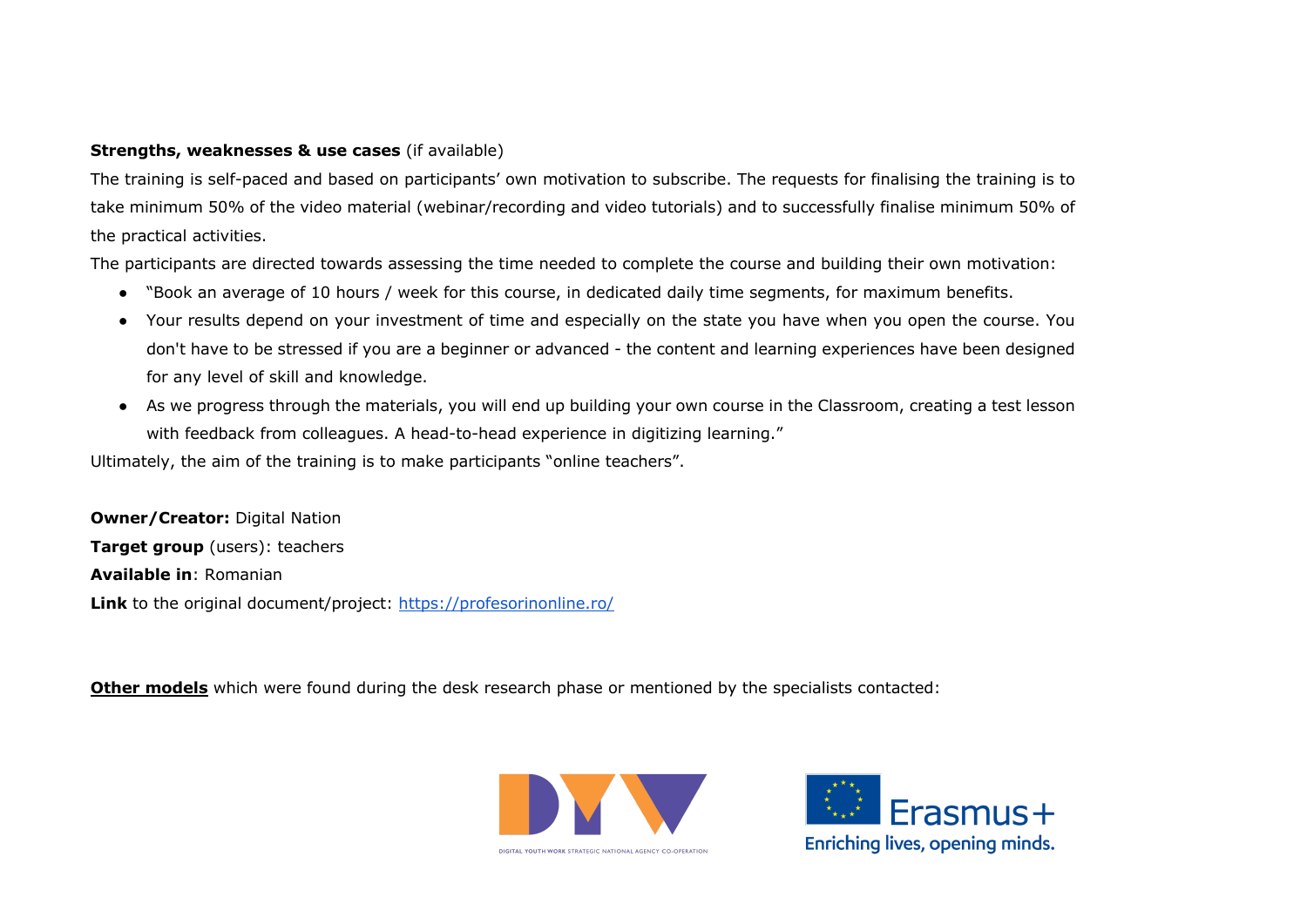- Trainings organised in CRED project (strategic project of the Ministry of Education): even if it was named by more respondents, and a discussion has been held with the project coordinator, we consider that these trainings used digital as means to organise the training when there was no possibility to organise it face to face, and not as objectives (to increase digital competencies of teachers).
- "Romanian Scouts" National Organisation had a short training for their trainers, "Learning Producer", after this training developing short e-learning sessions on important themes that needed to be accessed online.
- During the period of this research, a platform centralising trainings for teachers has been launched: www.scoalaprofesorilor.ro includes several trainings on digital competencies for teachers.

# **8. Main challenges in carrying the mapping & limitations of the mapping exercise**

The main challenge of the mapping exercise was the difficulty of finding a database of initiatives, or the documentation of these initiatives, by their owners, online.

The main limitation was that the methodology did not involve a complex inquiry about all possible initiatives, at local, regional or national level, to be evaluated as best practices.

#### **9. Recommendations for European**

- **a) digital competence models/frameworks for youth workers and youth work trainers**
- **b) digital capacity models/frameworks for youth work organisations**
- **c) training materials for digital youth work**
- **d) (self) assessment tools for digital youth workers/youth work trainers**



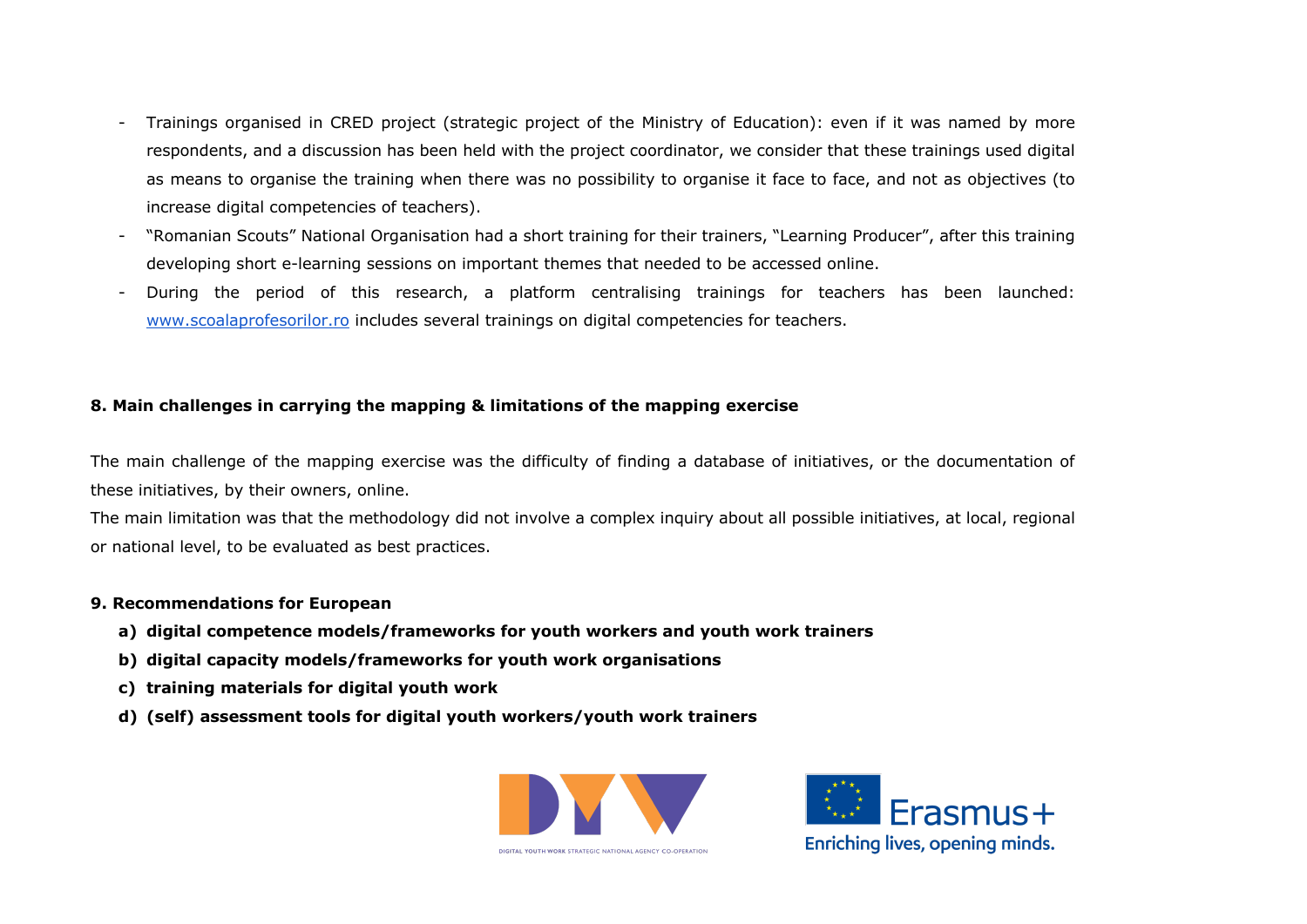Recommendations related to European models / frameworks / training materials / (self)assessment tools are based on the specificity and scale of local best practices identified. Transversal elements of success identified in these best practices are:

- best practices were proposed by organisations either (1) working with highly qualified external experts which are dedicated, gained experience in several different environments, and are inclined towards putting the needs of the beneficiaries in the center, or (2) demonstrating a strong motivation towards increasing the quality of youth work/teaching, and/or (3) developing these initiatives based on their intense previous work (either building a strong team of trainers, or building upon previous projects and making them more and more complex etc).
- a focus was observed on giving a high quality learning experience to training participants, starting with "why" (the vision, the ultimate goal, the change we envisage in the youth), designing a training which mixes several approaches and theories, using the most applicable methods and tools.
- there was no model identified that tackles digital capacity of (youth work) organisations, and this could be considered a priority, not only in terms of developing a framework, but also to indicate suitable tools for the different areas a youth organisation should progress/improve processes when it comes to digitalisation.

As a general recommendation, there is no "one-size-fits-all" solution. The success of any model proposed at European level would be reached if the experts involved have a fair amount of both theoretical and practical experience, and infuze the proposed models with scenarios of adaptation to different settings.

Also, as a general recommendation, a scaling up of some of the success models (by providing funding, ensuring that more experts and organisations become capable of delivering those programmes, and generally multiplying to as many youth workers as possible) could make the gap between youth workers that are digitally savvy and youth workers that do not have the proper digital competencies.



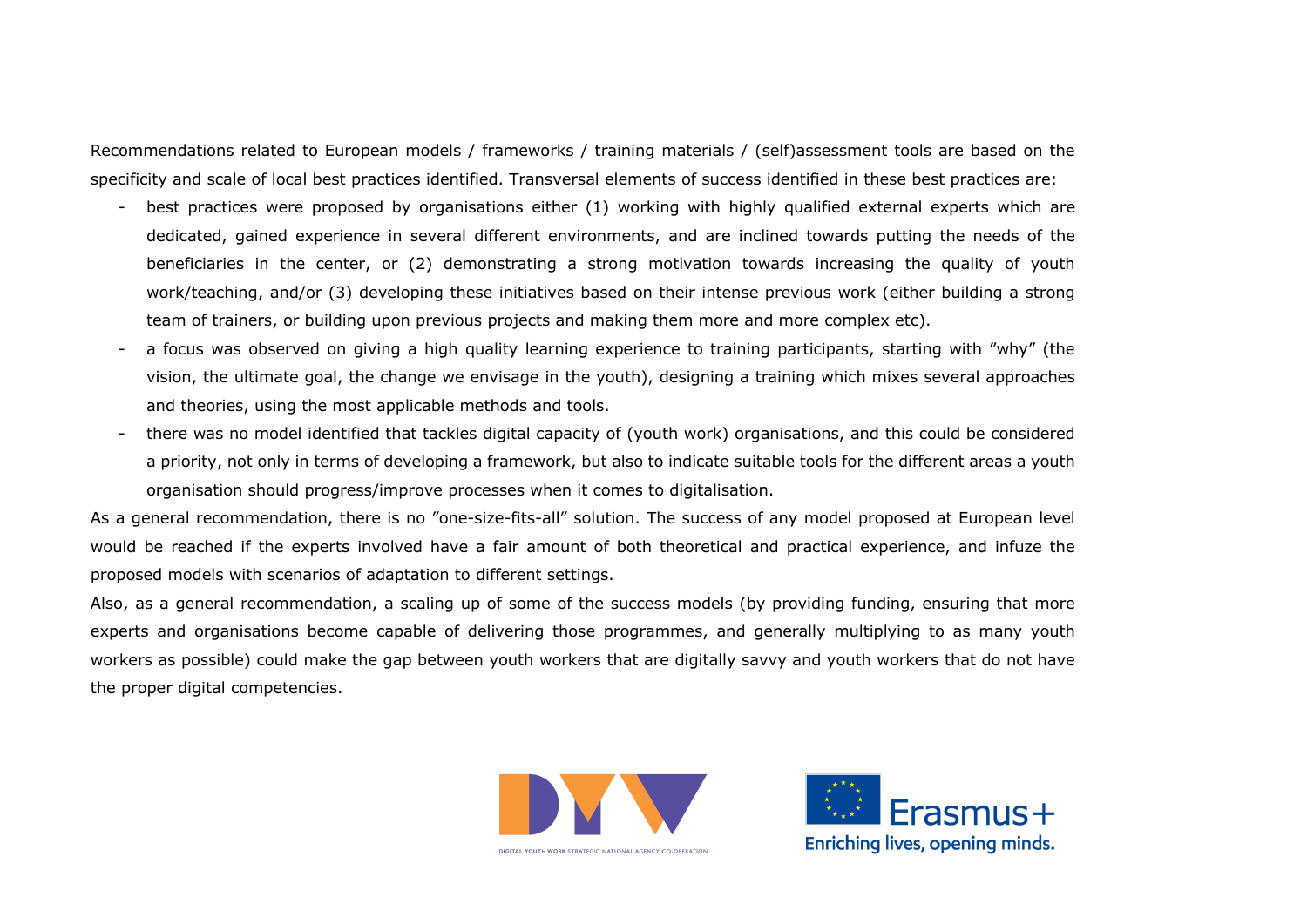Some of the local models presented used, as a starting point, different European models (or models produced in other Erasmus+ projects), e.g. the tools adapted for Digital Youth Worker / DigiTin or the competency framework used in Indreptar Digital. They can be gathered in a toolbox with models to be adapted for each country's / target group's specificities.

# **10. Any other input and reflections.**

You have to have specialists, financial resources, knowledge of the current needs and a long-term focus, in order to constantly improve your intervention focusing on digital competencies. Especially because it is a field that has the most accelerated development.

The feedback of youth workers participating in the trainings, together with an analysis on how they put the competencies in practice with the end-users, would bring a great added value which would underline the most relevant contents from the best practices presented above (or others).

# **ANNEX: Interviews contact persons**

- 1. Andrei Popescu (without interview), ANPCDEFP, Digital Youth Worker / DigiTin
- 2. Andreea Aurelia Floroiu, Centrul de Jurnalism Independent, Media Literacy Programme
- 3. Irina Itu, Profesorul digital
- 4. Roxana Turcu, Techsoup Romania Association, Îndreptar Digital (Digital Guide)
- 5. Andrei Dobre, Bianca Nesiu Bedreag, Romanian Angel Appeal Foundation, TOT on Remote Learning
- 6. Carmen Marcu, Young Initiative Association, "Smart Youth Work Lab"
- 7. Ana Maria Stancu, RoboHub, E-Civis Association



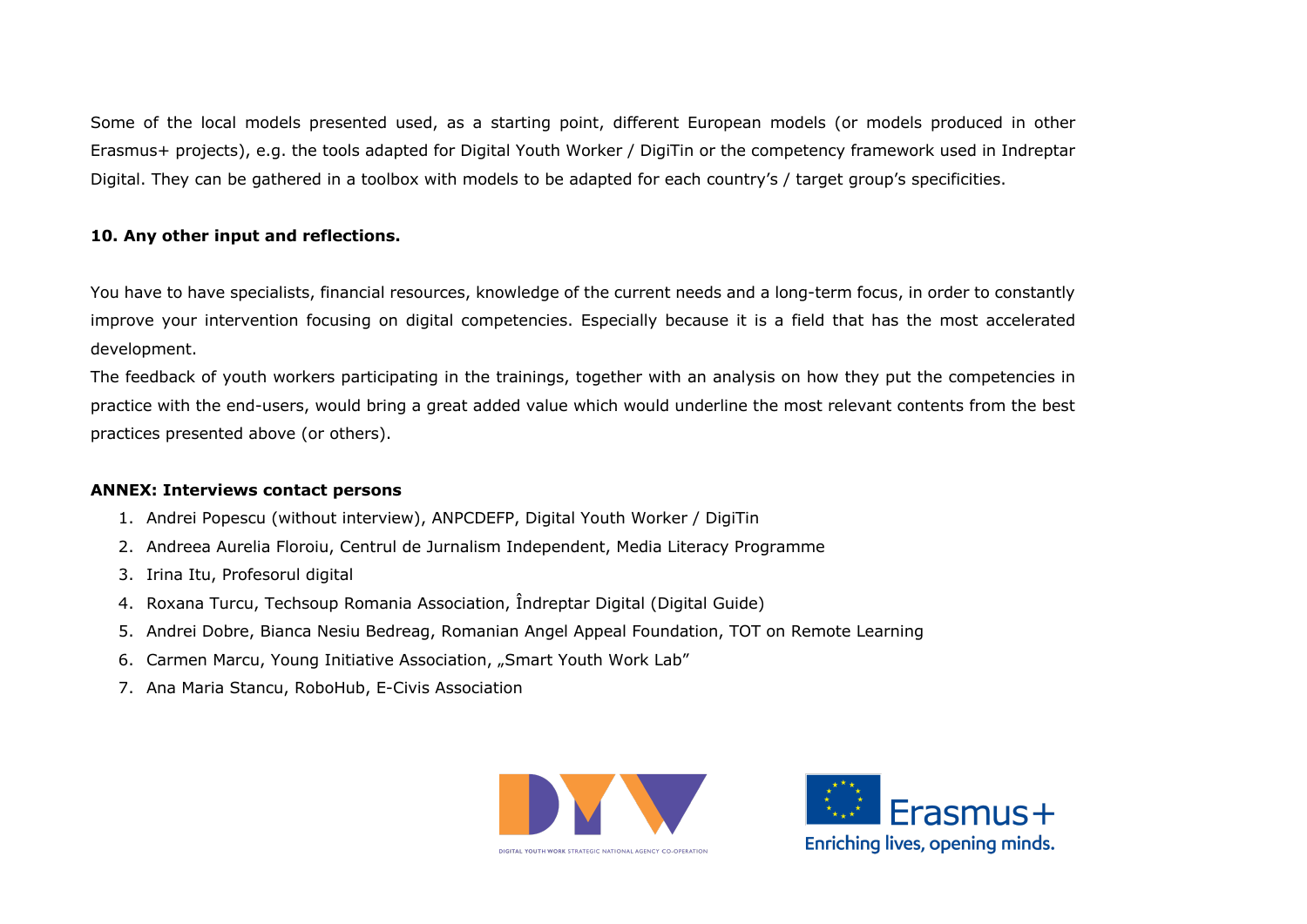- 8. Sorin Victor Roman, Millenium Center / Predict CSD Consulting, "Online Training Courses for Youth Workers in Erasmus+"
- 9. Roxana Turcu, Techsoup Romania Association, Predau Viitor ("Teaching Future")
- 10.Adrian Dobrin, ARYAS Association, "Mens Sana"
- 11. Gabriel Brezoiu, GEYC (Group of the European Youth for Change), HTML Basics for Youth Workers
- 12.Adelaide Katerine Tarpan, Gabriel Mares, Romanian Angel Appeal Foundation, Digital Competencies Training for teachers that work with children and youth with Special Education Needs
- 13.Bianca Matasariu, Concordia Academia, Transfer in Online Assessment
- 14.Claudia Oprescu (without interview), Salvati Copiii Organisation, Ora de Net / "Real teacher in a virtual school" Training
- 15.Armina Sarbu (without interview), Digital Nation, Profesor in online

#### **Other interviews, discussions, persons contacted or which answered our invitation to share resources:**

- 1. Oana Mosoiu, Bucharest University
- 2. Merima Petrovici, Ministry of Education
- 3. Irina Lonean Youth Wiki
- 4. Adina Serban Youth Wiki
- 5. Andreea Buzec Mentoring under Construction training program of Romanian National Agency
- 6. Diana Sabo DEIS Baia Mare Youth Center
- 7. Eva Gruman Covasna County Volunteering Center
- 8. Ana Maria Gradinariu Teach for Romania
- 9. Cosmin Catana Curba de Cultura
- 10. Mihaela Girleanu Cercetasii Romaniei